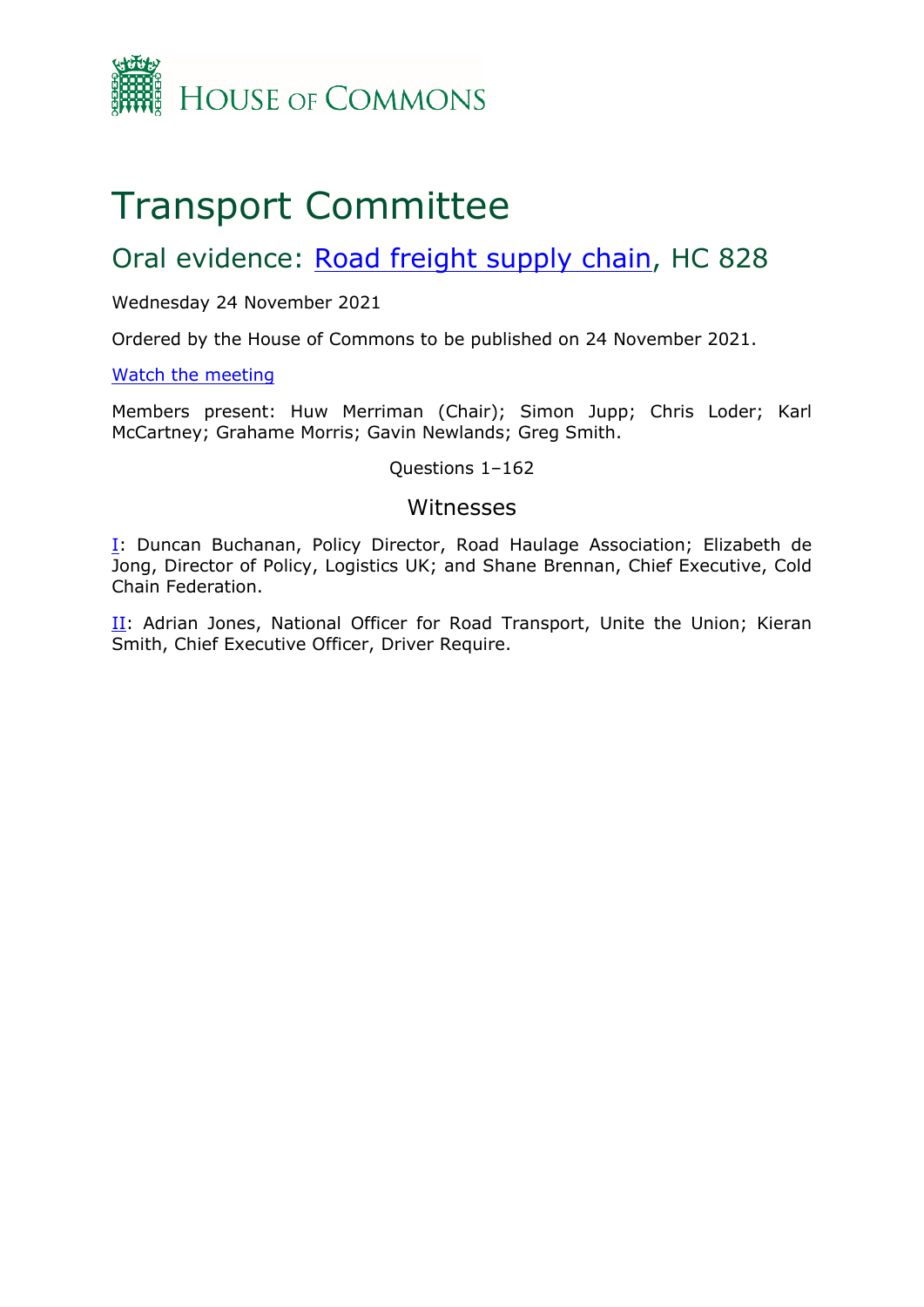

# <span id="page-1-0"></span>Examination of witnesses

Witnesses: Duncan Buchanan, Elizabeth de Jong and Shane Brennan.

Q1 **Chair:** This is the Transport Committee's first evidence session in our new inquiry into the road freight supply chain. During the inquiry we will look at the challenges facing the road freight supply chain, such as the pandemic, driver shortages and changes to border procedures. We will look at what the sector has done to alleviate those problems and what Government can do to assist.

We have two panels today. I am delighted to see that we have three witnesses from the freight sector. I ask them to introduce themselves for the record.

**Duncan Buchanan:** I am the policy director for England and Wales for the Road Haulage Association.

*Elizabeth de Jong:* I am the policy director for Logistics UK.

*Shane Brennan:* I am the chief executive of the Cold Chain Federation.

**Chair:** Good morning to you all. Before I proceed further—I should perhaps have done this 30 seconds ago—may I ask whether any Members have any interests that they wish to declare?

**Grahame Morris:** I would like to declare an interest in relation to the second panel. I am a member—indeed, the chair—of the Unite parliamentary group. Adrian Jones, our national officer for road transport, is giving evidence on the second panel.

Q2 **Chair:** That is noted.

Let us kick off with an opener, to get a better idea of the challenges facing the sector right now. Elizabeth, I will come to you first. Can you give us an overview of the most serious challenges that the sector is facing?

*Elizabeth de Jong:* Certainly. In thinking about what are the challenges, I always think about the ideal situation in which we would be working. It is something that enables the logistics sector to be flexible and resilient, to be recognised for its value, to be optimal in its efficiency and to work towards zero safety and negativity. That is the ambition and aim of the logistics sector.

There are probably around six challenges we are working on. One is the driver shortage and making sure that the action that has been taken to address it is embedded in the medium and longer term, so that we are not in this position and are in a good, firm place going forward.

Another area is the patchwork of local regulations across the country that impact on operational efficiencies and cost.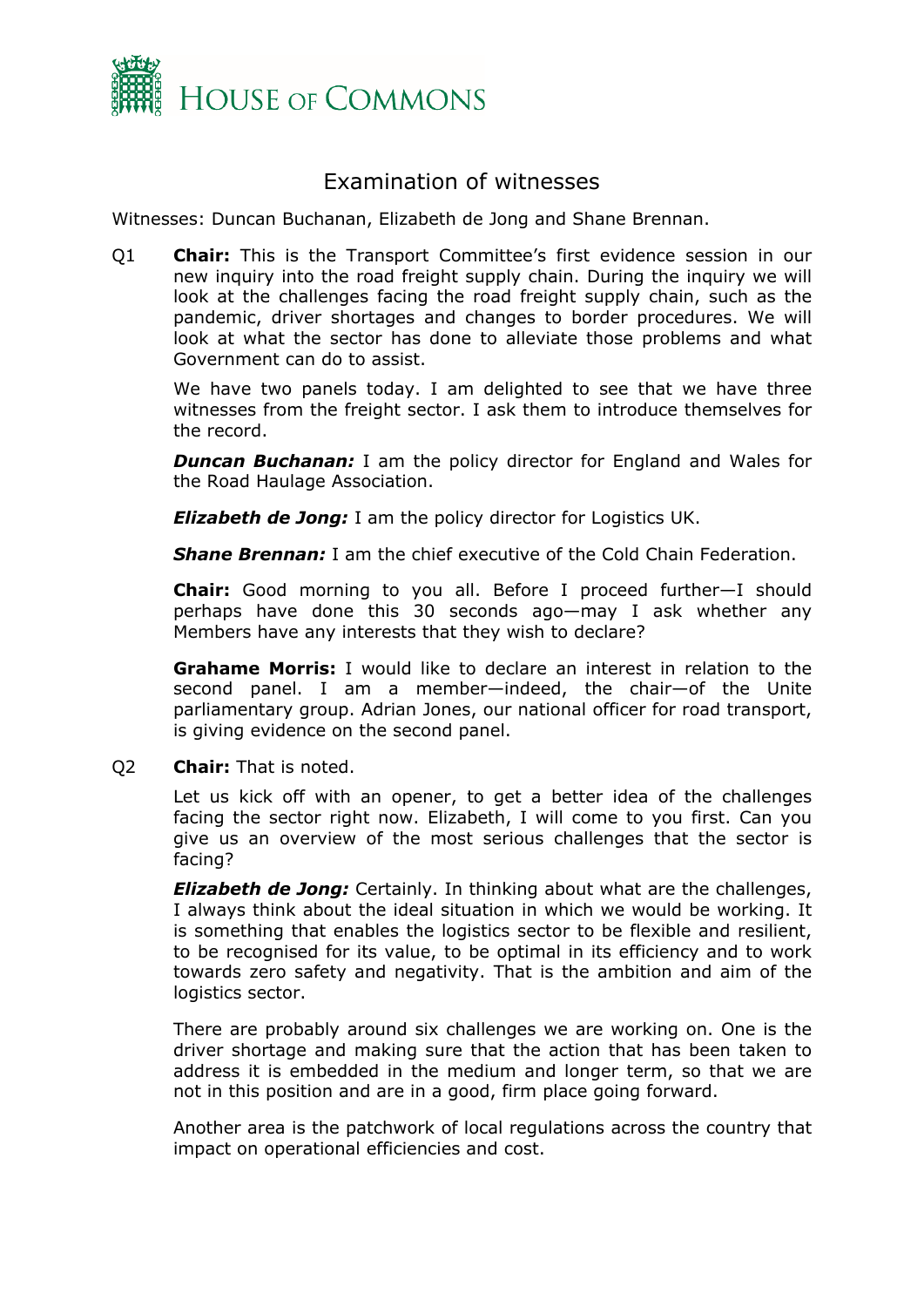

Planning is a third area of challenges. We must make sure that that works to support our sector.

We have great ambitions for decarbonisation. How we do that is really important. Will we do it in an efficient way for the sector, or will it lead to big inefficiencies and costs? We want to deliver there, too.

We always keep an eye on processes and infrastructure. We want to make sure that those are funded and that border processes are focused on in our work with Government.

We must also make sure that the regulation by which our sector operates is fit, modern and flexible to support all those ambitions.

Those are some of the challenges we are working on at the moment and that I wish to highlight to the Committee today.

Q3 **Chair:** Duncan, we have been here before as a Committee. The RHA came before us back in 2016—Mr McCartney and I were members of the previous Committee. We have looked through the recommendations that we made and some of the challenges. It feels like groundhog day. Do you think that where we are right now is pandemic-led, or is it just a failure to put in place some of the recommendations that were referenced before?

**Duncan Buchanan:** Funnily enough, just before the meeting I was refreshing myself with the report. It did feel a bit like groundhog day. It felt like the problems that were expressed at the time are still current.

You are right. The situation has been exacerbated by Covid and leaving the European Union. Those things have added to the pressures that already existed.

One thing that is almost a benefit of Covid and Brexit is that it has brought these things to light. We are now starting to see action on some of the things that were not being acted on. One thing that really jumped out at me was that in 2016 there was talk about apprenticeships. The apprenticeships have been sorted only this year. It has taken that long to get the apprenticeships into the position where we can actually train the right types of drivers. That happened only with ministerial intervention and with this crisis looming in front of us, which pushed the regulatory authorities in the education system to make some decisions that worked. We still have issues around the category C apprenticeship. IFATE cut the funding for that. That is being appealed through the trailblazer group.

There is ongoing work. I would not want anyone to think that Logistics UK, the Cold Chain Federation or the Road Haulage Association have been sitting doing nothing for the last five years. We have been working to address all the issues. We have been pushing and pushing. Sometimes we have been battling a bit of complacency in Government, because this is an industry that tends to look after itself and get on with the job, very successfully.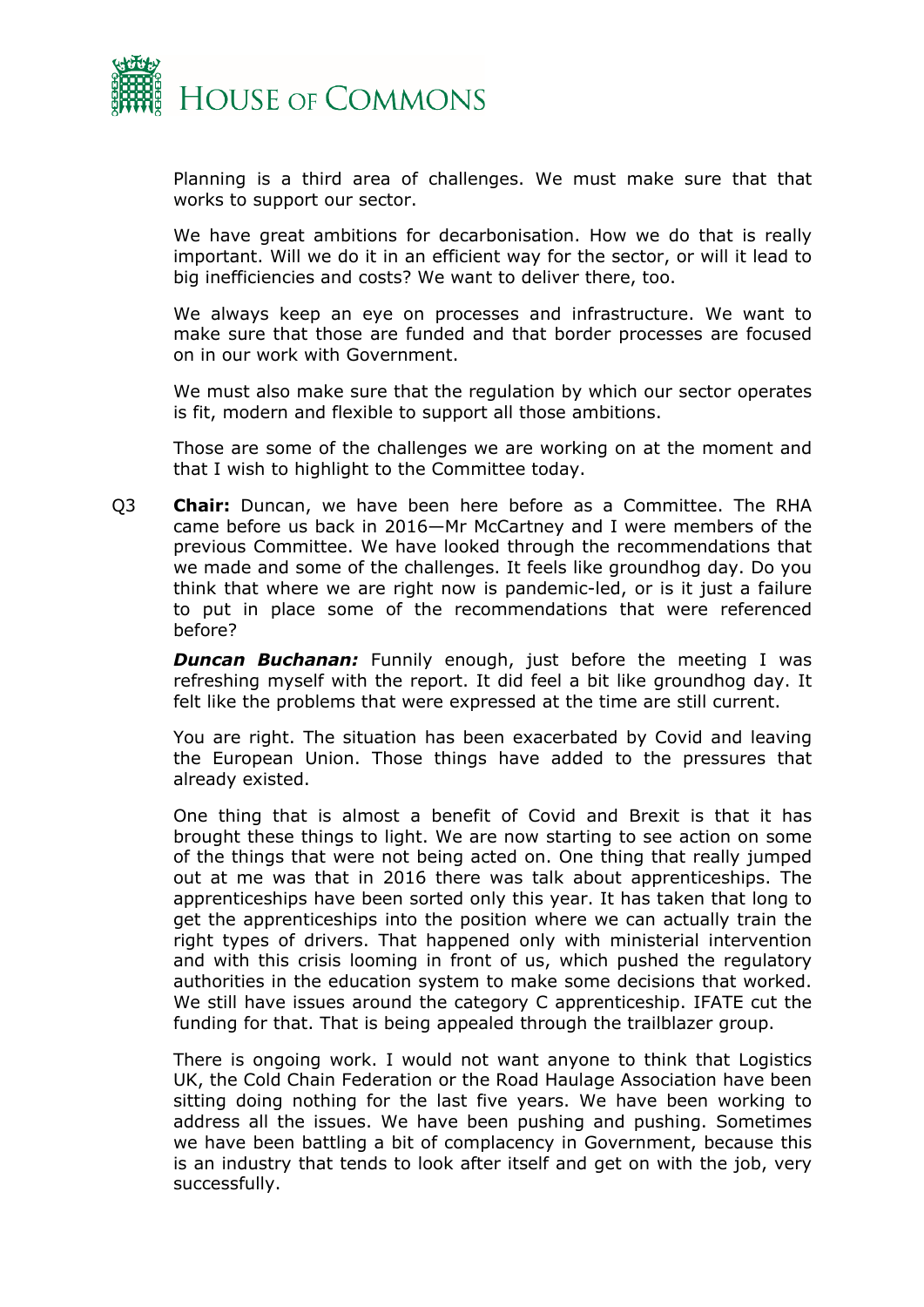

Q4 **Chair:** Shane, can you give us an idea of some of your leading members and of the impact that this is having on the frontline—on the shelves and the freezer areas in supermarkets, for example?

*Shane Brennan:* You have to think about it from the point of view of the impact on people, at all levels—whether it be the managing directors, the drivers or the people working in warehouses and the like. I do not think that it is an exaggeration to say that the whole of the last two years has been the toughest period in their memory as operators. They have been dealing with unpredictable demand. It is not just the overcapacity issues that we have in some parts of the supply chain. It also reverses to zero in some parts of the supply chain at different points. Those unpredictable flows have really tested their ability to plan and to make decisions about what to do in the future.

Q5 **Chair:** You say "they". Can you give us a flavour of who your members are?

*Shane Brennan:* I am talking about the businesses that run the supply chain operations for major corporate businesses such as the supermarkets—the big third-party logistics companies—right the way through to small businesses providing storage and distribution services for frozen and chilled food, in the main. They are really struggling with these long two years of unpredictable circumstances.

I guess that there is a significant amount of tiredness running through all of that, which has led to some issues around retention. We are losing people out of the industry, just because of the problem of the stress of the work.

Operators had to make some decisions. If you think about where we were in the summer, some key decisions had to be made because of the view of the land as it was, coming out of the lockdown and the pandemic. Where were we? How much capacity did we have? What could we achieve as a supply chain? We were really struggling. Things were not working. There were lots of discussions around what we could do about Government policy. Some of that got quite bad tempered. Fundamentally, there was a lot of backwards and forwards around that stuff.

Where we are now is that people have made decisions about what they think is achievable. We have had quite a significant scaling back in the amount of work that we are trying to do, particularly around Christmas. The food supply chain gears itself up to deliver at Christmas. There is quite a lot of scaling back of the ambition of that. Normally, it would be about getting out as much as possible, to sell as much as possible to and make as much revenue as possible from customers at that time. We are having to scale that ambition back, to try to deliver what we absolutely can and to protect our people.

Q6 **Chair:** Do you anticipate shortages at Christmas time? Is it more the fact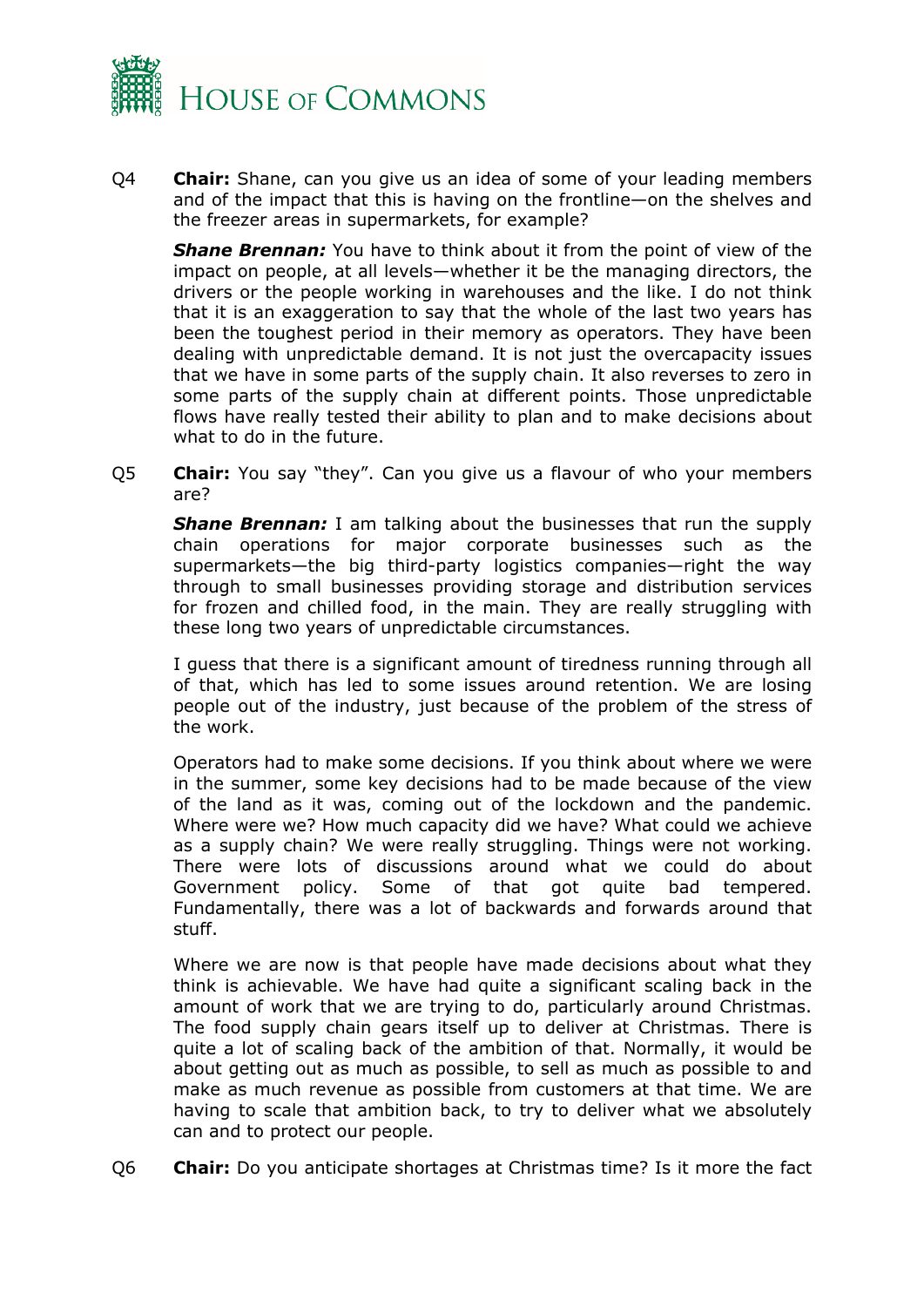

that it may take longer to get the goods on to the shelves? In that case, how do you then refill the shelves if people are buying at a later time of the year?

**Shane Brennan:** It is not about shortages. It is about scaling back. Simplifying—having less range—is one of the key decisions that you can make to try to make supply chains more efficient. It is about reducing the amount of goods that you are expected to put on the shelves and then working with the customer base to make that clear. We are very good at piling high and selling cheap at Christmas time. We are having to scale that back strategically to meet the promise that there will be the stuff that you expect to see on the shelves, but not necessarily all the extras. It is about making those kinds of decisions.

The knock-on effect of that is lost revenue—lost profitability. When businesses have gone through two years of very difficult cash-flow issues and very difficult decisions about how to invest in their businesses and the viability of their businesses, they are having to be risk averse about how they see this Christmas period, rather than trying to make up lost ground in revenue that they are trying to make as businesses.

Q7 **Chair:** Can I touch on that with you, Elizabeth, seeing that it is the seasonal part of the year? Do your members anticipate that the public will still be getting their Brussels sprouts and mince pies at Christmas time, or is Christmas a particular concern?

*Elizabeth de Jong:* I absolutely agree with what Shane has said about how the supply chain is adjusting to the new normal. It is those longer lead times. It is scaling back on the level of ambition.

However, we are a dependable sector that does its absolute utmost. You have seen that throughout the Covid crisis. I think that there is calmness. Even though we have had panic buying over petrol, I think that, as a society, we are getting more used to seeing fewer things on shelves and that being okay, as we know that it is coming, and to not getting something the next day but having to wait a few days for it. Those are all things we as a society know that we need to be moving towards in our decarbonisation—not instant gratification and demand.

There are some green shoots. In Government policy there is lots of focus on this now. We are seeing some light at the end of the tunnel on recruitment. I am happy to go into that, should the Committee want to know what we have been collating.

**Chair:** Indeed. Do you want to come in, Karl? We will then go through the sections I want to touch on.

Q8 **Karl McCartney:** This is a bit of an elephant in the room. I will come to you first, Duncan, and then to the other two panel members. One of your colleagues—I do not know whether he is above you or below you in the hierarchy of your organisation—was discussed at length in the *Mail* over the weekend. You said that you are an industry that looks after itself.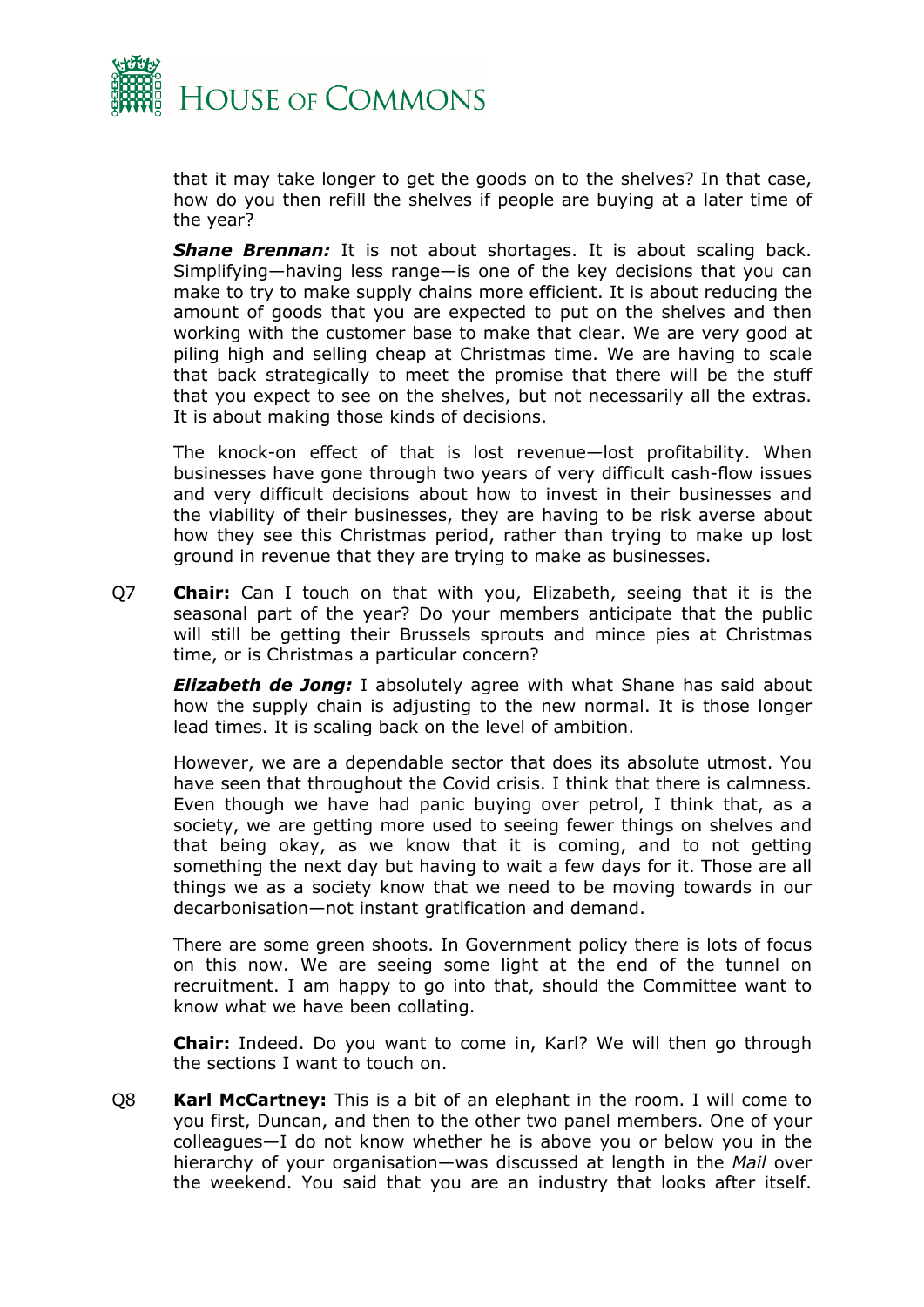

Would you be happy if he did the same again to cause a run on fuel?

**Duncan Buchanan:** He did not do it. The story is nonsense. It is rubbish. He did not cause the fuel crisis. Do you want to know what caused the fuel crisis? It was the *Daily Mail*. Here are its headlines from that period of time. It was not Rod McKenzie, who is my boss. I know that he did not do it. He did not actually attend the meeting that was leaked. He had not even had a read-out from the meeting. I was at the meeting, and I did not leak it. I know that Rod McKenzie did not have that information.

Q9 **Karl McCartney:** Was there a fuel shortage?

*Duncan Buchanan:* No. We said that. Rod McKenzie went on television and said precisely that.

Q10 **Karl McCartney:** Okay. Do you think that something like that might happen again?

*Duncan Buchanan:* I do not think that it is going to happen in that way. There may be a bit more responsibility, rather than some of the extreme reporting that went on at the time.

We as an organisation are very well aware of the risks to supply chains from problems with fuel. We knew about some of the issues months beforehand. This was not an instantaneous thing. It was not even a new thing. We knew of supply chain problems. They had been happening on a low level and a low scale for a period of time. They would have continued to be isolated. It was a media panic that just took over. People do the logical thing sometimes. They think, "I have run out of fuel. I need to get to work next week," and they stock up.

Some of the other comments are quite interesting. When you have a supply chain where the demand for a product just goes through the roof, it is very difficult to ramp up instantly. We had the toilet paper crisis at the beginning of Covid. That was nonsense as well. There was never a problem with toilet paper. The whole thing was silly.

Q11 **Karl McCartney:** Do you think that the pseudo-fuel shortage was exacerbated by the change from E5 to E10 fuel?

**Duncan Buchanan:** Some people are saying that that is what it was. I cannot possibly comment on that. All I can comment on is that Rod McKenzie was not responsible for the fuel shortage. He did not leak any papers. That story is absolute nonsense on stilts.

Q12 **Karl McCartney:** Thank you for your clarity. Elizabeth, do you think that something like that would happen again?

*Elizabeth de Jong:* With panic buying? We can never say never. All of us put out messages not to panic buy. We know that the impact of panic buying is not good for us as an economy or as a society, yet there is something inside people that makes that an attractive—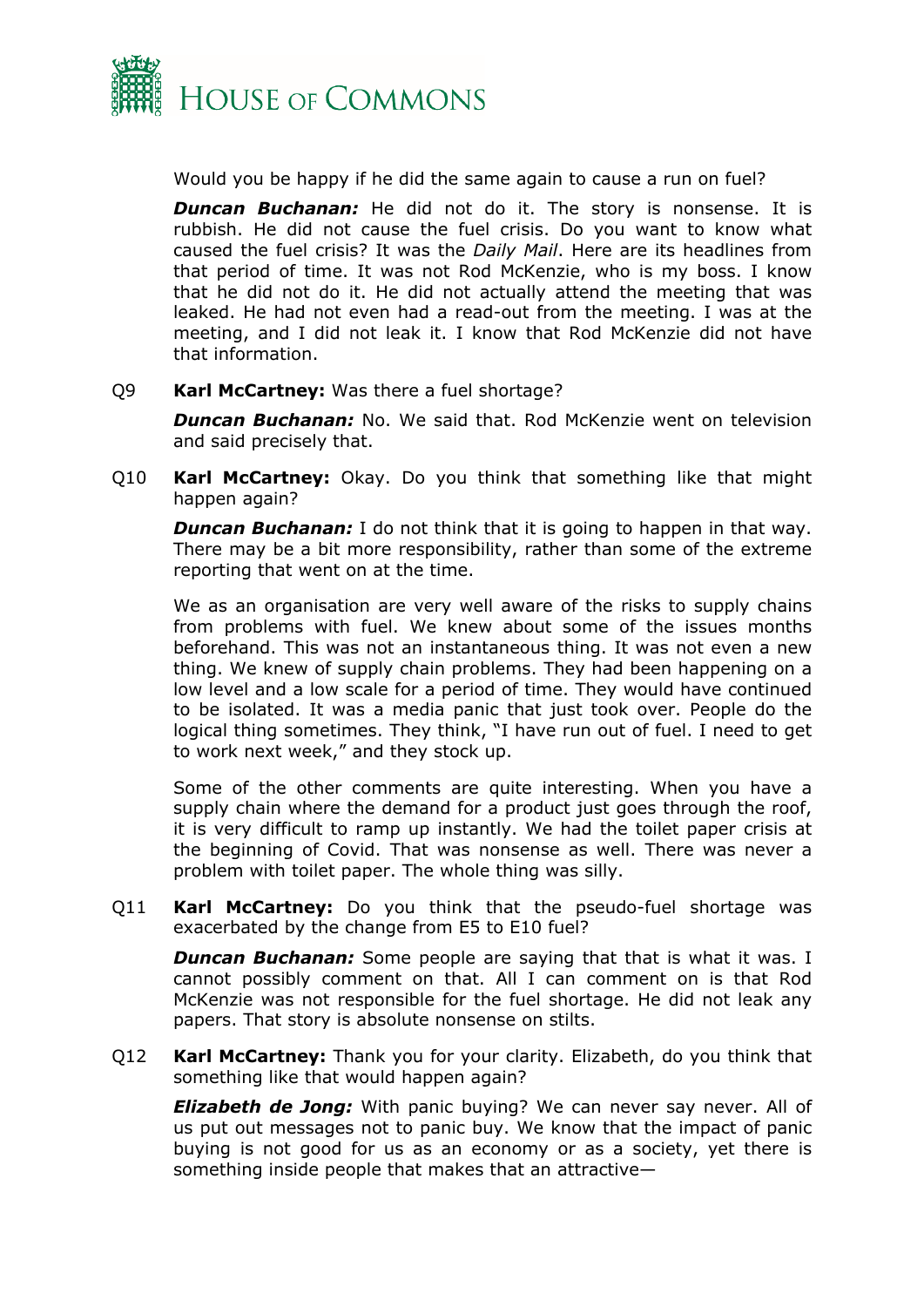

Q13 **Karl McCartney:** Do the proponents of "just in time" economics need to take a back seat for while?

*Elizabeth de Jong:* There is balance all the time, isn't there? There are adjustments all the time. People are adjusting their whole supply chains where they store, how they store and where they source things. This period we are in, post Covid, is a massive indicator that we need to be very flexible in our supply chains as things come in from containers, given how long they are taking around the world. There are massive adjustments. "Just in time" philosophies will be changing all the time to adapt to circumstances.

Q14 **Karl McCartney:** Shane, can I give you a chance to answer those questions?

**Shane Brennan:** The thing the supply chain cannot cope with is consumer overbuying. Everyone involved in the industry—the Government, industry and the consumer—has a common interest in staying calm when there is pressure in the system. There has been pressure in the system—we have had a global pandemic—so there have been different periods of overbuying.

There will be businesses that are very worried about potential consumer overbuying behaviour running into Christmas, because people are going to see a slightly different experience in the shops running into Christmas, particularly in the supermarkets, than they have before. It will be plentiful, but it will not necessarily be absolutely everything they are looking for.

We have a responsibility to be calm and to avoid laying blame. It is so depressing that again MPs are asking the same questions. Who cares what happened back then? It is over and done with. What matters is how we are going to work together going forward. I went to the people who are actually doing this at the frontline to get on with the detail and the substance, rather than talking about this personality stuff. That is where I get really frustrated.

One of the things that came out of that interlude, with the constant attacks about who was to blame for what, on either side, was that businesses are switching off. The Government are doing loads of good stuff, but the businesses have heard, "The Government are not on your side. They are looking to find who is to blame. We need to look after ourselves." That is where we are. That is what they are doing, and they are doing it fine. They look after themselves. They are self-reliant. They try to work out how to cope. But we could do better than that. There are lots of good things happening, so let us try to focus on those.

Q15 **Karl McCartney:** Is there a similar problem with the freight containers in this country, which Elizabeth just mentioned? Is there a shortage of those? Quite a few are already full and being stored elsewhere.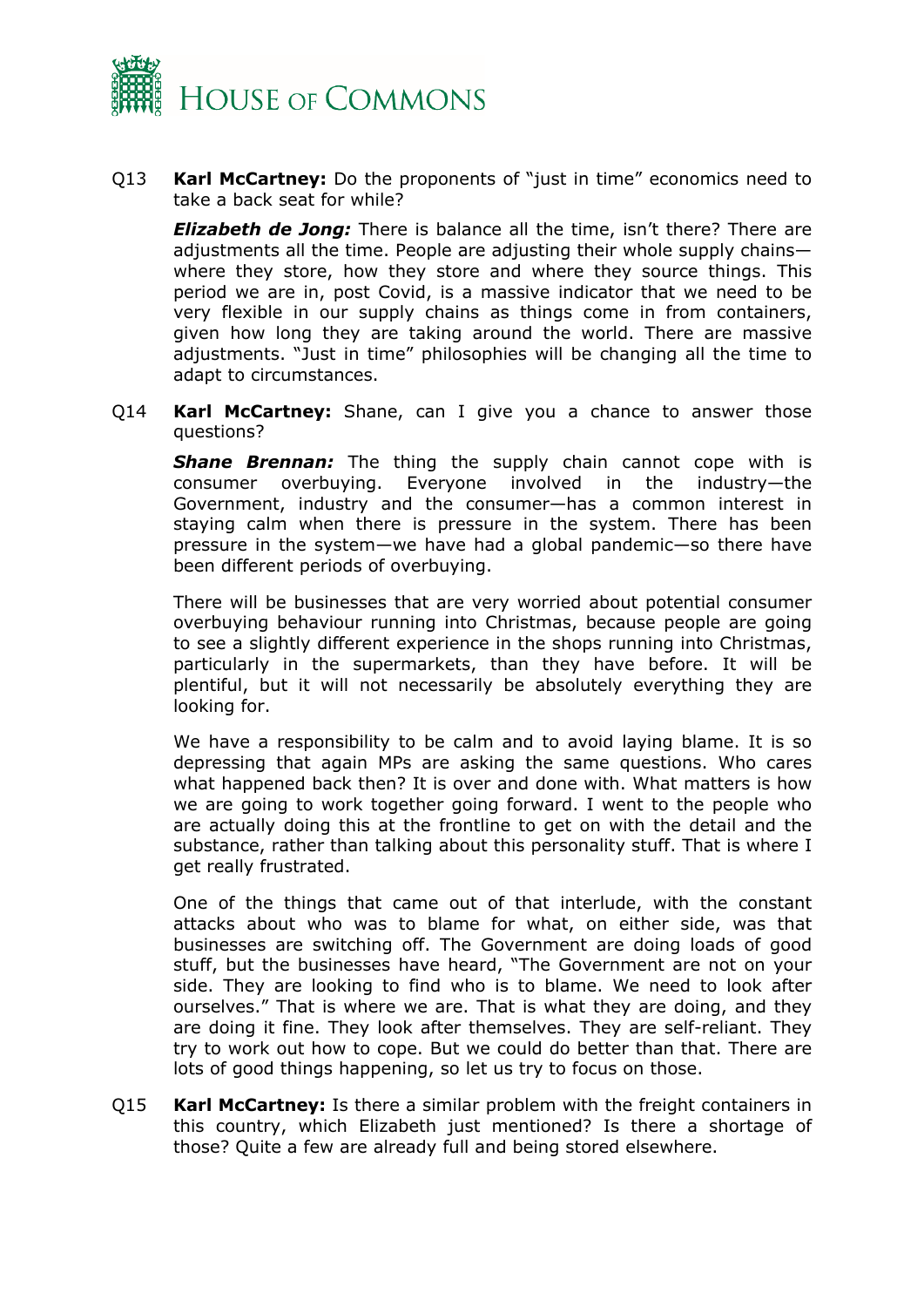

**Shane Brennan:** The global shipping supply chain is in an unprecedented period of stress. The containers that we need to move goods around the world are all in the wrong place. That is literally on a global scale. The cost of putting goods into shipping containers is massive. You talk about "just in time" supply chains. Even if you do not want to work on a "just in time" basis, you cannot get goods at the moment to build stockpiles. That is a reality of the window we are in, so we have to readjust. It is not a question of "just in time" or "just in case". It is a hugely complex supply chain. Every product line has a different route to market in which it has to operate.

Q16 **Karl McCartney:** By how much have lead times been extended? Is it 10%, 15% or 50%? Have they doubled?

*Shane Brennan:* On shipping containers?

Q17 **Karl McCartney:** Just lead times in general.

**Shane Brennan:** I know best what is happening with inter-store lead times—delivery to stores. In the fresh supply chain, you would normally operate on the same day or the next day. We are now looking at day two and day three for those delivery timeframes in lots of cases. For the frozen supply chain, we are looking at going from day one for day three to day one for day five and day six. We are seeing significant changes and having to replan on that basis.

The thing that is different today compared with four months ago is that, although it was a difficult adjustment period four months ago, people know that that is now the situation and are planning their decisions on that basis. It is not as good as it was, but it is what works.

**Karl McCartney:** I would love to ask more questions, but I am conscious of the time.

**Chair:** We will go into each of these sections, so do come back, Karl.

Let me give you an idea of the rest of the session. We are going to look at driver shortages, which we have touched on already, recruitment, working conditions, what the industry is doing and what Government the DVLA and the DVSA—could do. We have a lot to go through. Elizabeth, you touched on one of the matters. I will ask Greg Smith to lead us on border issues.

Q18 **Greg Smith:** Good morning to our three witnesses. The B-word has come up a couple of times already this morning. Where I would really like to focus, so that we can gather the best evidence, is on what more we can do to give recommendations to Lord Frost, as he continues to negotiate with the European Union, to ensure that the TCA is working as well as it possibly can for your sector.

I will start with this. What challenges have the new border procedures thrown up in their current iteration, before we move to the 2022 iteration? What, in particular, is your message to the Government?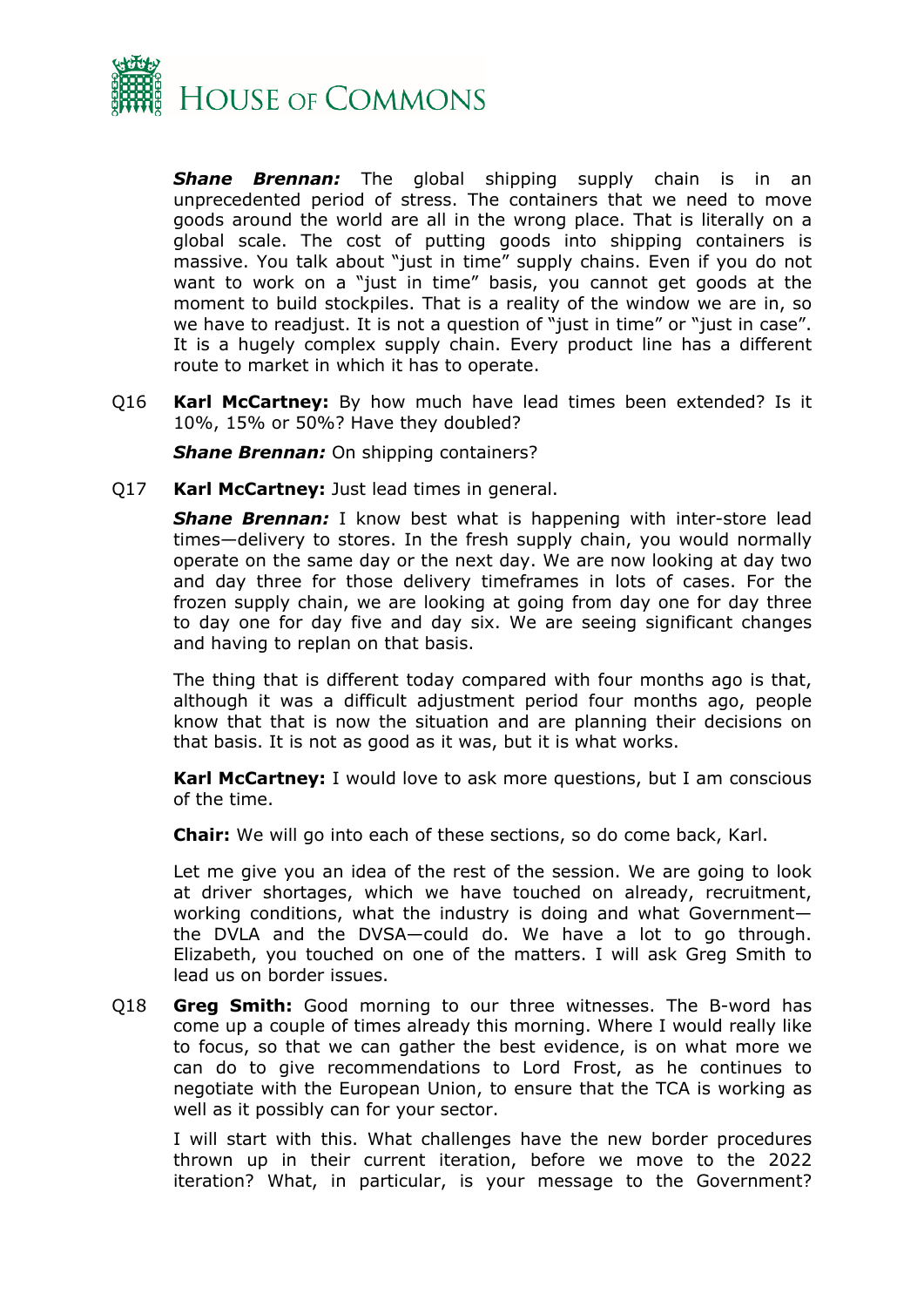

Although this is the Transport Committee, ultimately we are talking to Lord Frost here. Do you need to see him negotiating to get the best possible deal for road freight?

*Elizabeth de Jong:* I will focus on EU trade, rather than Northern Ireland, because that would take up a lot of our time.

There are significant challenges. There are complete changes to our industry for those types of journeys, in the formalities and the amount of paperwork that needs to accompany each item.

One area that was managed particularly well was that it did not result in significant delays at the border itself. We did not see the queues of traffic that had been spoken about. The delays were of a different nature. They were often when the journey to the EU had been made and formalities had not been filled in as the country where we were arriving expected. That is where a number of goods were delayed, and delayed in a way that left the accompanying lorry driver feeling quite powerless to do something about it, because the trader who owned the goods was the one responsible for making sure that the accompanying paperwork was set up. We have been working through those issues. They are getting fewer, as a big border industry gets used to working in these ways.

There are some things on the horizon. I know that Huw is very well versed in the EU's entry and exit system, which will impact on Dover, in particular, next year. We need to use the same pragmatic approach to looking at that issue. Anybody travelling into the EU from an outside country, as Britain will be, will need to get out of their vehicle and have biometric checks done by French authorities, which will lead to delay in time and concern.

Looking ahead, the main asks that we have are still around processes. We have some concerns about maintaining two different customs models as we go into the import controls. We have some concerns there and need certain pots of information. It is a big education process, which far more people from the EU will need to know about.

Our other ask is around speeding up the 2025 border strategy and really improving those processes, particularly single trader windows and trusted trader schemes, which are very important to us. We need to bring those forward to make it as simple as possible.

Q19 **Greg Smith:** Before I ask the other two witnesses for their take on this, can I focus on the point about drivers having to get in and out of vehicles at the border from 2022? What is your organisation's preferred model to solve that? Britain has left the European Union. There was a democratic mandate to do so, seen through a referendum and two further general elections. What is the best-case scenario for you and those whom you represent to get that system right? Is it a pre-departure system? Is it an in-vehicle check? What is the detail that you would like to see?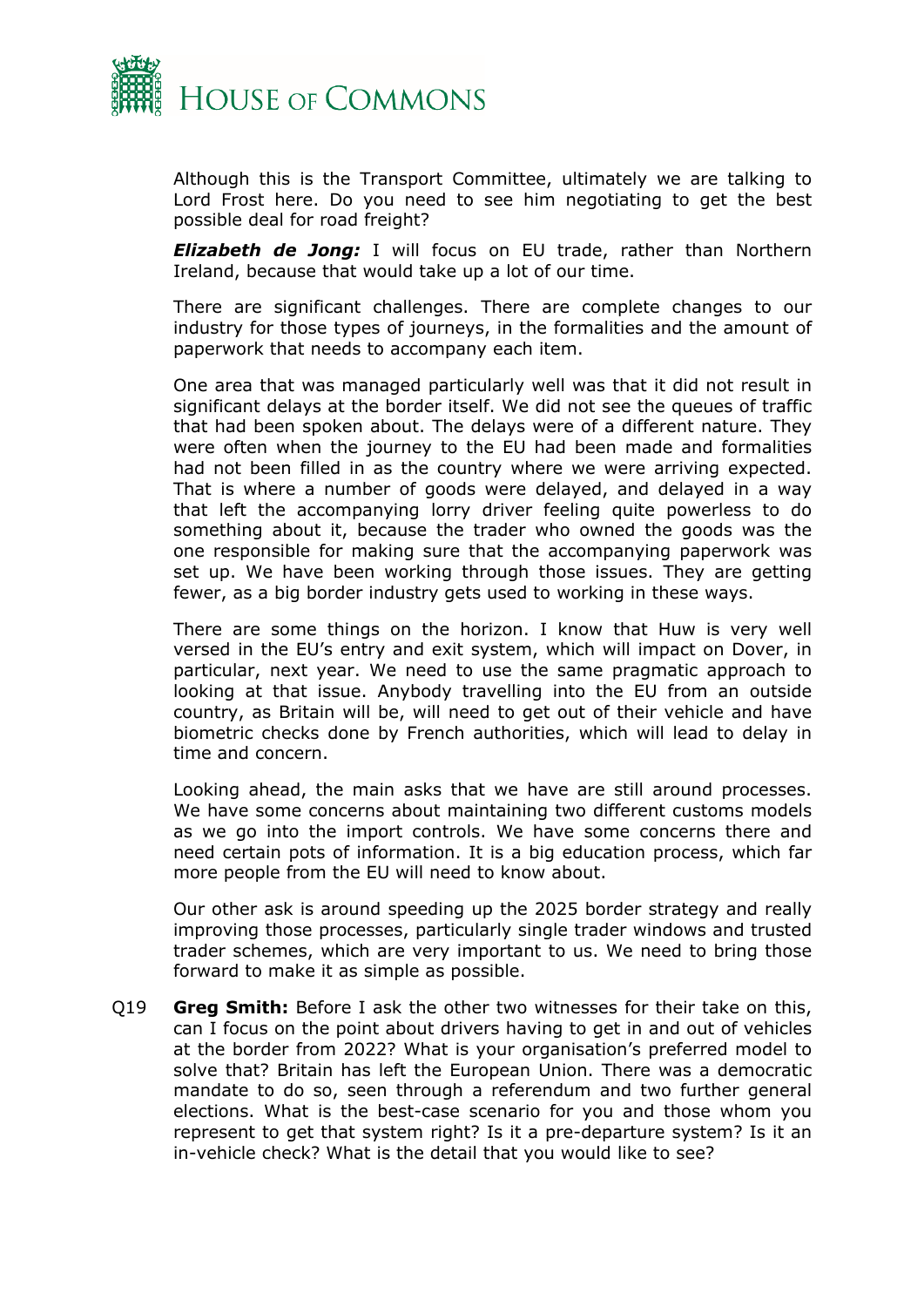

*Elizabeth de Jong:* We have spoken about this a number of times. We did so at an event earlier in the week and at a panel fringe for this issue. We are asking for a pragmatic view on negotiation to work out the best solution. It will take the EU being involved. It will take the UK being involved. It will take the border authorities being involved in working through the minutiae of what would work and deliver for those parties.

For us, the main aim is that, whatever the process is, it should involve people staying with their vehicle and not needing to get out, which takes up a lot of time and leads to security issues for the loads, with migrants and other issues.

Those are two things that we are hoping to see. Our third ask is that it should take no more time. We know the stats. Members around the table will know that an increase of two minutes in processing for each lorry would lead to a 17-mile delay at the Dover border. Those are some of the parameters in which we will ask these pragmatic negotiations to take place.

Q20 **Greg Smith:** Duncan, I put the same question to you.

*Duncan Buchanan:* Elizabeth has summed it up pretty well. Looking forward to January next year and beyond, I would say that it has taken us a long time to get to where we are at the moment, but the actual structure of change has improved and now makes sense. What I mean by that is that previously we had customs changes coming after SPS changes. It makes much more sense to do what is now happening, which is to have the customs changes on 1 January, followed by the SPS changes in the phasing after July. That is a big improvement. It is something we have all called for for a long time, but eventually the bureaucracy started listening to that.

I back up what has been said about the time issue. It is not just two minutes—it is the reliability that is impacted. This relates to a lot of what Shane was saying earlier and what we have talked about with regard to the supply chain. The supply chain runs not just on time, but on reliability and predictability. Passport control is another issue that has been raised with us. When you start getting interruptions and long delays, we cannot see how it will work practically on the ground right now, with what people are planning. It takes a lot of careful thought.

Q21 **Greg Smith:** I accept that it takes a lot of careful thought. From the RHA's perspective, what are the three golden asks to improve the detail?

**Duncan Buchanan:** Lorry drivers should be able to be processed within the cab and should not have to get out, so that the process is working. As I said, that takes negotiation with the EU and everyone else to devise practical, pragmatic processes.

Q22 **Greg Smith:** Shane, I come to you.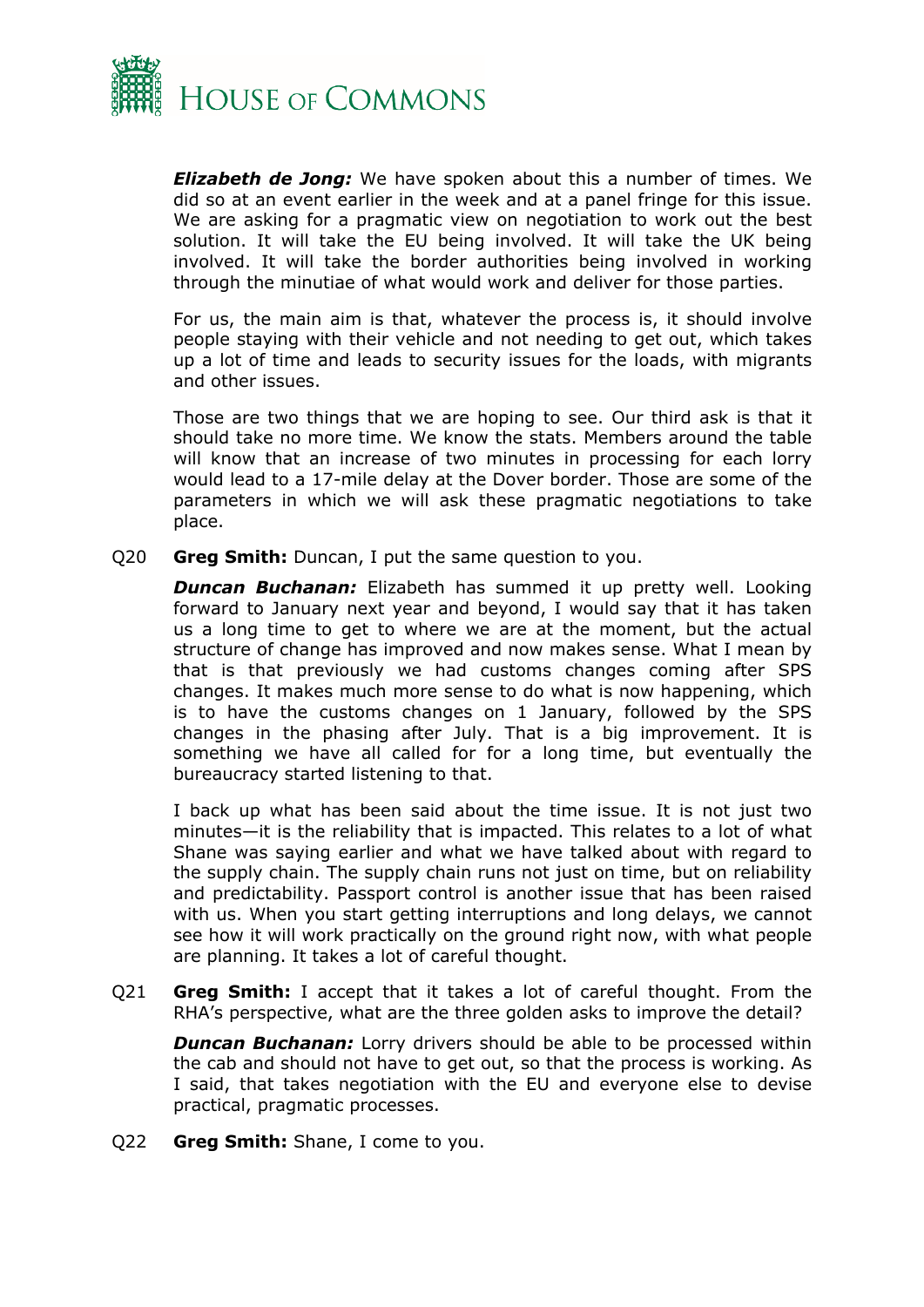

*Shane Brennan:* This is probably a semantic point, but, technically, I do not think that we are negotiating about this any more. The rules are agreed. We have an agreement. It is about the operational collaboration around how those rules are interpreted.

We should not be complacent about the scale of what is coming on 1 January. We have quite a lot of experience now. We have a lot more capacity in the market than we had previously. The big X factor in what is happening on 1 January is that the countries and businesses of the EU— 27 nations, with hundreds of thousands of businesses—will now have to start doing things to do with Brexit. It is a long time since Brexit happened in terms of their consciousness, so the level of preparedness going into 1 January and 1 July is a worry. I am concerned that there is a lesser amount of activity around preparation going on, certainly in engagement with external stakeholders—meetings and frequency of communications—about what is happening with the 1 January changes.

The second point is, what are the operational plans if things start to jam up? We have a new Government goods vehicle movement system that hauliers will have to operate coming in from Calais to Dover on 1 January. Entries have to be made. What happens if lots of vehicles turn up without having made those entries? Will the port of Calais let them in? Will they get on to the ferries and trains? If they do not, where will they go? That could become a problem. Who will talk to whom, and at what point, in that situation? We need a bit more clarity on that.

We know what the UK Government's overall approach is—prioritise flow, and we will deal with the lack of preparedness once the goods are through. That is not generally the approach of the authorities and port operators on the European side. There could be a big communication falldown there, potentially. I do not want to catastrophise, because we all know what we want to achieve. It is about operational collaboration and whether it is in the right place.

Q23 **Greg Smith:** That is very interesting. I am mindful of time, although I could talk about this all morning. Elizabeth, you mentioned Northern Ireland, which obviously has separate issues. I have a brief question for the three of you. What is the best-case scenario for your organisations: to keep the status quo or to trigger article 16?

*Elizabeth de Jong:* We have written in asking for it not to be triggered, because we want negotiation and the operational procedures to work. We are absolutely focused on the practicalities.

Q24 **Greg Smith:** For you, the practicalities—

*Elizabeth de Jong:* Yes. We will let the politics be out here. We want to be delivering. That is what we—

Q25 **Greg Smith:** You think that the protocol as it is written is fine. It is just about getting it to work as it is written.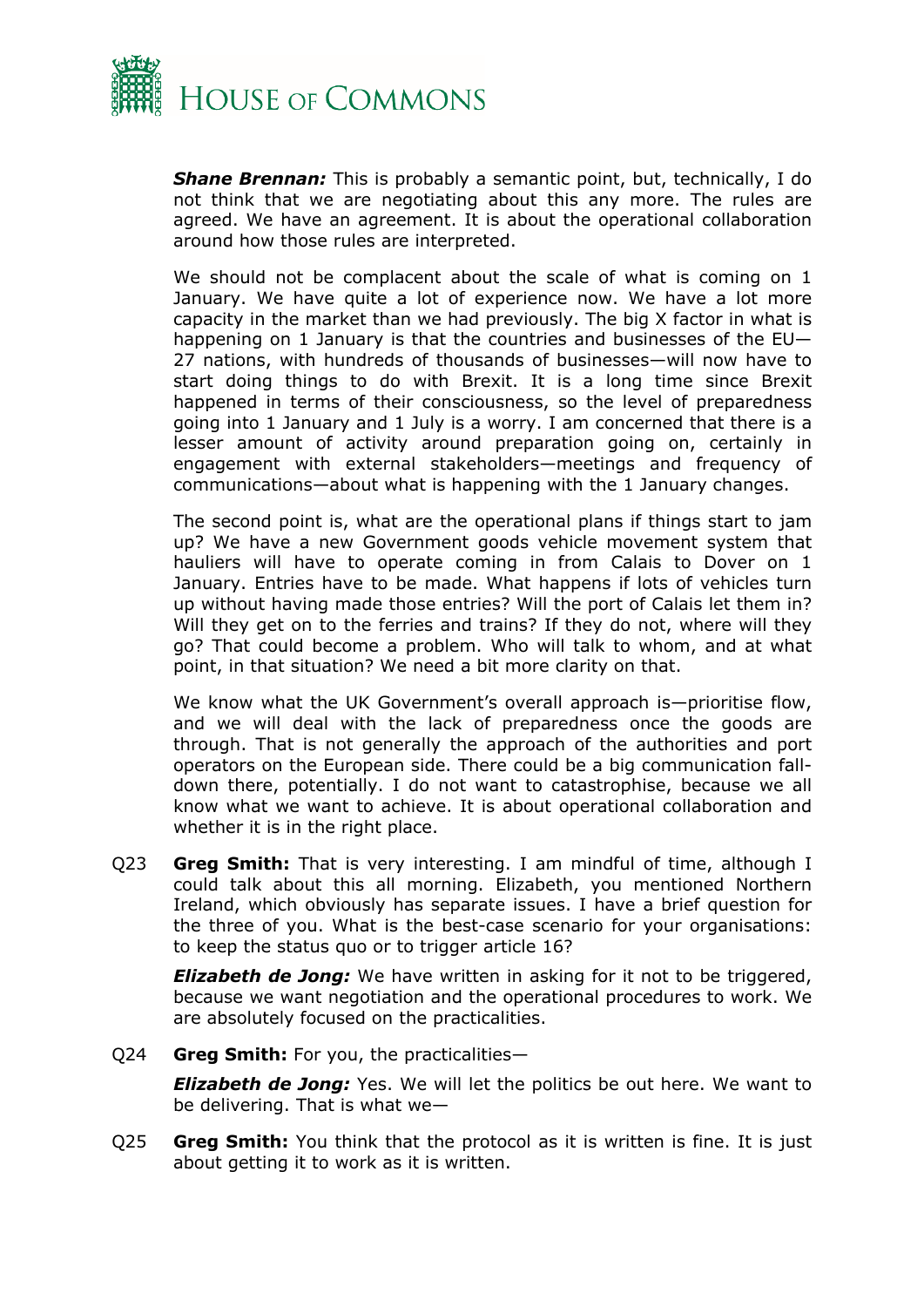

*Elizabeth de Jong:* We do not particularly have a view on the protocol, because that is a political decision. What we are about is things working operationally. We will work within whatever political agreement there is to get things to work day in, day out. A lot of that is really taking some big steps and working on trust and risk assessment in order for the goods to flow smoothly. That is what we focus on.

**Duncan Buchanan:** I agree with that. The operational procedures are absolutely key.

I go back to something that I said about the protocol a long time ago. I likened it to a new version of Windows coming out. When you have a new version of Windows, what do you find when you actually open the tin and everyone plays with it? You find that there are bugs and things that do not quite work.

What has been a problem is that there has been some entrenched thinking about what works practically on the ground for the businesses, people and operators dealing with the Northern Ireland-GB relationship.

It requires people to think about the practicalities of running a system that protects the EU from the things it is worried about and means that the people and businesses of Northern Ireland can work efficiently with Great Britain. As was seen when the EU triggered it for five minutes, article 16 is a bit of a nuclear option. It is a failure of diplomacy. We need to go through the procedures and work out exactly what is needed to achieve everybody's objectives.

I think that the yelling and the politics have got in the way. I was at a previous Committee meeting the other day where someone said that a Brexit mindset has taken hold and people are entrenched. As businesses and business organisations, we moved on from this years ago. We just want practical solutions and things that work.

Q26 **Greg Smith:** I am looking for the practical solution. Within the protocol, which is clearly causing many issues, particularly for Northern Ireland as such an important part of our country, are you categorically saying that the current protocol, but done a bit better, and I loved your Windows analogy, as a long-term Microsoft sceptic—

*Duncan Buchanan:* Other computer systems are available.

Q27 **Greg Smith:** Indeed. Are you saying that the protocol, as it is written, if we get it better, will work better for road hauliers, or would article 16 make it worse?

**Duncan Buchanan:** I think people need to come with a mindset of trying to improve things. Whether this is an addendum to the protocol, or how you do it, is a political question. We are road hauliers. We just want to get on and deliver things.

Q28 **Greg Smith:** Fair enough. Shane, very briefly, as I have dominated the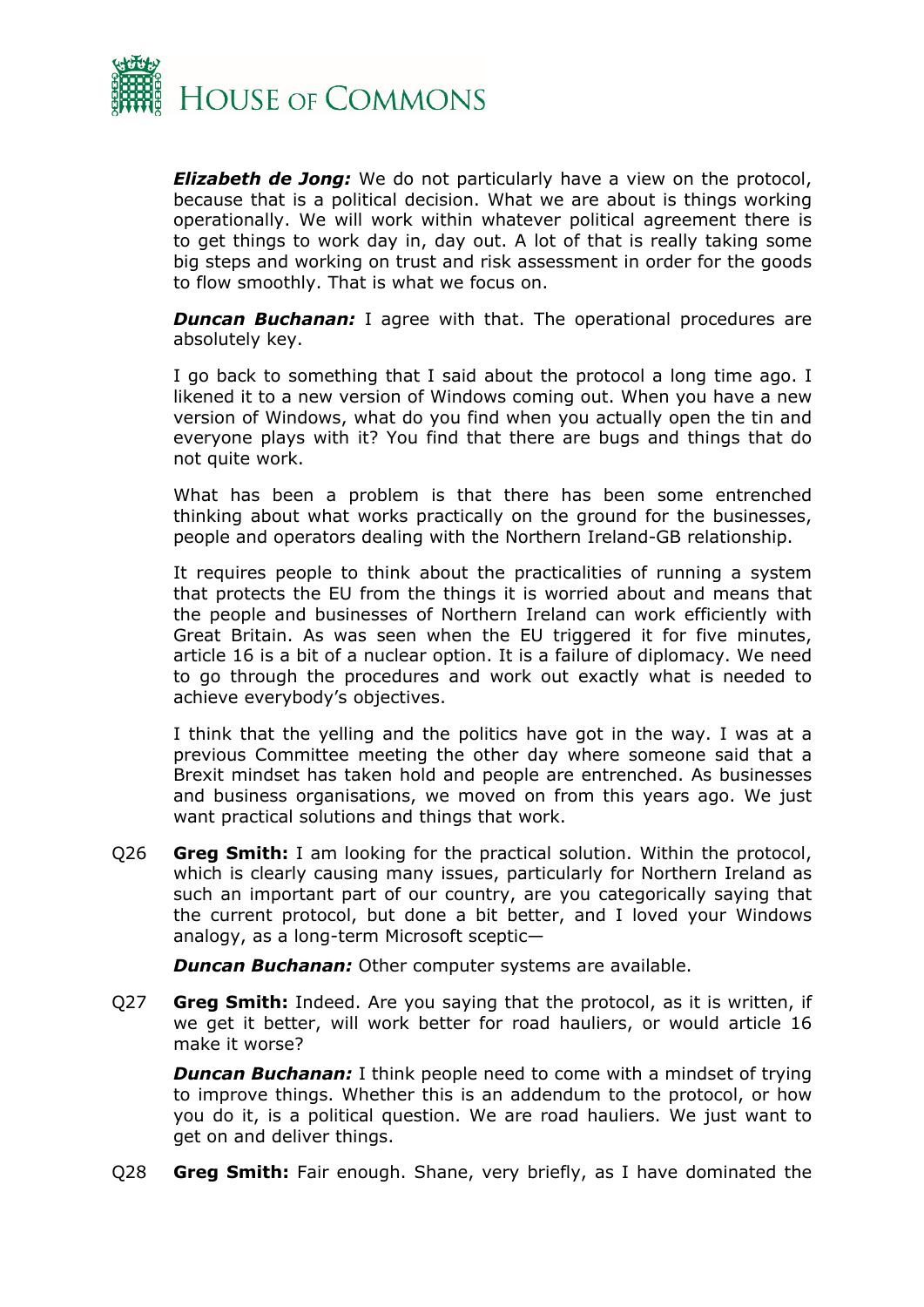

time.

**Shane Brennan:** We want to drive lorries and not solve sovereignty debates. We are already at the point where, in the food industry, the restructuring of our trade flows has largely happened. We are in the game now of trying to rebuild a cross-border flow from mainland UK into Northern Ireland, because those have already redirected. Businesses cannot wait for this process to conclude to do that.

The key issue on food is how we are going to resolve the hugely disruptive requirement for export health certificates, the requirements for vets and the requirement for pre-notifications and for 24-hour notifications to go across Government. Those things come from changing the temperature of the conversation around food rules alignment. That is not really the protocol; that is about how we see ourselves aligning on regulatory food issues. We know that those things are pretty set as well around the sovereignty debate. None the less, that would be the only thing that would make a genuine, fundamental difference to food trade flows from where they are now.

**Greg Smith:** That is very helpful.

Q29 **Chair:** Thank you, Greg. It is an important issue, and it is not often talked about perhaps as much as it should be because of the impact of the EU's proposed entry/exit system.

Elizabeth, when do you expect this to be introduced operationally?

*Elizabeth de Jong:* We were talking about it being introduced in April.

Q30 **Chair:** I think Eurostar gave evidence to the House of Lords that it might be moved back by the EU because of some of the challenges. Have you picked up on that yourself?

*Elizabeth de Jong:* I have not heard that this week.

Q31 **Chair:** If you are an Irish lorry driver coming through and using Dover, and you therefore have an EU passport, is the expectation that that will be fine, you just keep on going and you will not be subject to those biometric tests?

*Elizabeth de Jong:* I believe it is everybody coming from another nation, but I do not know the detail.

Q32 **Chair:** I come back to your analogy of an extra two minutes per vehicle leading to a 17-mile tailback. Evidence given to the House of Lords by the Dover Harbour Board stated that there is no way yet of doing a biometric control without getting people out of the vehicle. Therefore, getting them out of the vehicle is going to be two minutes plus, with a 17-mile tailback. This is going to be Operation Stack all over again for Kent, is it not?

*Elizabeth de Jong:* Yes, I imagine that if it is going to be implemented we will need to have the same number of contingencies as we had for our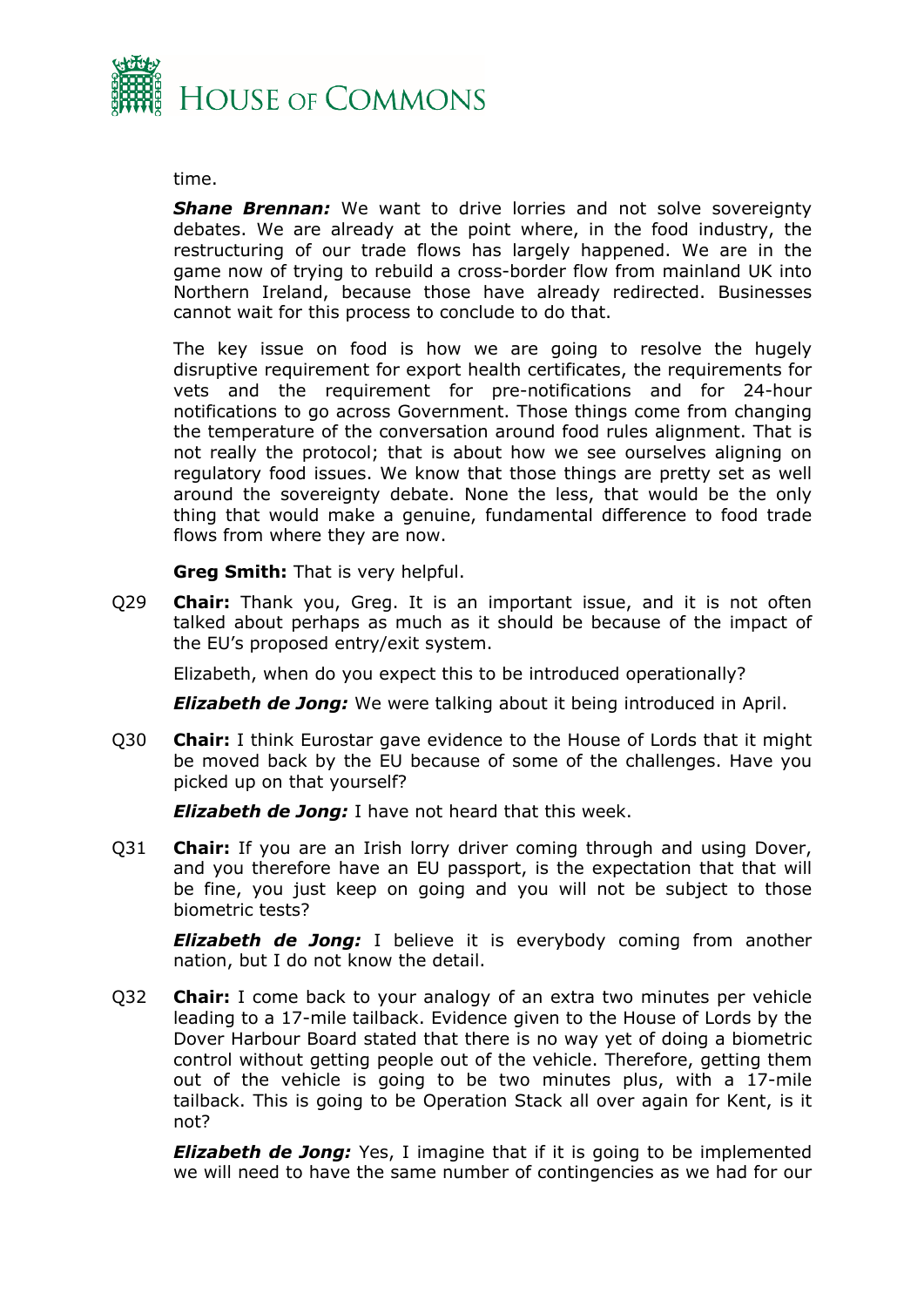

worst-case planning scenarios for Brexit and Operation Stack. It is very bad news indeed.

**Chair:** I do not think that what could be about to impact is widely reported, but it is hopefully on the record. Thank you very much.

My apologies to Simon. He could have come in on driver shortages earlier on when Karl was there. You have been patient, so it is now all yours.

Q33 **Simon Jupp:** Thank you, Chair. That is much appreciated, and good morning to the panel. Thank you for joining us.

This is a tricky one, and hopefully there will be different answers from some of you on it. What is the single biggest reason why we do not have sufficient numbers of HGV drivers to service the road freight supply chain? Shane, I will come to you first. I am looking for a variety of different answers.

**Shane Brennan:** The fundamental issue is that young people are not seeing HGV driving as the career of choice in the same numbers as they were in previous generations. That is a fundamental problem. There has been complacency about that problem, or at least we have all been aware of it but we have not necessarily treated it with the urgency that we needed to at various stages. This Committee was talking about it in 2016. I think the industry has been able to compensate for that by temporary solutions, predominantly around non-UK nationals making up the shortfall. You will hear from others who are better experts on that than me.

A lot of soul-searching is going on right now around how we resolve that issue. The problem is that you cannot solve a long-term problem in the short term. The question is: is this the time where we genuinely treat it as a watershed, and we get through the crisis that we have now and have new strategies for the future? That is a very big thing to say. I am not going to go into the detail of it. It is for the lead organisations to tell you how that can be achieved.

Q34 **Simon Jupp:** You talk about younger people not choosing it. I hear you. In my patch, HGV drivers are paid more than the average salary, but of course it is an antisocial job. It does take a toll on the people doing it. I know we are discussing it later, but some of the conditions that they have to work in are not quite up to scratch.

Do you think that the salary, which has gone up in recent months, will make any difference?

*Shane Brennan:* It is a strategic reset. It is about value. It is about how these people feel that they are valued. What you pay them is one of the indicators of how you value them. I think that the businesses that have been the most resilient in this period and have retained their drivers have not necessarily been the highest payers. They have often been the SMEs, who have not been able to pay the high wages of the big employers, but they have a better relationship with their drivers. They value them in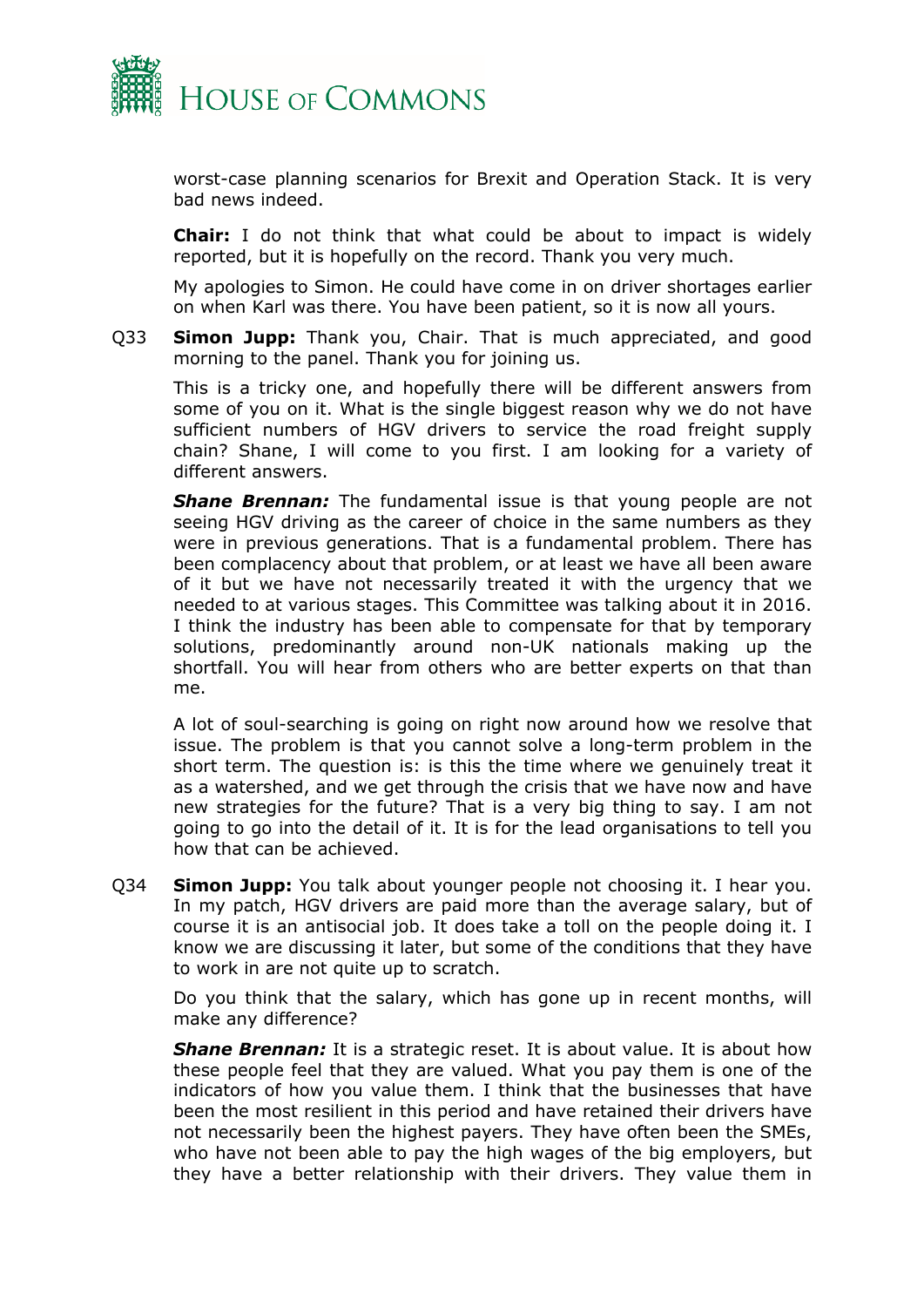

other ways. They feel valued by the company. They feel like they have some certainty in what they do.

They are unsocial hours. I do not know how we square that circle. Ultimately, you need to get the goods there and back, and that takes a certain number of hours in a day. That is a really structural issue.

Ultimately, probably, it will be to pay more for people to work less hours, and therefore it is more attractive from that point of view, but we would need twice as many drivers and are struggling to get the ones we need now. There is a real structural and long-term challenge there.

Q35 **Simon Jupp:** It was striking during the petrol crisis, as it was a couple of weeks ago and now seems like an age ago. I visited a local petrol station in my patch and said to them, "Have you had any shortages?" They said, "No, because we pay our drivers enough."

Elizabeth, the same question to you. What is the single, biggest reason why you think we face this shortage?

*Elizabeth de Jong:* There is so much evidence to give to you in this area, but I will come up with one thing, I promise.

The skills and employment report that we put out is now in its seventh year. That analyses what is going on in the industry, with driver shortages as part of that, but there are other jobs as well. That is coming out on 6 December for 2021. I think you have been invited to the launch. We will obviously be sending this as an evidence pack for this current panel and series.

If I were to look at the one area that we must get right now—I would like to bring wages into it a little—for this not to happen, and we could have made some progress on it before, it is parking and lorry parking.

We knew before, but in 2017 we had evidence that there were far too few parking spaces for people. People were having to stay in their cabs at the side of the road on industrial estates, with no hygiene facilities at all. They were going to the loo in the bushes. We cannot compete as an industry. I do not think there is any other industry that I can imagine in our country where we think that that is okay for people.

We could have done something about it. There were promises made in May 2018 to deliver 2,500 parking spaces to help with that. In 2020 there was a parking study on how they were going to be implemented and bringing the private and public sectors together. It is not just about more public money. There is a role for the public sector in helping to facilitate private-sector investment in those parking facilities, particularly around planning.

My one plea would be: please can we do something about parking with the Government? We need Government help to be able to do that. We cannot attract people or expect them to work in our industry, and we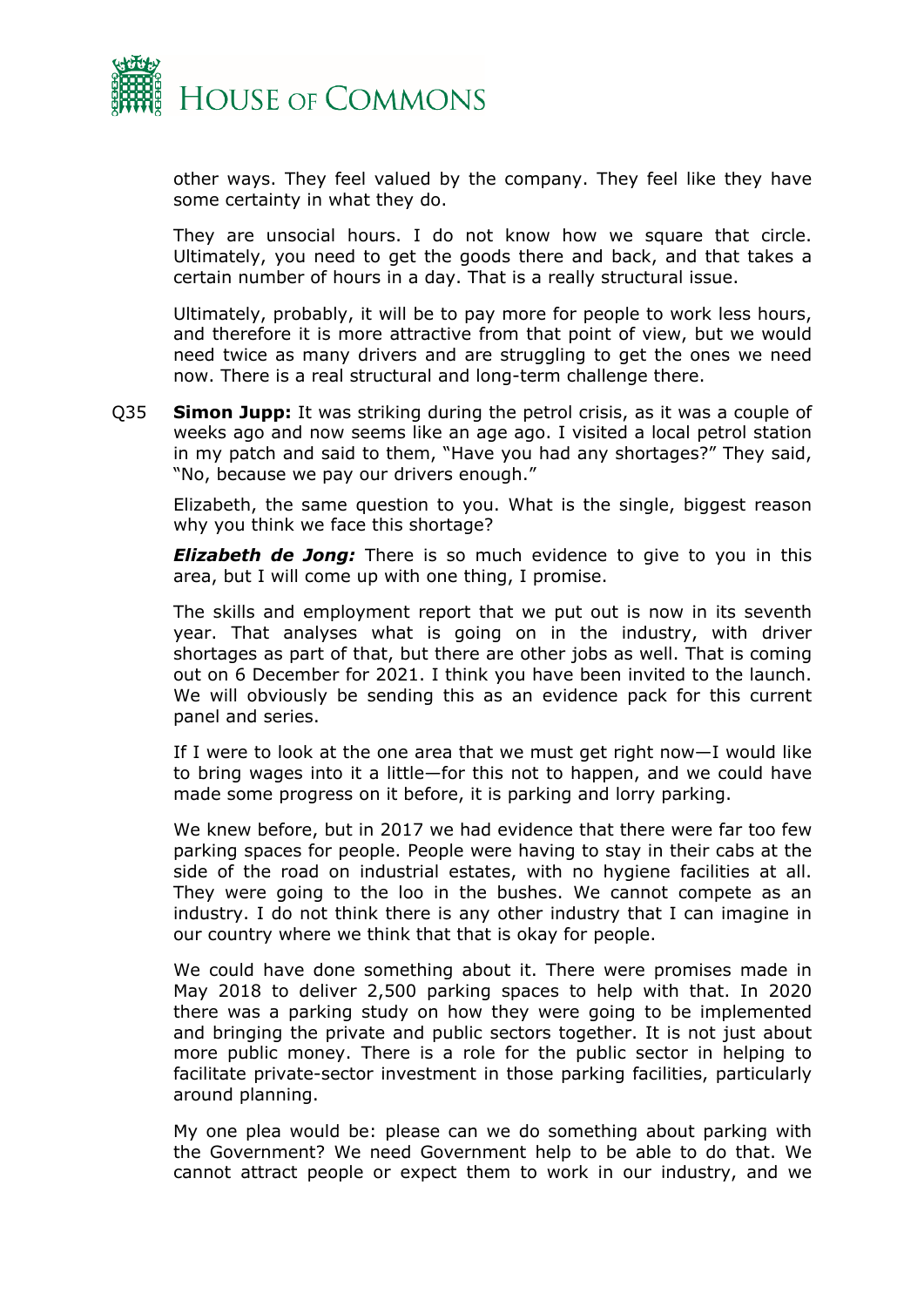

cannot have any ambition. I have recently found out that we have a significant enough sample size this year in the stats to assess how many women are in the industry. It is 2%. It has been between 1% and 3% for the past 10 years. We will make no progress at all until we do that.

Q36 **Simon Jupp:** I see your point. I do not imagine that having a sleep by the side of the A303 is a particularly nice thing to think about or experience, although you can, of course, regularly sleep on the A303 due to the tailbacks.

Duncan, I have the same question to you.

**Duncan Buchanan:** I wrote the word "respect" down as the first one. I think there is an issue about respect for what lorry drivers and the sector does. It plays into everything that Elizabeth and Shane have just been saying.

Drivers and the industry have not really been properly respected. They have been treated with complacency. They are just getting on with the job, which is fine, but it is not just about lorry parking in the last couple of years. I have something here that goes back to 1999, when work was being done on exactly these issues. We have a structural problem with lorry parking and the way it has been provided over a long time. That goes back to the respect issue.

Conditions are a part of that as well. The industry is working with an infrastructure that does not provide the proper conditions—lorry parking. You asked for the No. 1 thing. We could be here all day. We have put some written evidence in, and you have the 2016 report. All of that is in here. None of this is new. We need to do better than we have done in the past.

Q37 **Simon Jupp:** I appreciate the variety of different answers; thank you.

I will move on to my next question, which is why qualified drivers—those who have been doing this for years or, in some cases, have recently qualified—leave the profession. It is a similar theme. They may be sick of doing it for so many years. Equally, I would imagine that some people who have trained to do this, when they experience the rawness of doing the job and the antisocial hours and conditions, find it extremely tough.

Is it also down to other competing sectors? In recent years we have seen new providers come in and major shopping outlets have poached drivers for their own brands. Is that a major problem?

**Shane Brennan:** It is a very clear part of the story. I think it is the million-dollar question. Why are so many people going down the road of trying to become a driver, qualifying to be a driver and then choosing not to work in that industry? If we can solve that problem, we can solve the problem in a way. If you look at the numbers alone, yes, the last-mile delivery with supermarket online delivery vans is a very predictable job, paying similar amounts of money to long-distance lorry driving. You can see how that would become a choice for certain people, certainly at the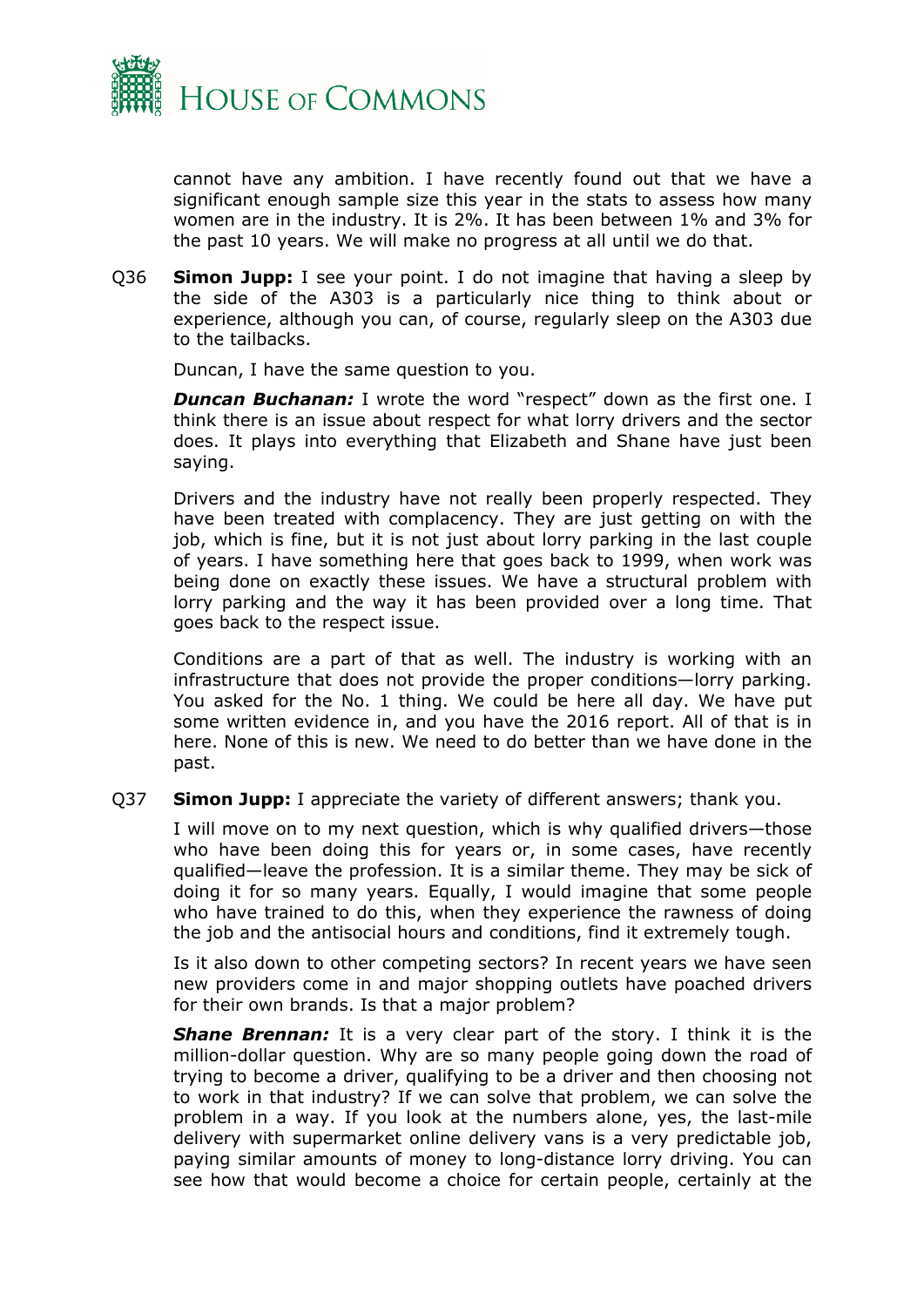

age profile of a lot of the drivers in our industry. It is a factor. Whether it is the overriding factor, I do not know.

There are still a lot of people who love lorries and want to drive lorries. We want to make sure that those people are encouraged and optimistic about the future of their industry and want to stay for the medium term and not get disillusioned, which does feel like it has happened a bit.

#### Q38 **Simon Jupp:** Elizabeth, do you have anything to add to that?

*Elizabeth de Jong:* Yes. Generally, retiring drivers have been the largest amount of people leaving the industry. Since 2019 there have also been much larger amounts of under-35s leaving the industry, and also 46 to 55-year-olds. We have seen some of that generally through Covid in other sectors as well. People are reconsidering their lives and their lifestyles at an earlier age because of the experiences that they have been through.

We have also asked our members—we have regular tracking surveys why they think that drivers are leaving the industry. They have ranked these factors in order of the most important, being industry image and rates of pay. There have been movements in rates of pay. Not everybody has increased their pay rates. Some areas have needed to, but others have not. It may be on a geographical basis, a commodity basis or a competition basis. For those who have increased rates of pay, it has been up by about 18%, but on average it is about 10% from our managers' guide information.

A third area is lack of traineeships and progression in the industry. The EU workers have also been highlighted. Poor overnight roadside facilities is a top reason why people leave the industry.

*Duncan Buchanan:* Retention is absolutely vital, but I would like to start with one thing that is really important to note. A lot of people love driving trucks. A lot of people really enjoy the job. It is very easy to focus on the negatives. There are hundreds of thousands of lorry drivers out there who do the job. If you ask them what they think about it, it is the frustrations around traffic and around the way they are treated at RDCs. It is the parking. These are the things that accumulate over time and mean that eventually people say, "I will jack that in and do the delivery in my local area." The hours of work and staying out overnight unexpectedly are all part of that, but not all jobs are like that. There are a lot of lorry-driving jobs that are very predictable. They are constrained within regular hours of operation and no aways, and whatever.

There are a lot of different types of jobs within the sphere of lorry driving. We should probably do a better job as an industry of highlighting the alternatives to long-haul trucking. It is local deliveries and regional deliveries in various parts of the country. It can be a fantastic job. One of the reasons the SMEs have probably held on to a lot of drivers during this is that they are providing jobs that people enjoy doing.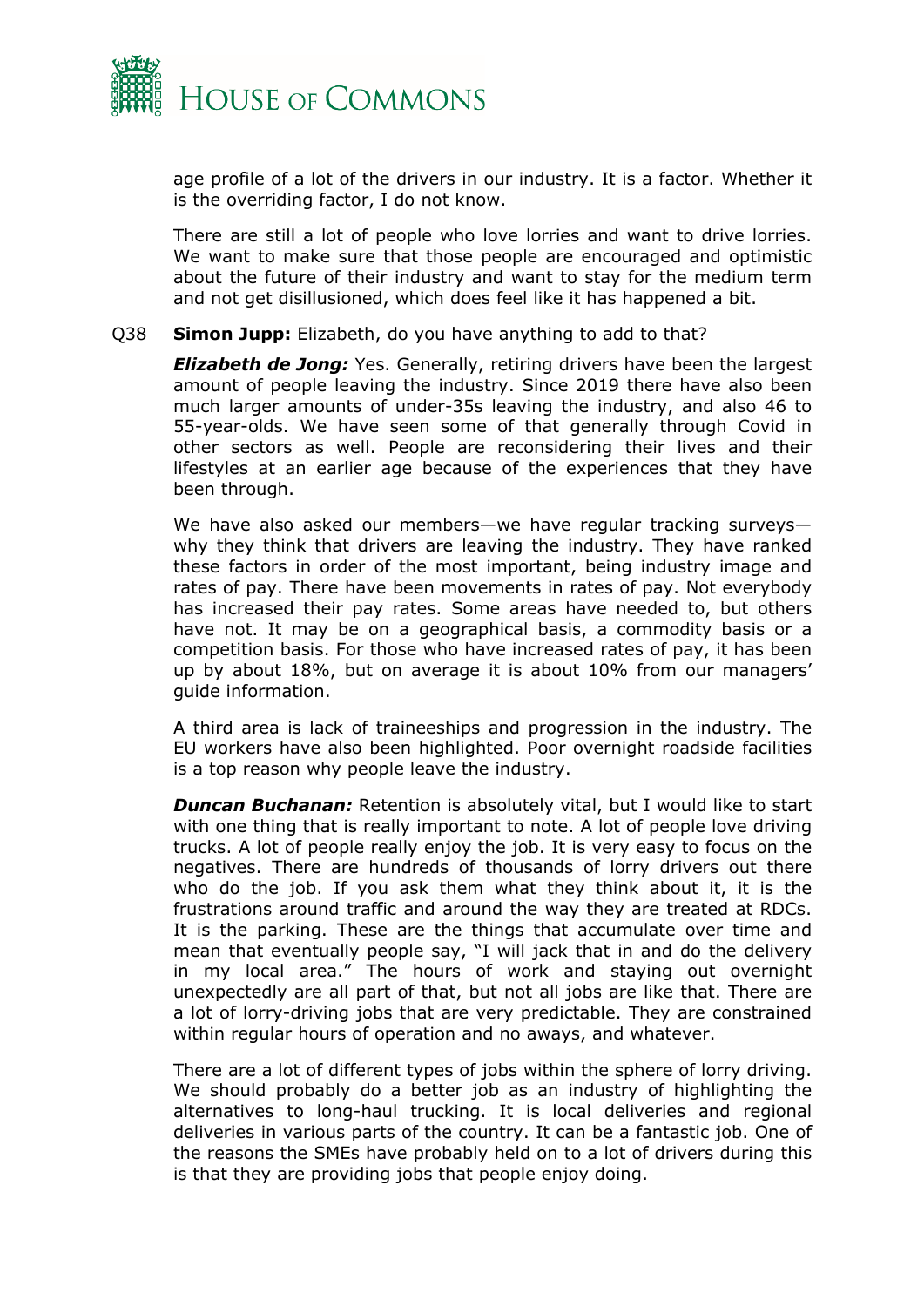

Q39 **Simon Jupp:** I have spoken to companies that provide these services in my patch, and in the south-west as a whole. The south-west is more sparsely populated than some regions. That makes recruitment quite difficult. They have been offering "come back" bonuses to those people who have gone off the books but have shown an interest in coming back, or they have been cold-calling them to say, "Look, would you come in and do these shifts? You still have your licence, so can you do this?"

What can be done to attract people to come back to the industry, given that we do not have a quick fix to this? Elizabeth, I will come to you first.

*Elizabeth de Jong:* The types of feedback we are getting show that about 30% of people have invested in new technologies or improved their own facilities to attract people back who are our members: 25% of members have raised pay; 20% are funding driving programmes; and 20% are taking on apprenticeships. A proportion are doing more promotions themselves. The industry is doing a number of things. We have been supporting them. We have another guide called "Funding Support for Accessing Logistics Skills". We will give you a copy of that.

There is a number of things that industry is doing. If I were to look—

**Chair:** May I ask for it to be brief? I am mindful of the time. Three Members have not even come in yet. I am sorry to interrupt you.

*Elizabeth de Jong:* The one area that I think we should be looking at across Government is, what do we do for level two versus level three and above training? Have we got that right for our whole economy? That would be something—to have easy-access training schemes to make it an industry that is thought of alongside others.

#### Q40 **Simon Jupp:** Duncan, do you have anything to add?

**Duncan Buchanan:** The biggest issue with returning drivers is driver CPC. It is the five modules that are required to bring drivers back. I have been at regional councils covering the south-west, where we have had members who say, "I have drivers who would come back, but they are not prepared to sit there and do five days off-the-road training." It is not even the money. It is not even the fact that they have to pay for it. They are not prepared to sit there for five days. If you give them one day for one year's licence, they would come back.

The review of drivers' CPC that has been announced is very welcome. We have been pushing for it for a long time. Driver CPC is a big obstacle in terms of returning drivers.

#### Q41 **Simon Jupp:** Shane, briefly?

*Shane Brennan:* They have covered it. I do not need to add anything to what they have said.

**Simon Jupp:** That is very kind of you; thank you.

**Chair:** Thank you, Simon. We are about halfway through our brief and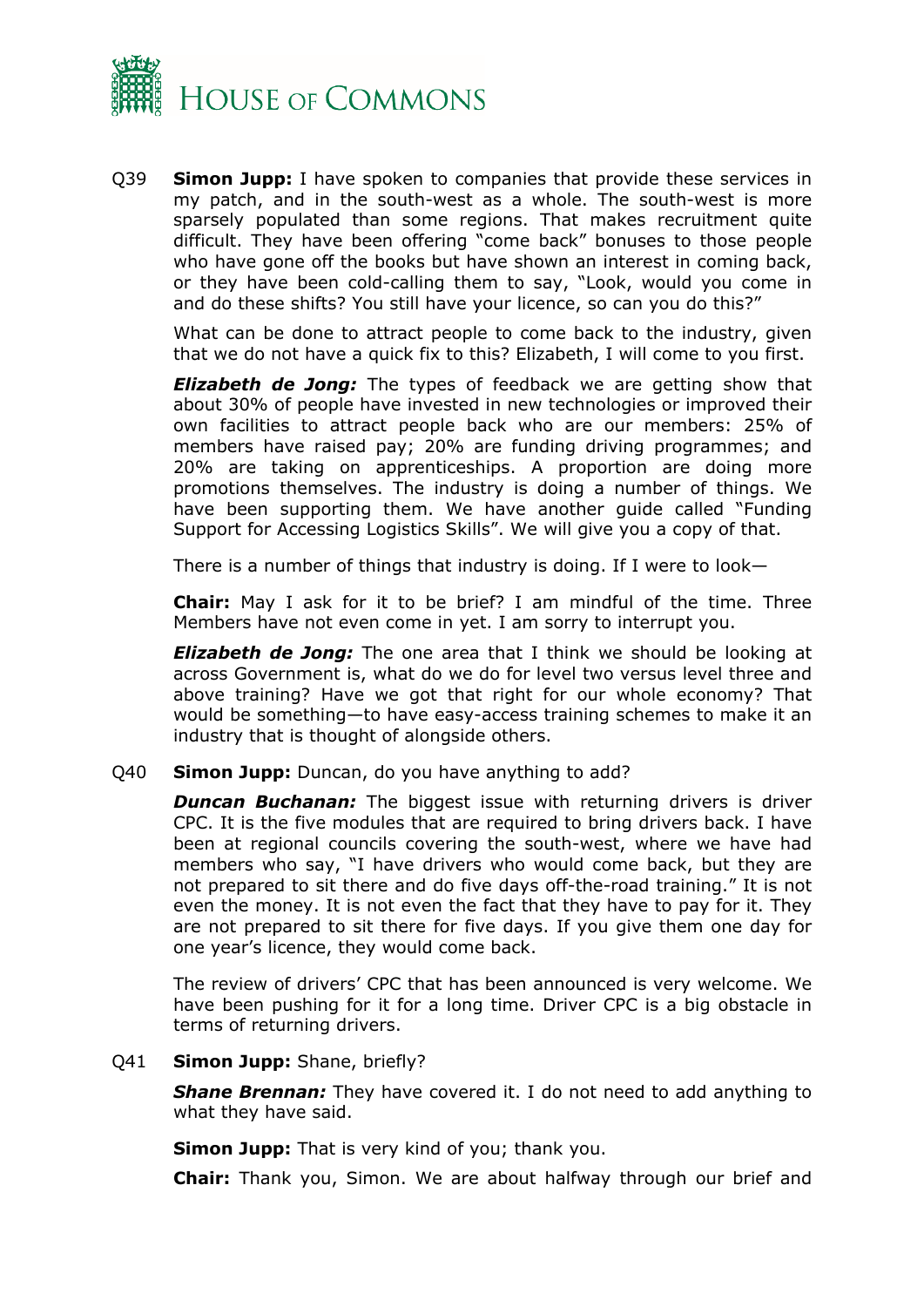

we have 10 minutes left. I will ask the witnesses to be very succinct with the answers. If you have nothing to add, please say you have nothing to add. Would Members be very succinct with the questioning as well, and perhaps not to all of the witnesses?

We have gone into working conditions. That is an area for Chris Loder as well.

Q42 **Chris Loder:** Thank you, Chair, and good morning, everybody. I have some quickfire questions to start with. We will go to Duncan, Elizabeth and Shane.

The three brief questions, to start with, are: how many members do you have? Who are your members? Who are your three largest members?

*Duncan Buchanan:* We have about 8,000 members. What was the second question?

Q43 **Chris Loder:** Who are they? Not all of the 8,000.

*Duncan Buchanan:* Overwhelmingly, about 80% of our members are SMEs. Our three largest members would probably be Stobart's, Wincanton and DHL. Apologies to all the other people, who are larger than those companies.

Q44 **Chris Loder:** That is fine. Elizabeth?

*Elizabeth de Jong:* We have 18,000 members in all modes of transport. They are not just providers of transport but also the users of transport, so those who do not have their own transport and often call shippers. I have not ranked them by size.

Q45 **Chris Loder:** For example, Tesco, Asda, Sainsbury's? All the big supermarkets.

*Elizabeth de Jong:* Yes, all members, Amazon and all the freight companies, all sorts.

*Shane Brennan:* Thanks, Chris. How to make you feel inadequate. We have about 120 members or companies.

Q46 **Chris Loder:** It is quality, not quantity, Shane.

*Shane Brennan:* Exactly. That is what I tell them, and there is a lot of overlap. Our biggest members by size are the likes of Tesco and Asda, but in terms of involvement in the cold chain specific activities, it is the likes of Lineage Logistics, GXO Logistics and pick another one.

Q47 **Chris Loder:** I get the picture. That is very helpful; thank you. How is your ability to sit here today and speak on behalf of lorry drivers feasible when the organisations that you represent have very clear and, in some cases, conflicting commercial priorities?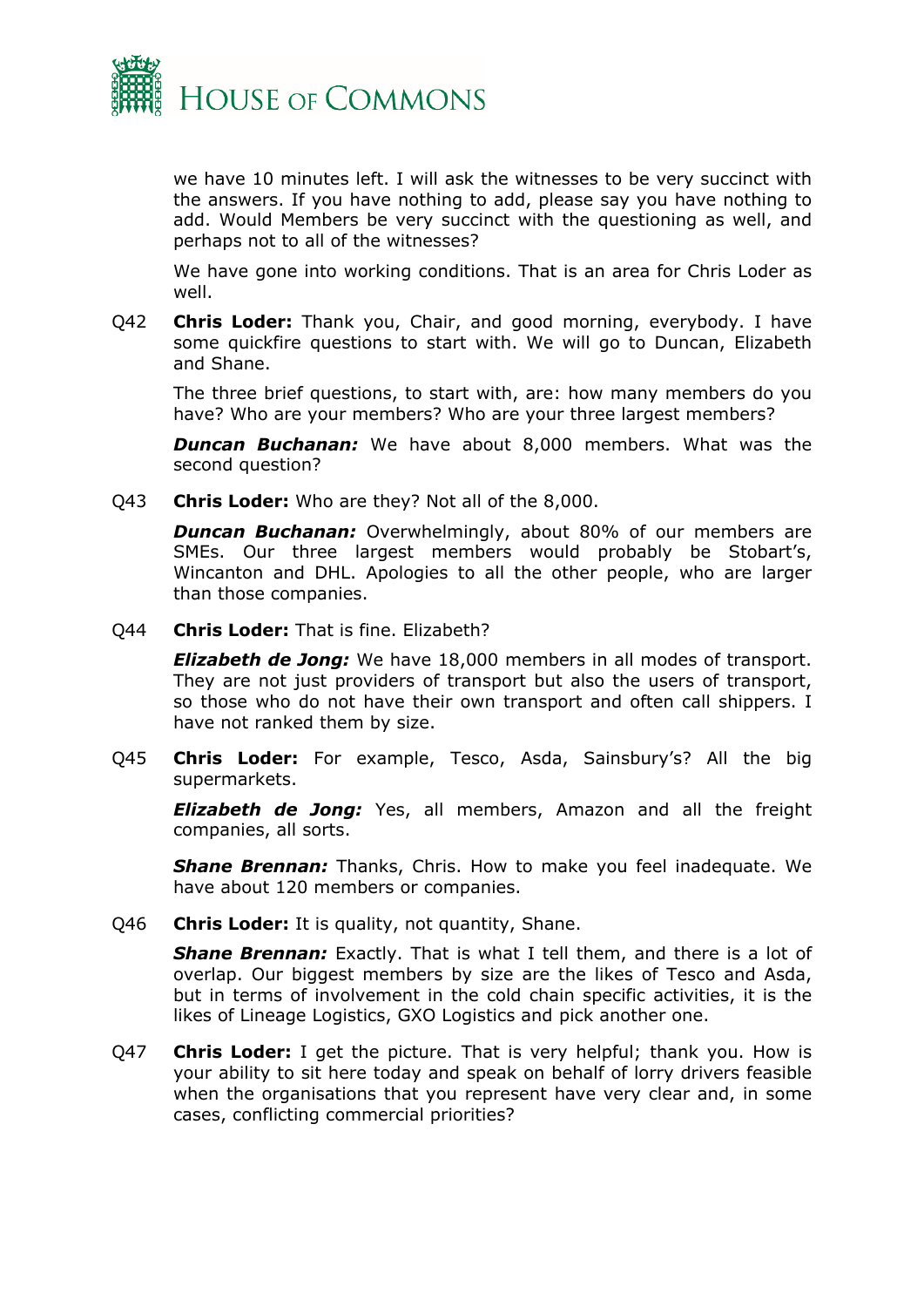

*Duncan Buchanan:* I think that is a relevant point. One of the things that we are planning to do in the very near future is to increase our engagement with the driver side of things.

Q48 **Chris Loder:** With the greatest of respect, it is a straightforward question: a short answer, please. What qualifies you to speak on behalf of the lorry drivers across the country, given the conflicting commercial priorities that you may have?

**Duncan Buchanan:** We are qualified because our members look after their drivers, particularly the SME members. They are very close to their drivers. They retain their drivers.

*Elizabeth de Jong:* I am not aware that I have conflicting commercial priorities when I talk about the logistics industry.

Q49 **Chris Loder:** May I articulate what I mean by that? You have members such as Tesco announcing £1 billion-plus profits—at the beginning of October, if I recall—yet we hear quite often about their inability to maintain HGV drivers in their employment, and that is often referred to as a pay issue.

What I mean by conflicting commercial priorities is that there are clearly very substantial organisations that declare enormous profits, yet are saying that drivers are not being paid enough. That is what I mean.

*Elizabeth de Jong:* I feel open and able to speak about all aspects of the logistics industry and the logistics business. In my position I do not feel conflicted at all.

Q50 **Chris Loder:** Therefore, would HGV drivers who work for those organisations that you represent agree with everything that you say?

*Elizabeth de Jong:* It would be very odd for every single member to agree with everything I say. I try to take a view from the feedback, our many council meetings and our interactions and surveys to present you with the best evidence that I can from the industry to help you in your work.

Q51 **Chris Loder:** Do you have any conversations with drivers themselves?

*Elizabeth de Jong:* We do not represent drivers themselves. It is the businesses. There will be drivers who come to our meetings, so we do have engagement—

Q52 **Chris Loder:** So if you do not have that direct dialogue with the drivers themselves, how are you able to give substantial evidence to this Committee saying that drivers feel this and drivers feel that, drivers want something else and drivers are not paid enough?

*Elizabeth de Jong:* I am able to give it because we do survey work throughout our industry. Drivers will respond and all levels of the organisation will respond. It is a collective view of what the issues and feedback is that they are getting from their businesses as well.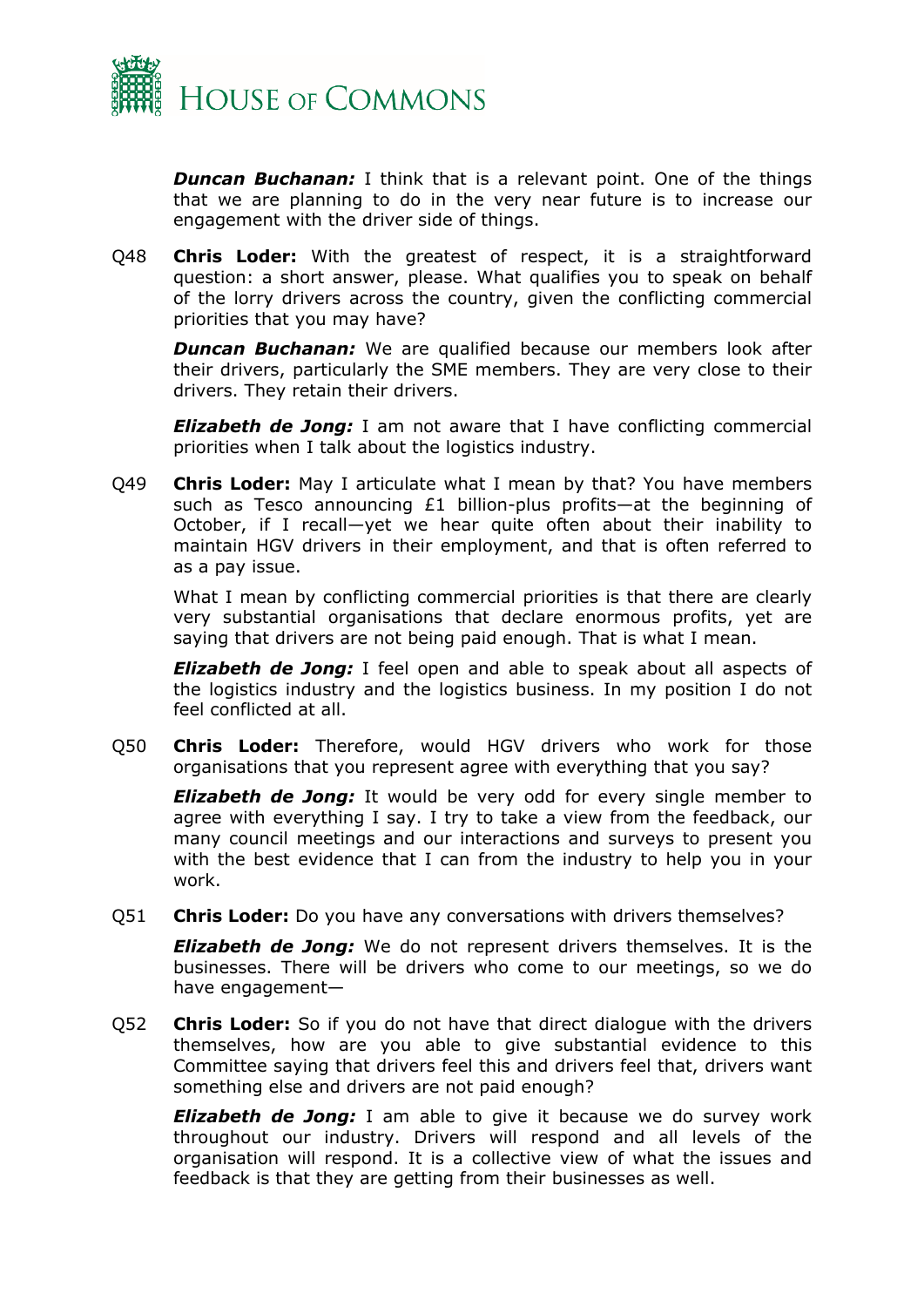

# Q53 **Chris Loder:** That is very kind; thank you. Shane?

*Shane Brennan:* We represent employers. We are here to represent the voice of the employers of drivers to you, not of the drivers themselves. We have Unite speaking to you in a moment. They will talk to you about the perspective of the drivers.

There is definitely going to be lots of disagreement in the industry around some of these issues, and differences of view between the employer and the employee. However, I will not be too pessimistic about that. I think that the vast majority of employers are very responsive to their drivers, and are listening and talking to them, because it is their business.

One thing I would say is that as the Cold Chain Federation, and I have Tesco as a member, I am not speaking for Tesco. I talk to people who are operating in the supply chain in those businesses. I guess one of the fundamental questions of the pandemic generally is, "Are we starting now? Is it genuinely now the time when we are going to start talking about the value of the supply chain within and across businesses? Are we going to start investing in those things?" We absolutely need to. Elizabeth said it earlier. The decarbonisation challenge ahead and the next 30 years are all about the supply chain. We have to start listening and talking about the supply chain and prioritising that within businesses. That means including the people.

Q54 **Chris Loder:** I could not agree with you more that it starts with prioritising the people.

This is another quickfire round, with Duncan, Elizabeth and Shane. How many organisations within your membership will have, at some point, dismissed considerable numbers of drivers and looked to replace them with agency members of staff?

**Duncan Buchanan:** I would not have expected that to have been a huge issue.

Q55 **Chris Loder:** When you say that you would not have expected it, are you saying it has not happened?

**Duncan Buchanan:** I cannot say that people have not done that, but what I can say is that I am unaware of that actually happening.

Q56 **Chris Loder:** You are basically saying—and please correct me if I am not correct in summarising—that you are not able to categorically say today that none of your members has not dismissed their staff in favour of recruiting cheaper and often immigrant labour on a lesser rate of pay?

*Duncan Buchanan:* I would not believe that people have done that.

Q57 **Chris Loder:** But you cannot say categorically that that has not happened?

*Duncan Buchanan:* I cannot say—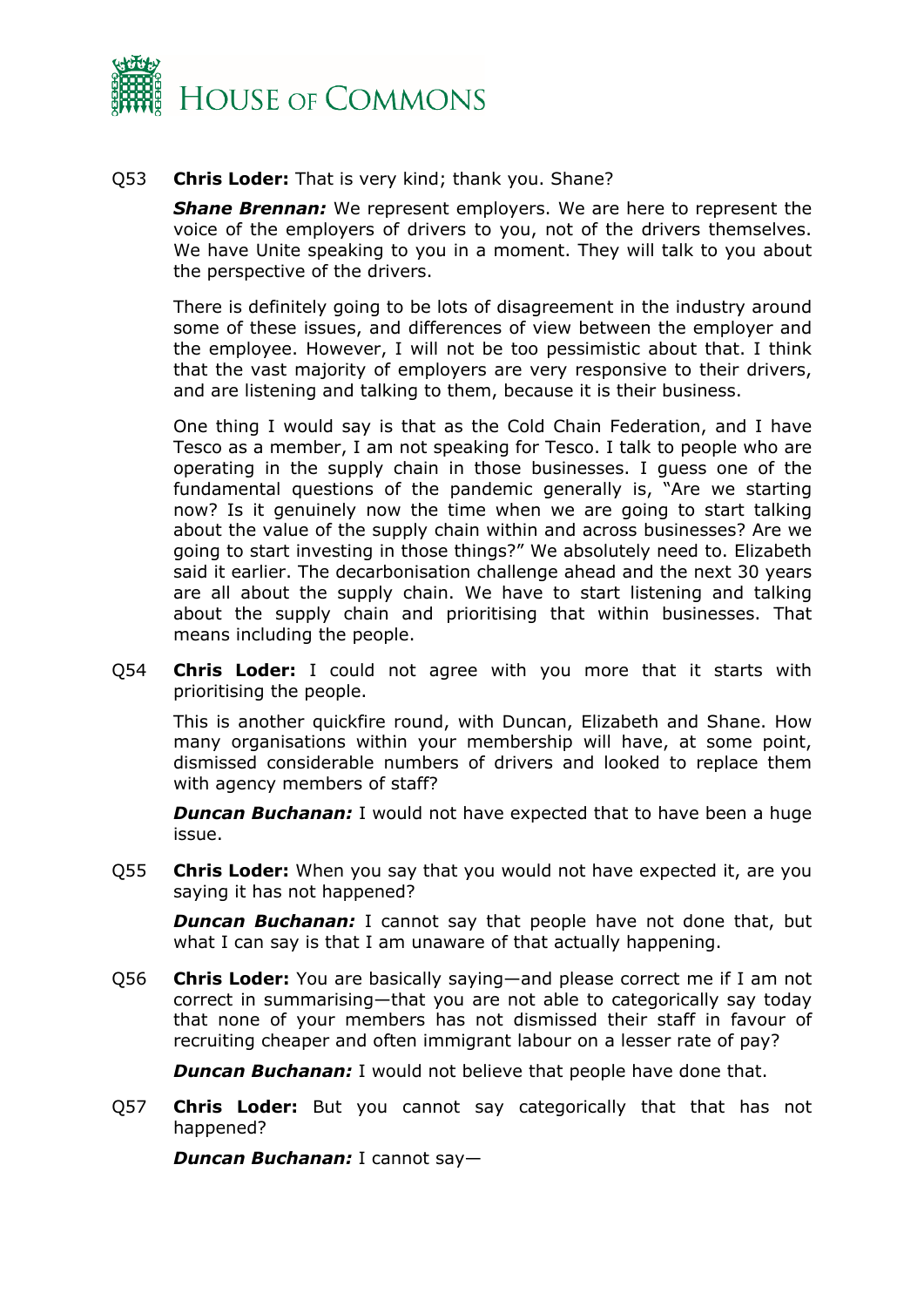

Q58 **Chair:** I see the issue there. You do not know is the point.

*Duncan Buchanan:* Yes. I have never had a case come across my desk on that, not once.

Q59 **Chris Loder:** Elizabeth, I ask you the same question.

*Elizabeth de Jong:* I do not collect evidence on that.

Q60 **Chris Loder:** Can I ask you to go back and ask your members this question? I will ask you to write to this Committee and confirm exactly whether they have done that or not. I have conflicting evidence that suggests that some of your members have done that. I think it would be very good for us as a Committee, as part of this inquiry, to get to the nub of what on earth is actually going on with the HGV driver shortage in this country. I do not think it is as clear as saying that drivers are not being paid enough. We understand that there are some drivers who are not paid enough and should be paid enough.

An HGV driver in my constituency wrote to me a few weeks ago. He said that he left a profession to work as an HGV driver in 2004 and was paid £10 an hour. As of last month—this was literally last month—he was earning £11.07 per hour. Then he goes on to explain some of the reasons why that is.

Just so that you know where I am coming from with that, I would be very grateful if you went back and asked your members that very question and wrote back to us with the answer. That would be much appreciated so we can get to the bottom of that. Shane?

*Shane Brennan:* I do not know the answer, Chris. I do not know the answer to your question. I do not have evidence, but I take your point and we will go away.

Q61 **Chris Loder:** That would be much appreciated. I would ask you to do the same, Duncan. Could you ask your members that and tell us exactly what has been going on? Specifically, I think it is fair to say, we would also like to be crystal clear about the percentage of the workforce that is directly employed and the percentage that is engaged through agency staff.

As a Committee we will then start to get to the bottom of this issue—of why enormous organisations declare billions of profit every year, yet are very happy to dismiss their staff and engage temporary or agency staff at much lesser pay.

**Chair:** We will work out the questions we want to put to you for supplementals.

*Elizabeth de Jong:* Yes. Some we will be able to answer and some we will not, because our evidence is not here.

**Chair:** Indeed. Mindful as I am of the time, and of the need for succinct questions and answers, we need to crack on.

Q62 **Chris Loder:** Indeed, Chair. I am being as succinct as anyone has been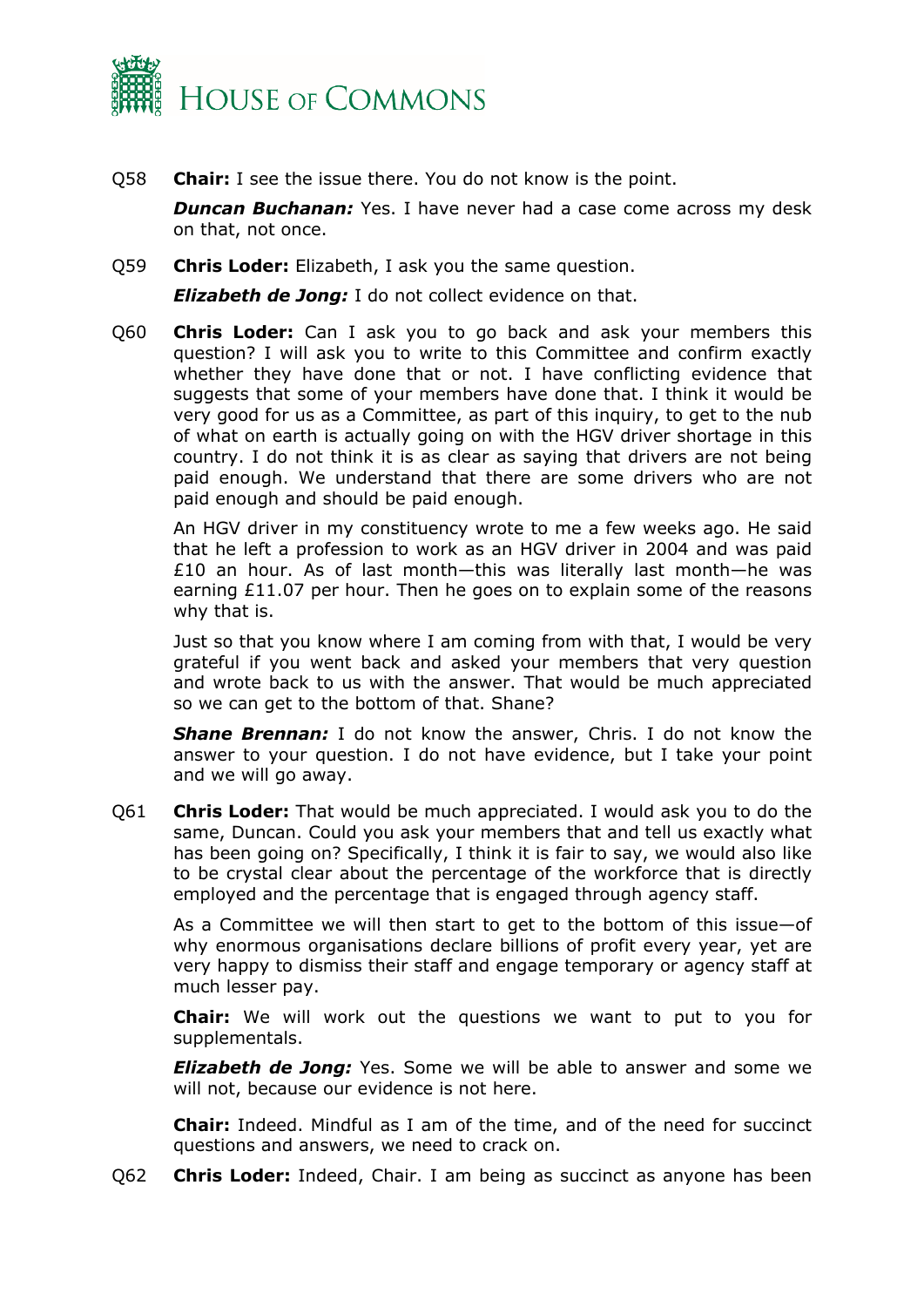

on this Committee this morning.

I will go on to ask about the vacancy gap. Duncan, Elizabeth and Shane, will you tell us in percentage terms what the current vacancy gap is in the organisations that you represent? You clearly have the total number of drivers that you need to deliver the service that you wish to deliver. You have a number of drivers engaged, but none of us really knows what the vacancy gap is.

*Duncan Buchanan:* I do actually have that information, but not to hand. I will write to you immediately afterwards. I think it may even be in here.

Q63 **Chris Loder:** Would you like to take a ballpark guess?

**Duncan Buchanan:** I do not know why 12% is in my head, but that is a guess.

Q64 **Chris Loder:** Do you think it is in the interests of some of these larger organisations to maintain the vacancy gap?

*Duncan Buchanan:* I cannot see why it would be.

Q65 **Chris Loder:** Is it cheaper for commercial organisations to engage people on overtime to fill that vacancy gap than it is to pay for full-time employment?

**Duncan Buchanan:** It depends on the circumstances that you are dealing with. We are dealing with live supply chain issues. One of the things that you have to bear in mind is that productivity in our industry is dramatically affected by the performance of the road network. You have to work with overtime. You have to work with the things that make the supply chain work—

Q66 **Chris Loder:** I am not suggesting that there is no reliance on overtime. I am suggesting a reliance on overtime to deliver the core work bank—not when there is disruption or issues but to deliver the core work bank. What I am asking is: does your organisation rely on overtime to deliver its core work bank, excluding disruption?

**Duncan Buchanan:** There will be people who do that and rely on overtime, but there will be many people who will not.

Q67 **Chris Loder:** I am not asking about individuals who are interested in working overtime. What I am asking is: does the company have a dependency on that overtime to deliver its core work bank? Those are very separate issues.

*Duncan Buchanan:* I cannot answer on behalf of 8,000 individual companies and how they all operate.

**Chair:** I have recruitment to cover and Gavin coming in on Government interventions, none of which has been covered, and we are three minutes over. Can this be the last question to one witness, please?

**Chris Loder:** Elizabeth, I will come to you.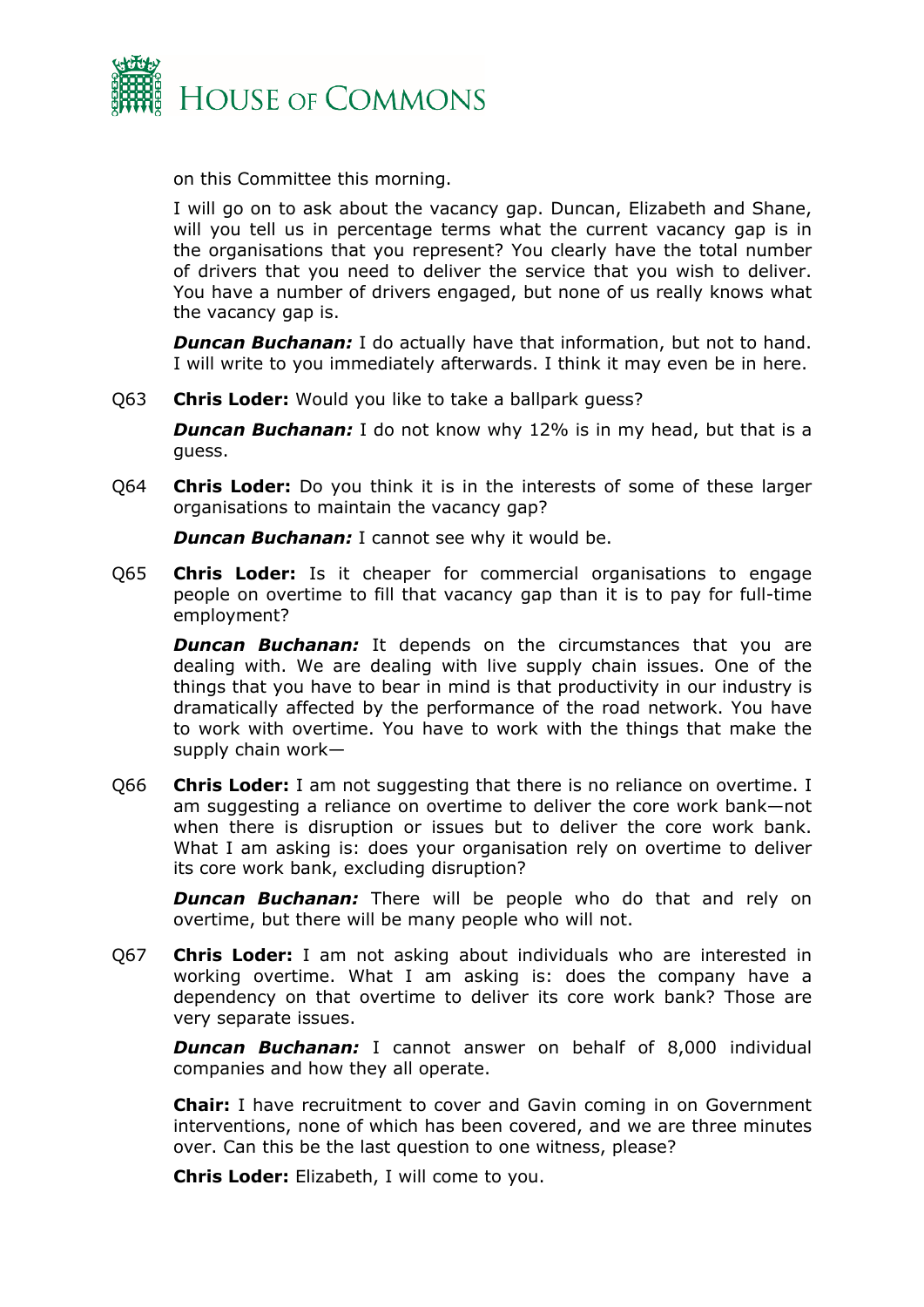

*Elizabeth de Jong:* We do not take a vacancy gap, but we have two different methods of calculating what the driver shortage figure is. It is all going to be explained in the next version that is coming out with our new estimate of what the gap is for quarter two 2021.

#### Q68 **Chris Loder:** Would you take a guess?

*Elizabeth de Jong:* It is two weeks until there is a new figure out.

**Chris Loder:** Thank you.

**Chair:** The last two sections are recruitment and Government interventions, having finished working conditions for drivers. First, on recruitment, Grahame Morris.

Q69 **Grahame Morris:** Thanks, Chair. To be fair, I think that some of the questions I was going to ask have been covered. Specifically on the people issues and recruitment, you, Elizabeth, mentioned that pay was second on the priority list from the consultation with your members.

In what ways would you recommend addressing the issue of improving recruitment? I had a meeting yesterday with the shipping Minister on another issue about recruitment in the maritime sector. Are there any lessons that we could learn from other sectors? In terms of apprentice training, there is a thing called the tonnage tax, which is a kind of tax break on corporation tax. Do you have any suggestions for our inquiry about what could be done in that regard? That is to Elizabeth, first.

*Elizabeth de Jong:* Yes. Plenty of work is starting across our industry on recruitment. We are working towards a cross-industry year of logistics. There are lots of great initiatives already out there. We do need to be looking at level two. We need to make sure that apprenticeships work for everybody. There is still some work to be done in our sector, bringing in a new apprenticeship and making sure that the current system for apprenticeships does work better.

I do have some green shoots to tell the Committee about before wrapping up throughput. There has been a number of regulatory and other difficulties in getting tests. You will be aware that during Covid 45,000 fewer tests were done to allow people to enter the industry. Lots has been done in that area. We are beginning to see an increase. Yesterday, I had figures for the number of applications for provisional licences, which has gone up by 300%. There is a 25% increase in vocational renewal licence applications.

Q70 **Grahame Morris:** HGV driver licences?

*Elizabeth de Jong:* Driving licences. We are seeing some hope for the future coming through.

Q71 **Grahame Morris:** That is very positive. We are short of time. Duncan, can you address that as well? I did not get to ask you about diversity. You said earlier that only 2% of drivers are women. I do not know whether you have any ideas on how we could address that.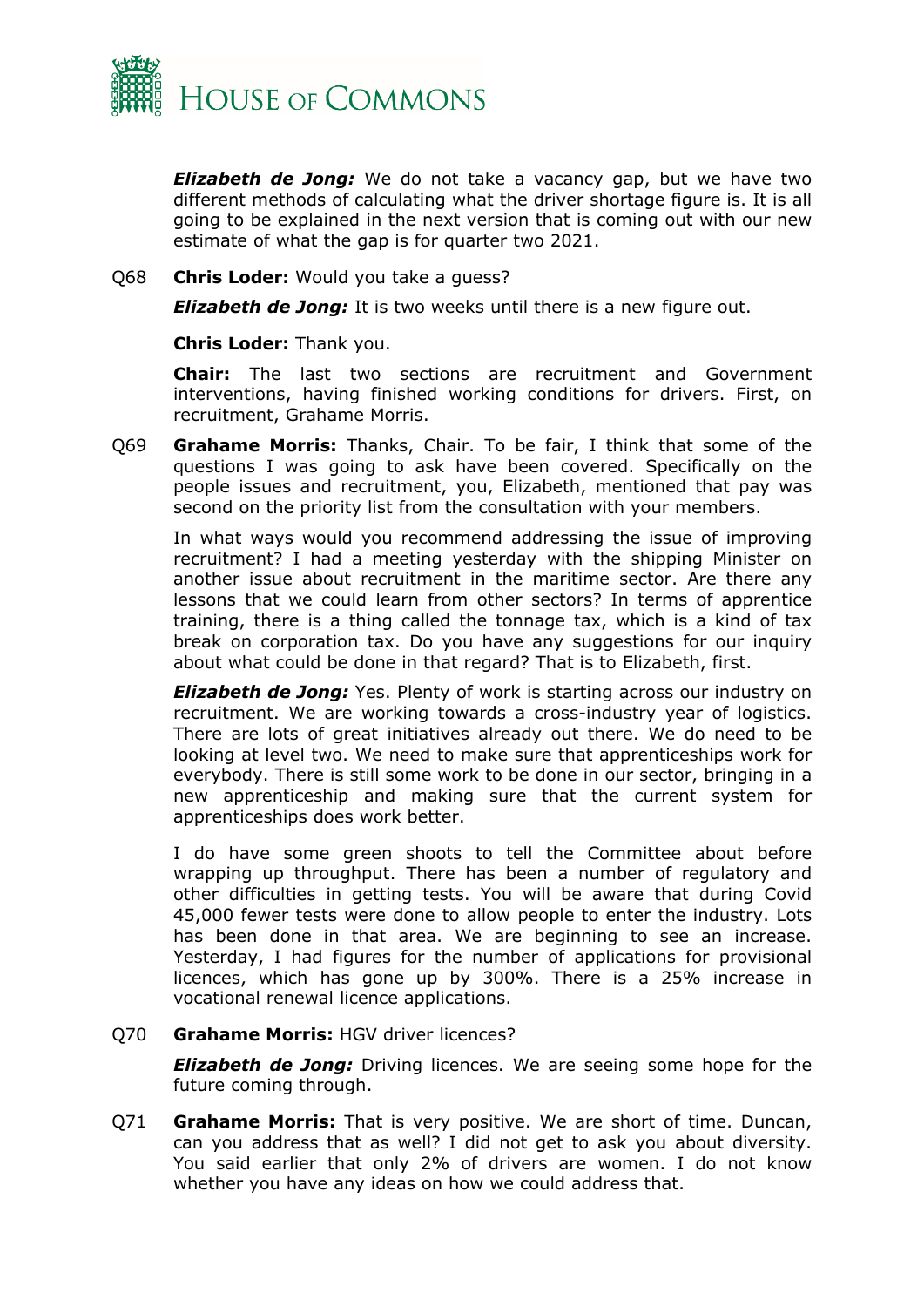

**Duncan Buchanan:** It is a very tough one. It is the nature of the job and the mentality behind it. It is very male oriented. We have to do much better. The facilities are absolutely key to that.

In terms of recruitment, I agree with much of what Elizabeth said on the funding around level two and getting the apprenticeships up, running and working better.

I would also say that we are seeing improved throughput on tests. We had tests suspended. Since April, there has been a real uptick in the throughput of people undertaking and passing tests. We reckon that the shortage has probably fallen by about 15,000. Much of that is to do with improved test performance and improved retention.

When you talk about the driver shortage, everything is estimates based on intelligence that we get. Hard numbers are very difficult. Our estimate is 15,000. That is substantial over six months.

Q72 **Grahame Morris:** Did you say something about category C apprenticeships?

**Duncan Buchanan:** Yes. The apprenticeship used to be for category C only, which is a rigid truck. Earlier this year that changed. It became for articulated trucks, which is C plus E. At the moment that happened, the C apprenticeship that already existed was cancelled or ended and we have not fully re-established the rigid truck apprenticeship yet. That is in process.

Q73 **Grahame Morris:** Is that a barrier?

*Duncan Buchanan:* It is at the moment. It is being worked on and it will be fixed. There are things that are being done that are fixing some of the problems that we have had. It is not all doom and gloom.

Q74 **Grahame Morris:** The terms of reference of the Committee are that we want you to identify some of the problems and potential solutions. Without me putting words into your mouth, Shane, do you have any quick solutions?

*Shane Brennan:* I do not think I really have anything to add to what Elizabeth and Duncan have said. They lead on recruitment and training issues. I will keep my counsel.

**Chair:** Finally, we come to Gavin on Government interventions.

Q75 **Gavin Newlands:** Thank you, Chair, and good morning. We have touched on many of the issues facing the sector, and the fact that the sector itself had been complacent for quite some time about driver numbers and other issues.

Obviously, as a Committee we are looking at the Government's responsibility and role. In asking the question what role the Government should be taking in these issues, I will go left to right, coming to you first Duncan. What assessment have you made? There have been a number of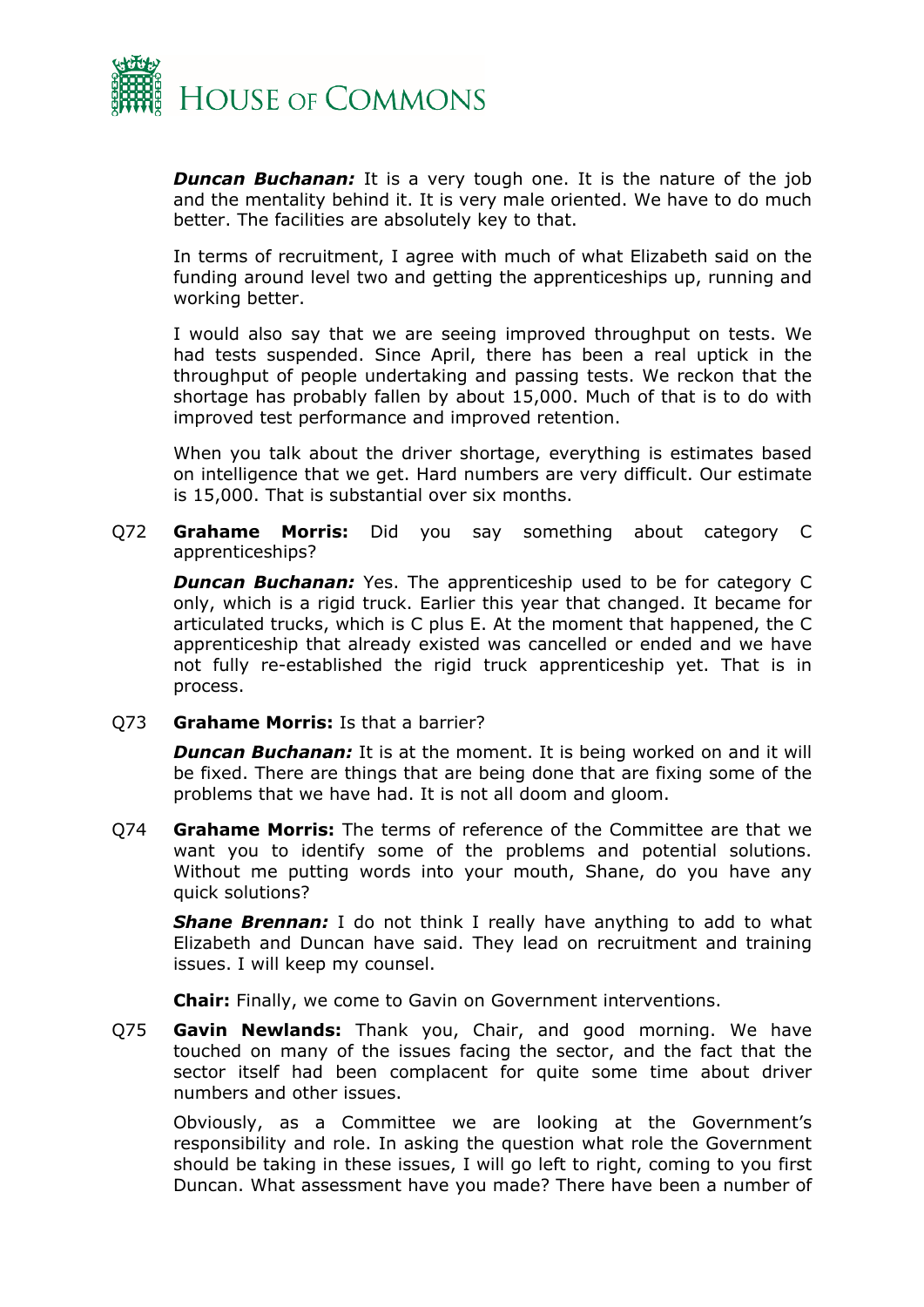

issues or policies announced belatedly to try to tackle issues like licensing and testing changes, the continued relaxation of driver hours and cabotage. What do you make of the efficacy or otherwise of these announcements?

**Duncan Buchanan:** The ramping up of the tests is effective. To be honest, we should never have been quite where we were in the first place, but that is history now. Upping the tests is key. For us, dealing with driver CPC and making improvements around driver CPC is absolutely vital. That has only just been announced as a review.

Q76 **Gavin Newlands:** What would all three of you like to see happen with the review?

*Duncan Buchanan:* What I would like to see is a more continuous driver CPC and not waiting five years to do five modules and make that mandatory in some way. That would be one of the things—the actual details of the CPC itself, in terms of doing half-day courses and more flexibility around that. We need to be smarter in the way we are doing it.

We support driver CPC in principle. It is important that drivers are trained well and are kept up to date. As we deal with decarbonisation and new types of vehicles, continuous training of drivers is going to become even more important. They are going to need to be dealing with new types of vehicles. Those things are vital.

We think that cabotage is a disaster. We have been very clear about that. It undermines the upskilling and the improvement to our workforce in terms and conditions. It undermines the parking that is available for the drivers that are there. All these drivers doing cabotage have to, by dint of what they are doing, park up. They are not going home. We see cabotage as damaging. Our recommendation to the Government would be to end it at Christmas and not continue it into the new year.

*Elizabeth de Jong:* A lot is being done by Government, as you have rightly identified. We are beginning to see increased throughput as a result of those changes to licensing. It is in our gift to improve those even further. We are very pleased that CPC is being looked at. It is something that our members absolutely support. Many of our members will continue to do it anyway, but their appreciation of it is that it has generally improved standards in the industry, particularly of organisations that would not do that training anyway. We support that as well.

There are two areas of regulatory changes and proposals that we are less comfortable with. We have been firm non-supporters of changes in drivers' hours and relaxations. We have been firmly and consistently against that. It is making people more and more tired. We are very concerned about that. We were able to support cabotage across the whole supply chain, but as a temporary measure. That is all.

**Shane Brennan:** I agree with all of that. There is one other thing. Sir Dave Lewis is working as the supply chain tsar to the Prime Minister at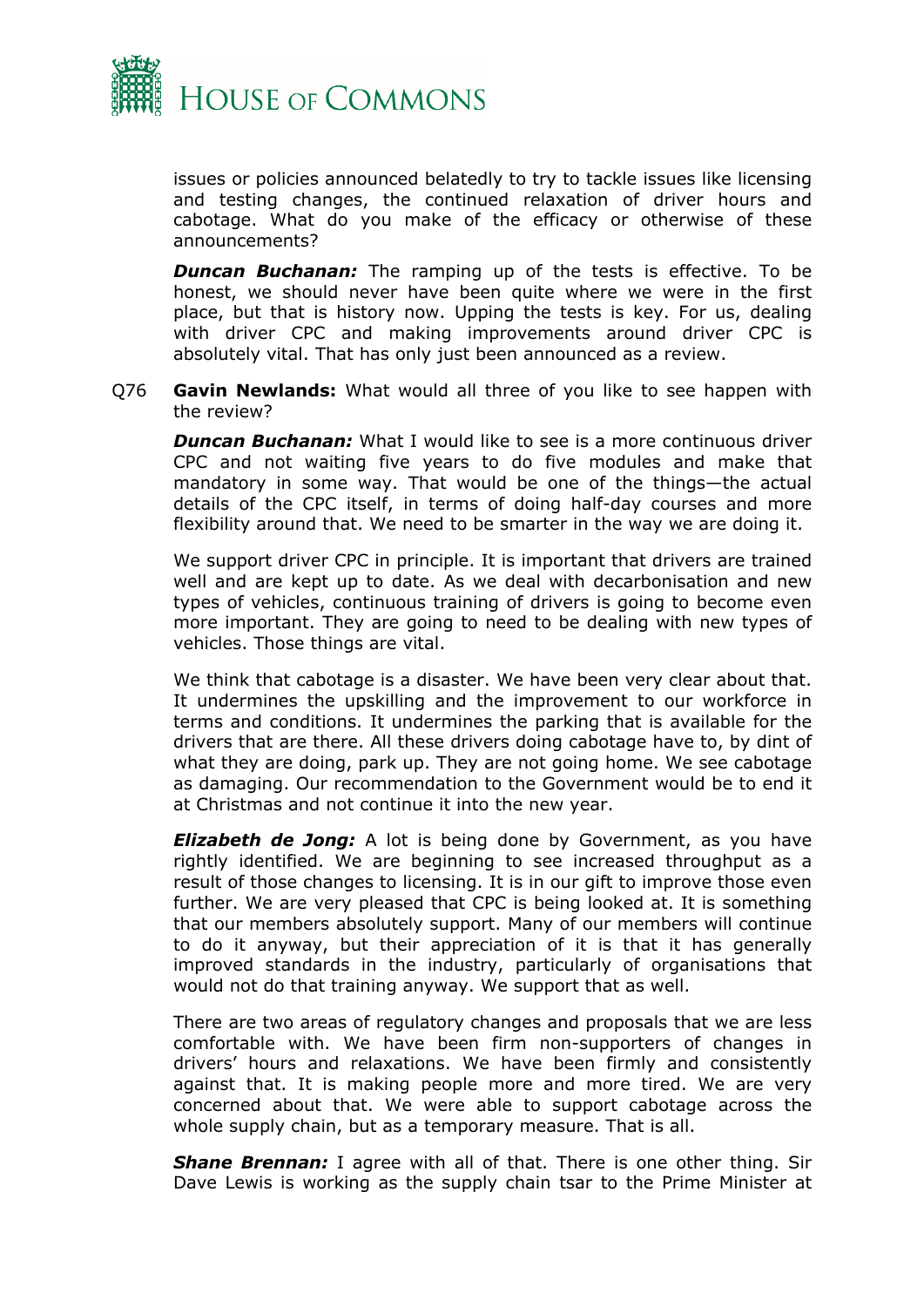

the moment, looking at food supply chains specifically. There is some important work happening in that area, particularly around strategic labour market assessment. I think we do need to start to have a hardheaded conversation about what realistically is possible within the workforce, going forward, and start to use that as a basis for longer-term policy thinking around our employment structures.

Q77 **Gavin Newlands:** The CPC in and of itself is a good thing, but obviously the review is happening. You did not say what you would like to see happen with the review. How would you like to see it changed, Elizabeth and Shane?

*Elizabeth de Jong:* Overall, working for a modern and dynamic industry, I do think there absolutely are options. We should be looking at that fiveyear cut-off deadline and different delivery modules and flexibility. Does it support a dynamic industry that we need?

Q78 **Gavin Newlands:** Would you like to say anything specific, Shane?

*Shane Brennan:* I am going to listen to what Duncan and Elizabeth tell me is the right thing, and then we will decide whether we support them or not. We probably will.

Q79 **Gavin Newlands:** The Government have finally announced a package of measures regarding facilities and a figure for Government investment into facilities. Is it enough? What would you want to see happen? Please give brief answers. I will give Shane first call.

*Shane Brennan:* Ask Elizabeth first.

*Elizabeth de Jong:* It is £32.5 million, but it is for improving existing facilities. We are saying thank you for that, but we know that it is more facilities that are needed. We are hoping to meet in the next couple of weeks to see where the general parking study that was done in summer 2020 has got to, and how that is going to be taken forward.

In terms of your last report, I can say that many of the things that are identified here have only really just been getting going in the last six months or a year. Parking would be an element that I would particularly add to that. We still have not taken that forward. Road pricing is to be looked at as well at some point. We would like to start discussing that.

**Duncan Buchanan:** I agree with Elizabeth. There is not much to add. Existing facilities are welcome. We are not expecting the Government to pay for our parking facilities, ultimately. It is to be delivered by the private sector, but the planning systems, the impediments and the highways authorities' failure to plan and provide for it is where the problem is.

# Q80 **Gavin Newlands:** Do you have anything to add?

**Shane Brennan:** I agree that it is not for the Government to pay for our facilities. The money is good, but it is a drop in the ocean of what we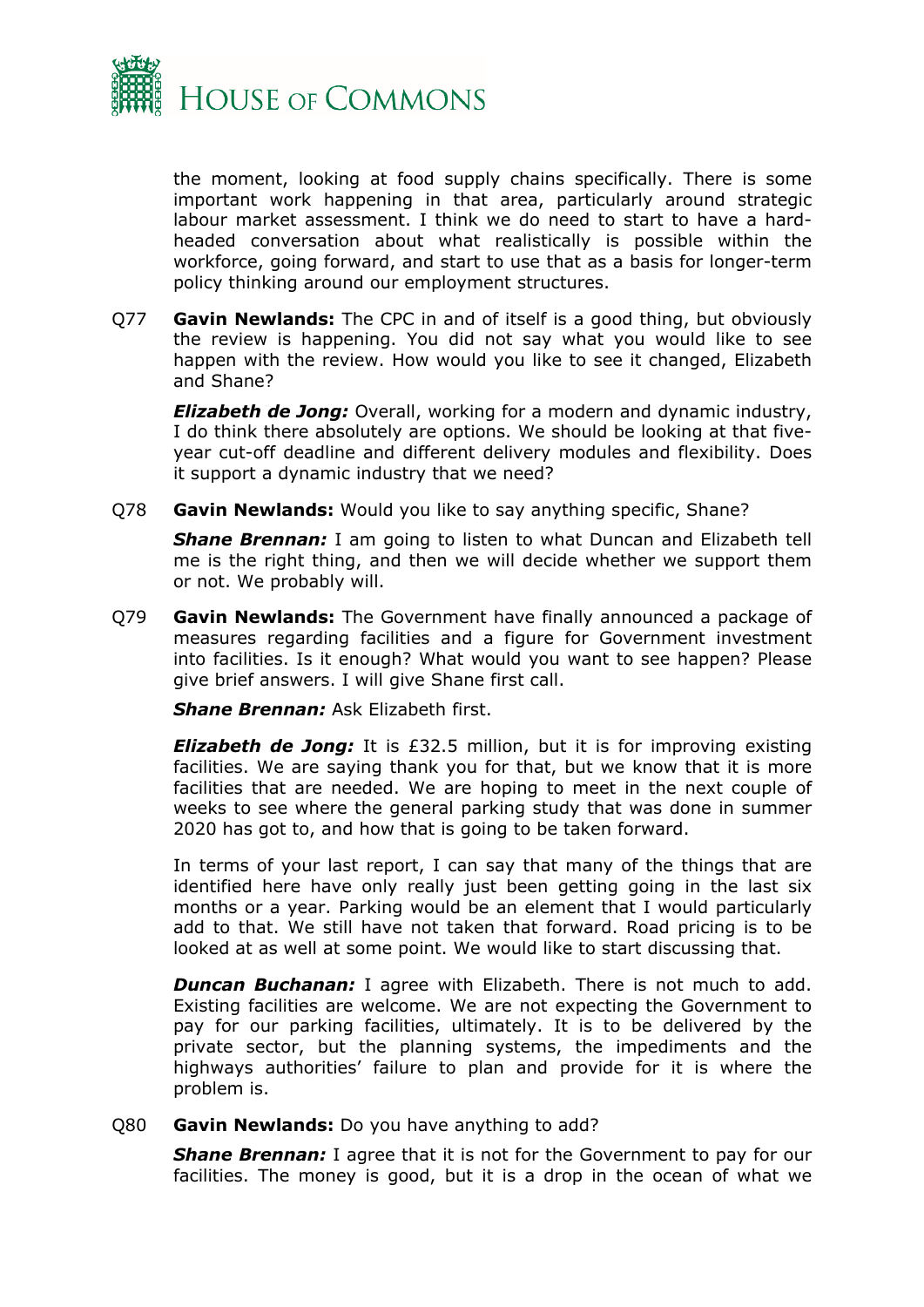

actually need for strategic investment, both in the private sector and in the public space around logistics facilities for the next 20 years.

**Gavin Newlands:** I think I will be asking you the same question in 2024.

Q81 **Chair:** To complete the brief, is there a better performance now from the DVLA and DVSA, as far as you are concerned?

*Duncan Buchanan:* It has improved.

*Elizabeth de Jong:* Yes, improved.

*Shane Brennan:* But still not good enough.

*Elizabeth de Jong:* This is our job. We always have ideas for further improvement, but it is much better now.

Q82 **Chair:** The last point is that given that your members employ these drivers, and therefore it is the responsibility of your members, why are your members not coming together and building the facilities that we have talked about? Why is it the Government?

*Elizabeth de Jong:* It is the facilitation that is required by Government, particularly over planning and the strategic view as well.

Q83 **Chair:** Are your members currently discussing how they can fund the building of these sites, buying land and then when the Government—

*Elizabeth de Jong:* It may not in fact be our members who fund it. It may be third parties whose business model is funding developments, land use and so on. It may be different elements of the private sector that deliver this.

Q84 **Chair:** Elizabeth, are your members currently working on a solution like that, or are you just waiting for the Government to do so?

*Elizabeth de Jong:* There was a study by the DfT in 2020, which was about restarting this piece of work. That is the focus, and the industry will focus in on that.

Q85 **Chair:** Just to be clear—and this will be the last point—you are waiting for the Government to start this rather than the industry grabbing the bull by the horns.

*Shane Brennan:* I think that is a bit of a dead end as an idea. The idea of logistics companies coming together to create a different business does not happen. I would be interested to see if it happens anywhere else in the world. I think what we do need to happen is for businesses to invest in the facilities that they have on their sites, available to their own people and the people delivering to them. In the UK, given where we are today, that is where we are going to make the biggest gains. Significantly improving the facilities at depots and people's welfare at depots is the thing that we need to be investing in and committing to investing in. Creating new sites? Tell us where they are going to go.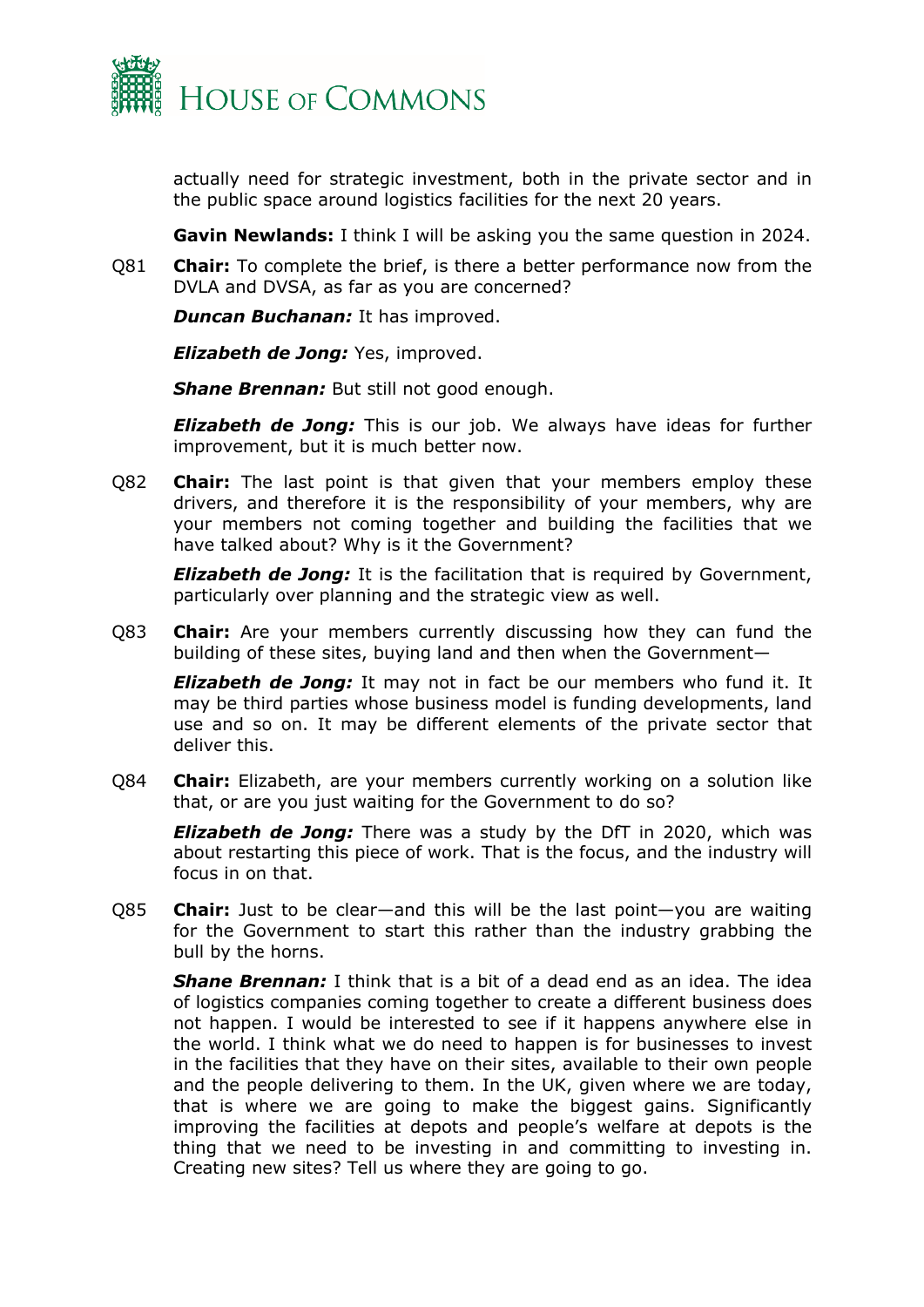

**Chair:** Shane, I will stop you there because Karl wants to come back in on that.

Q86 **Karl McCartney:** Very quickly to all three of you, which countries do get it right on facilities for their drivers, wherever it might be, on sites or out on the road?

**Chair:** Perhaps name one.

*Duncan Buchanan:* I believe that France does a better job. I would like to continue—

Q87 **Chair:** Sorry, Duncan, I only asked you to name one. What about the others?

*Elizabeth de Jong:* I am not going to do it. We always think that the grass is greener, and when you go on to the green grass people report different issues back to you. I cannot say that there is one model. We have to find a model that works for us.

*Shane Brennan:* Ask the drivers, but immediately on the continent there are better facilities for lorry drivers.

**Chair:** Thank you. I am sure that Karl will ask the next panel the same question. Thank you very much indeed. Apologies for overrunning. We are very grateful for all the evidence you have given. We will also be writing to you with some additional supplementary evidence. Duncan, Elizabeth and Shane, thank you and we wish you a good rest of your day.

# <span id="page-28-0"></span>Examination of witnesses

Witnesses: Adrian Jones and Kieran Smith.

Q88 **Chair:** Thank you for your patience. I am sorry that we are late. Please introduce yourselves for the record.

*Kieran Smith:* Good morning. I am the CEO of Driver Require Ltd. We are a specialist driving agency.

*Adrian Jones:* I am the national officer for Unite the Union with responsibility for road transport logistics.

Q89 **Chair:** Good morning to you both and thank you for being with us. We have obviously heard from representatives of the industry. Now, we look to you to represent the drivers directly and, in your case, Kieran, the recruitment of drivers.

I will open by asking: why does the UK not have sufficient HGV drivers to work in the road freight supply chain? Kieran, we will start with you as you are responsible for bringing more into the market.

*Kieran Smith:* I would argue that it is primarily an issue of retention. In my view, we have had a very effective recruitment process and flow for the last 10 years. The issue is that too many people are leaving, and predominantly in the under-45s.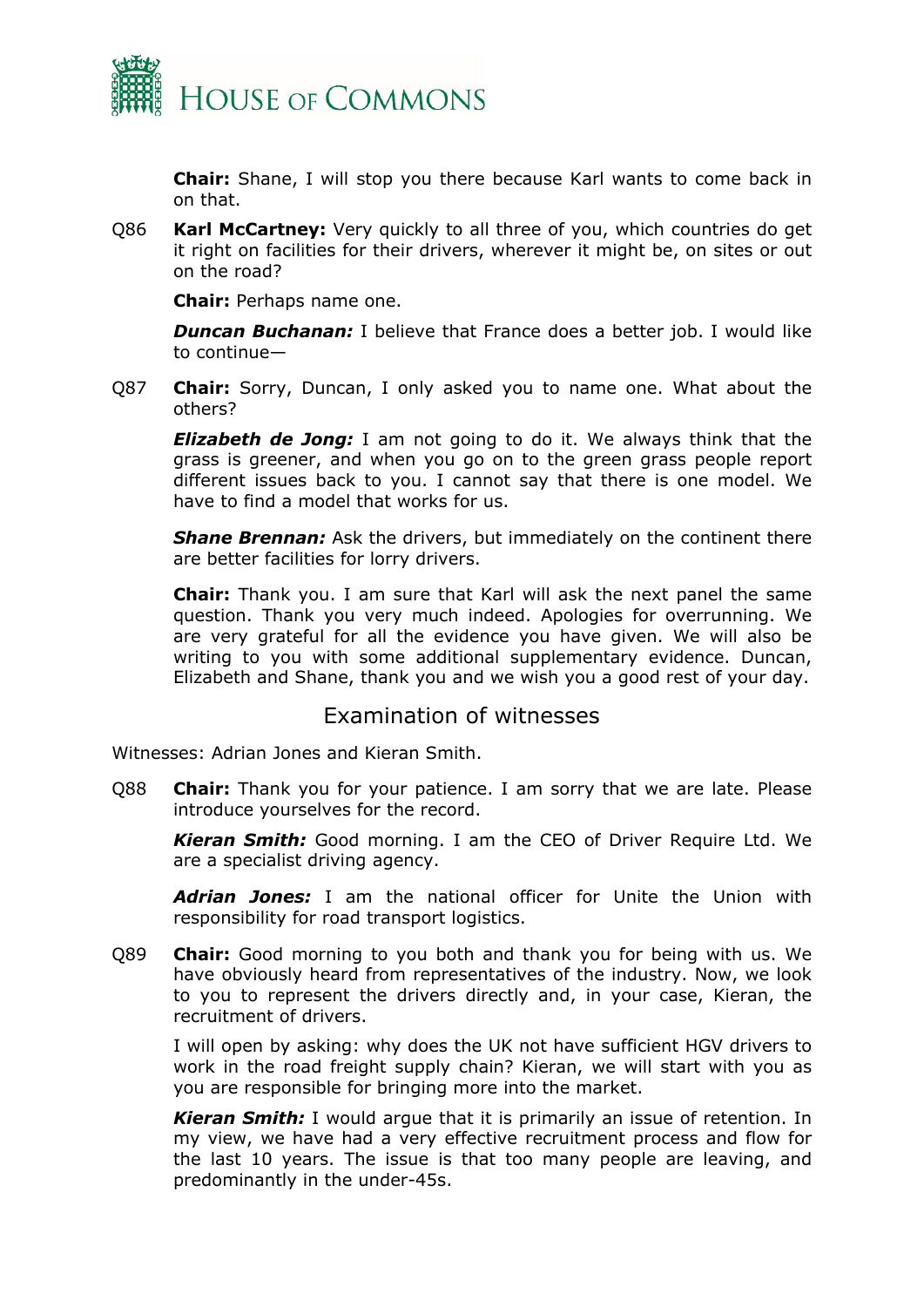

- Q90 **Chair:** Why are they choosing to leave the profession? *Kieran Smith:* Conditions and pay.
- Q91 **Chair:** In that order?

*Kieran Smith:* Pay and conditions.

Q92 **Chair:** Are you seeing issues around retention with competition from other sectors with better pay and conditions, or is it more nuanced than that?

*Kieran Smith:* I would say that what is happening is that people are making life choices. This is, to some degree, anecdotal and it is hard to prove it. I would hypothesise that what happens is that people come in at an earlier age, at a younger age. They then decide that they wish to create a family and start a family. The nature of the job is that the majority of the hours are antisocial and unpredictable. That is the hardest thing. We are in a double-income culture now in a family unit. You can only have a double income if you have predictability for both parties to be able to make their plans. When you get to a point where you wish to start a family you end up with a bit of a conflict because the wages to date, up until this year, have not been sufficient for a driver to be the primary income earner for a family unit.

I would argue that you get to a point where they make a decision and think, "There is the inconvenience, long hours and unpredictability. I can take a pay drop, go into the warehouse and earn slightly less, but my partner can now earn a double income because they can attune their lives to mine and suddenly our family income has increased to a level that is beneficial to the family unit as a whole."

Certainly in the statistics, we have seen the majority of the churn. In fact, there was more churn in the under-45s than there was total churn in the sector. In other words, people were joining the over-45s to offset a larger churn in the under-45s.

Q93 **Chair:** Adrian, can I make some of those points to you as well? What is causing the shortage of HGV drivers?

*Adrian Jones:* In the last session Duncan mentioned the lack of respect. That is where we have got to with our membership in the discussions with our membership over many years. Within the industry there is an almost total lack of respect for the job that drivers do. That means different things to different people. It can be in pay and conditions. It can be in the facilities that drivers are offered. It can be the equipment that drivers are expected to use, the job that they are expected to do and the way that they are treated by members of the public, other road users or us, as customers.

It was interesting to listen to the last session. Some really poignant questions were asked, which I absolutely welcome. The representatives that we have already heard from represent the employers, as was very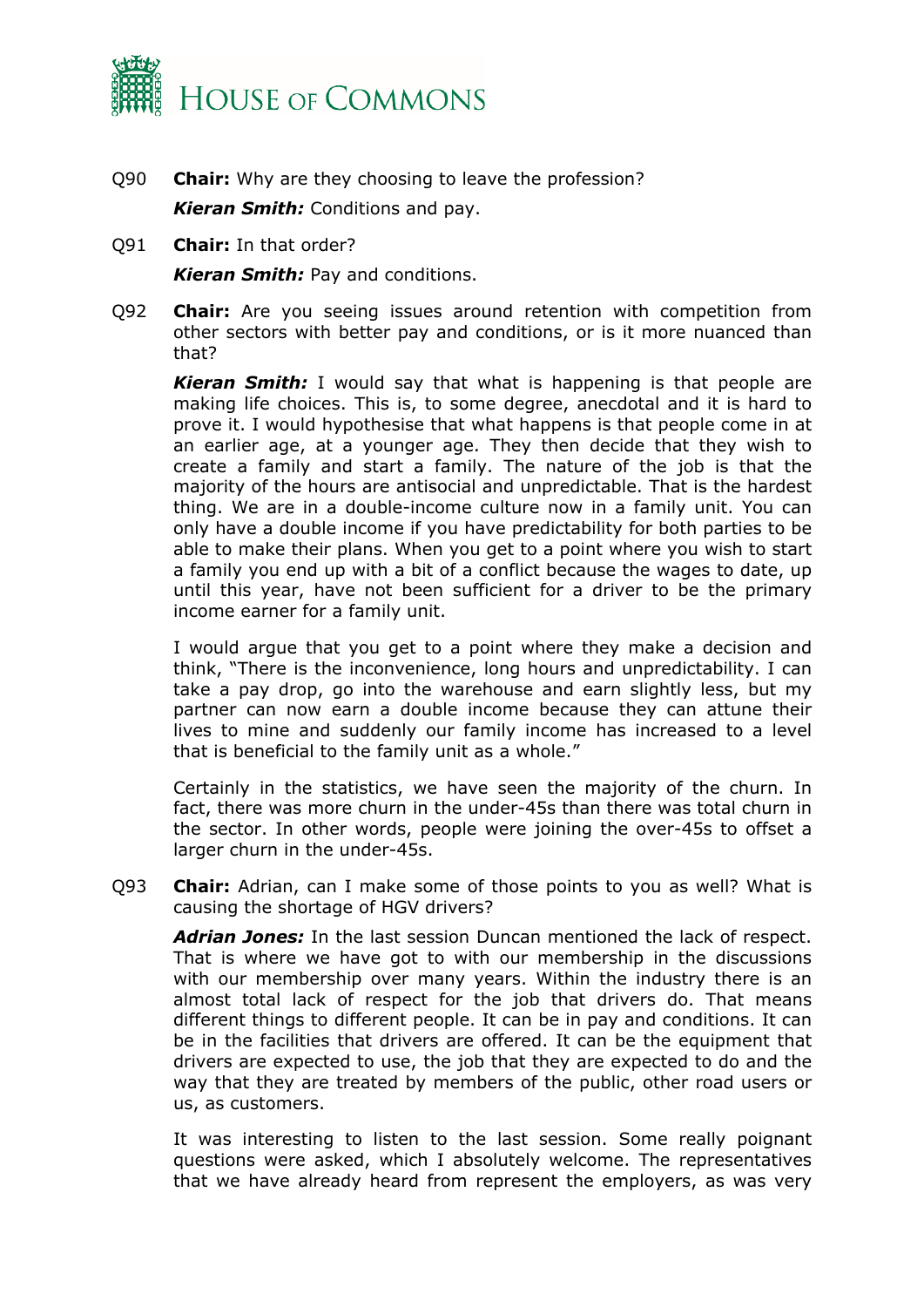

astutely pointed out. It is those employers and those distribution centres—the DCs—where drivers are kept waiting for hours. They are put into a drivers' room. I have literally been into a retail distribution centre and asked to see the drivers' facilities. Their own drivers' facilities comprise a great room, comfortable seats, screens up, vending machines and access to a canteen. It is great. If I ask about the goods-in drivers these are external drivers, not directly employed—it was a room a quarter of the size of this, next to a stinking toilet. There was one vending machine, hard plastic chairs and any female drivers had to ask to use a toilet and be escorted upstairs.

If you are talking about why people are leaving the industry, it is all of those things. How do we deal with all of those things? We cannot do that in isolation. The reason why we are sat here today is we have come to the edge of a cliff, but it has been a really long journey to get to the end of the cliff. Like all of us, we have probably sat and read through the last time we met in 2016 to discuss these issues. To be perfectly honest, there is a phrase we use within Unite, "as read". There is the report. That is what needs to be done. On 1 February 2016 all those issues were there. There is no alternative; we now need to make some changes.

**Chair:** We would be really keen to hear your proposed solutions, as well as the actual issues. I roamed straight into the cause of the driver shortage. I should have asked about the scale of it. I will ask Chris to do that because he was also going to talk about the causes.

Q94 **Chris Loder:** I want to ask you both, to what extent do you feel that the driver shortage is through individuals' choice—drivers' choice—or do you think this shortage is as a result of commercial decisions of employers?

*Kieran Smith:* It is entirely an economic situation. We have a highly fragmented haulage market. Over 50% or 60% of the market have less than 15 units. Essentially, there is lots of competition with very powerful, consolidated buyers dominated by the grocery sector and the high street retail sector, as well as construction.

Essentially, what is happening is that you have very aggressive, fragmented hauliers fighting for the business and very strong buyers pushing those rates down. When you consider that labour, as in predominantly drivers, represents between 30% and 60% of the cost of their haulage services, by definition what are they going to do? They are going to push down on conditions, which cost them money, and wages.

Therefore, we have seen repressed driver salaries for the last 10 or 20 years. Certainly, the progress has been lower than inflation.

Q95 **Chris Loder:** Are you thereby suggesting that part of the reason that individuals have decided not to stay in the industry is that employers have allowed their salaries to get out of sync? I think you used the term "repressed". Is that one of the key components of why they are deciding not to stay?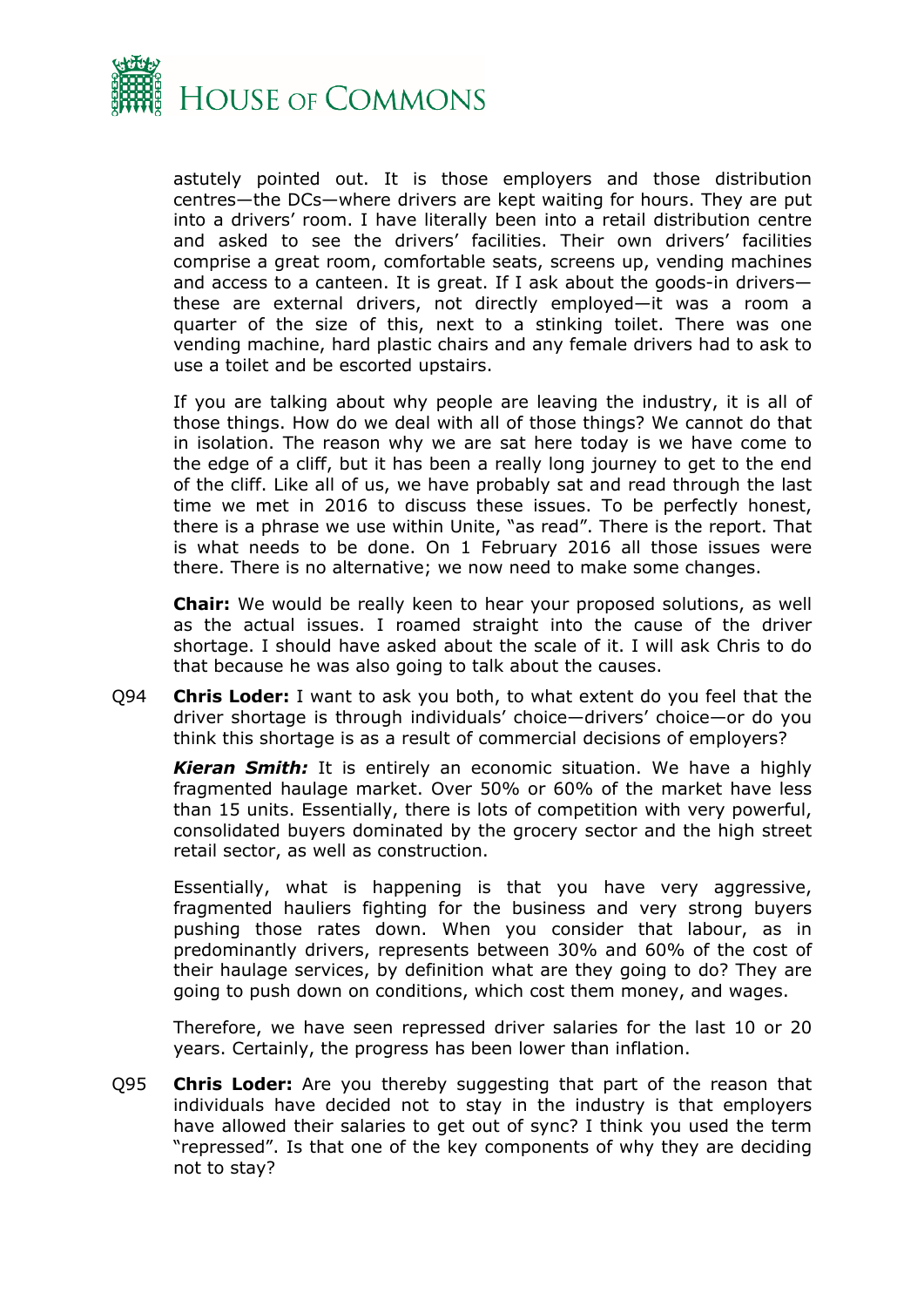

*Kieran Smith:* It is commercial forces. When you can engage a workforce at a certain price, you do it. It is only when you have a critical shortage or a shock to the system—

Q96 **Chris Loder:** Is your belief that that critical shortage has been brought about by Coronavirus—

*Kieran Smith:* Correct.

- Q97 **Chris Loder:** —or leaving the European Union— *Kieran Smith:* No.
- Q98 **Chris Loder:** —or any other things?

*Kieran Smith:* I do not believe it has been brought about by leaving the European Union. Yes, there was probably a 10,000 to 20,000 impact on the total workforce, but the majority of it was down to the over-45-yearolds leaving in their droves. We are talking about over 50,000 who left at the beginning of this year in Q1. That is what triggered the crisis.

The think-tank that we have been operating estimated that there would be around a 20,000 to 30,000 drop in the number of drivers caused by IR35, Brexit and other factors. We believe that it was exacerbated to the tune of about another 50,000, which eventually took us to a 70,000 shortage. That has then propelled the symptoms that we are seeing now.

Q99 **Chris Loder:** Thank you. Adrian, do you have anything to add to that?

*Adrian Jones:* Absolutely. As Kieran has said, the sector is very diverse and is predominantly made up of small enterprises. In 2020, there were 81,817 road freight enterprises. There were nearly 82,000 enterprises in the sector. The average size of that is five or six employees. The sector is extremely fragmented. We have very large operations that the previous witnesses referred to, but there is a hell of a lot of small operators.

Q100 **Chris Loder:** To what extent do you think competition for HGV drivers exists, and how much of that, do you believe, is affecting the availability of drivers? In effect, what I mean is the demand and supply of drivers.

*Adrian Jones:* At the moment it is very high.

Q101 **Chris Loder:** What is "very high"? Is it the demand?

*Adrian Jones:* The demand and the competition for drivers is extremely high. In the companies where we work with employers and represent our members, we have better terms and conditions than others, and I unashamedly say that, but that still does not stop drivers literally looking over the fence to see what next door are doing and what options are available.

Q102 **Chris Loder:** Kieran, do you have anything to add on that?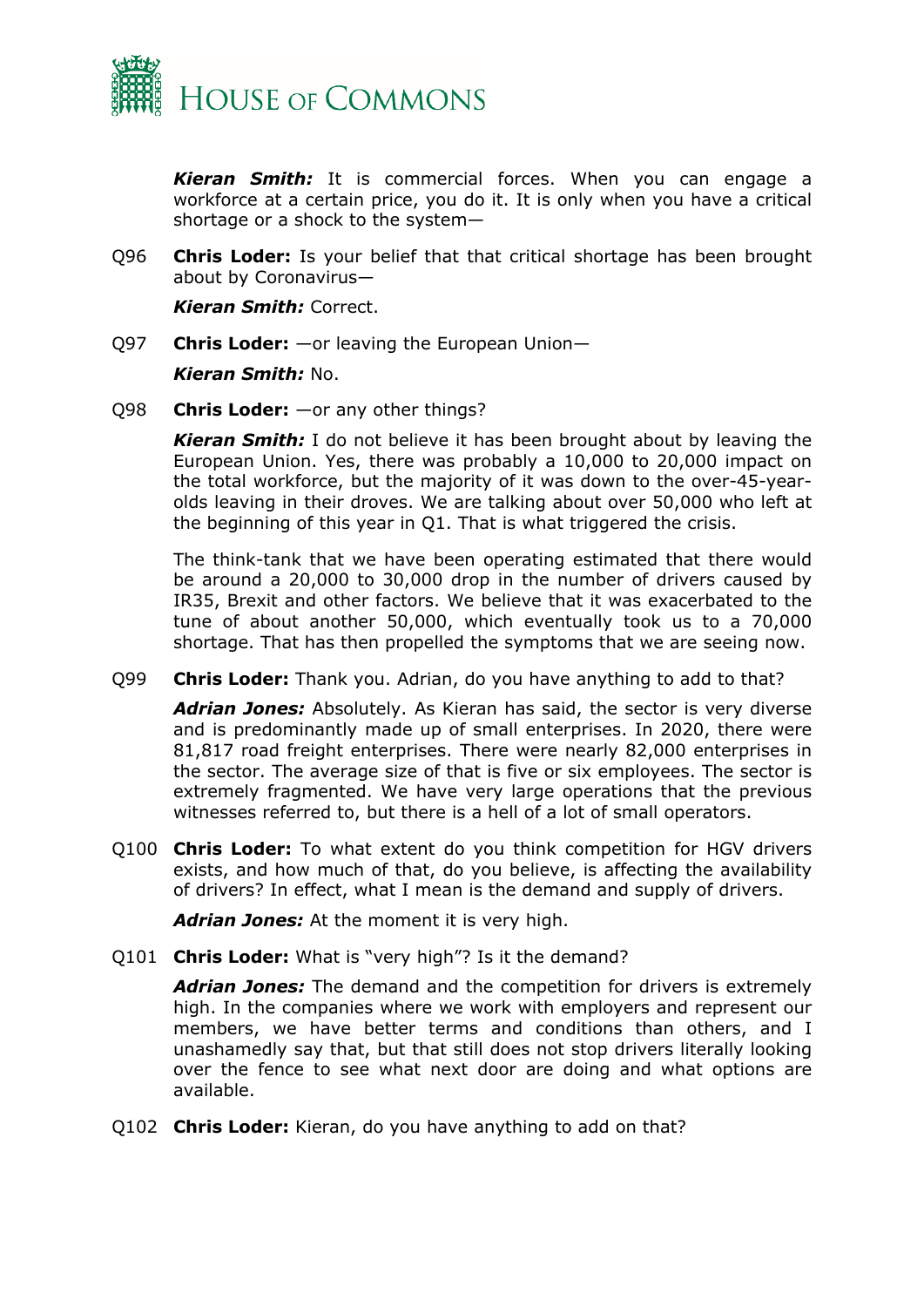

*Kieran Smith:* The evidence of the price increases, the wage increases, demonstrates that there is enormous competition. That is good, because, essentially, it is resetting to the correct level.

Q103 **Chris Loder:** You heard my questions earlier to the first panel about the proportionality of full-time employment versus agency employment. Do you have any insights to offer on the extent to which you have seen, at some point, drivers dismissed or made redundant and their role replaced with agency staff?

*Kieran Smith:* I certainly have a view on it.

Q104 **Chris Loder:** Has it happened? Do you know that that has happened in the industry?

*Kieran Smith:* Yes, over the past 10 years probably there has been a trend towards the outsourcing of labour to agency. That has been by some of the very large entities, and for very good reason. The Government and HMRC essentially tolerated the avoidance of tax using IR35 with avoidance mechanisms, basically by a limited company. That meant that if you took into account the tax avoidance effect of about 20% in terms of total cost of agency, using that mechanism, you ended up with a total cost of employment of the agency—in other words, the agency fee—being less than the total cost of employment of the driver as a full-time employee. The result was that it made more sense to outsource the standard operations. In fact, in the previous Committee report you said that you had noticed that there was outsourcing of standard operations.

Q105 **Chris Loder:** This is in the eyes of the commercial entity rather than the employee. It was in their interests rather than the employee.

*Kieran Smith:* It works both ways. As a limited company, you get more net income. As an employer, you pay out less because you do not have to pay the employment costs of employer national insurance and so on. What actually happened was that the market stabilised at a point where the net pay for the permanent workers matched the net pay for the limited company workers and you ended up with a market equilibrium.

Q106 **Chris Loder:** Thank you. Adrian, would you like to add your insights?

*Adrian Jones:* Yes, I have a slightly different view, unsurprisingly. I will agree with Kieran that over the last few decades there has been a significant move to outsourcing and lots of use of agency drivers.

Q107 **Chris Loder:** On that specific point, do you believe that has significantly contributed to the resilience issues within the sector today?

*Adrian Jones:* I think it will have been a contributory factor, but you then have to look at the drivers that were used and recruited by labour providers and by agencies. A lot of that, as has already been referenced, was migrant labour that is not now available.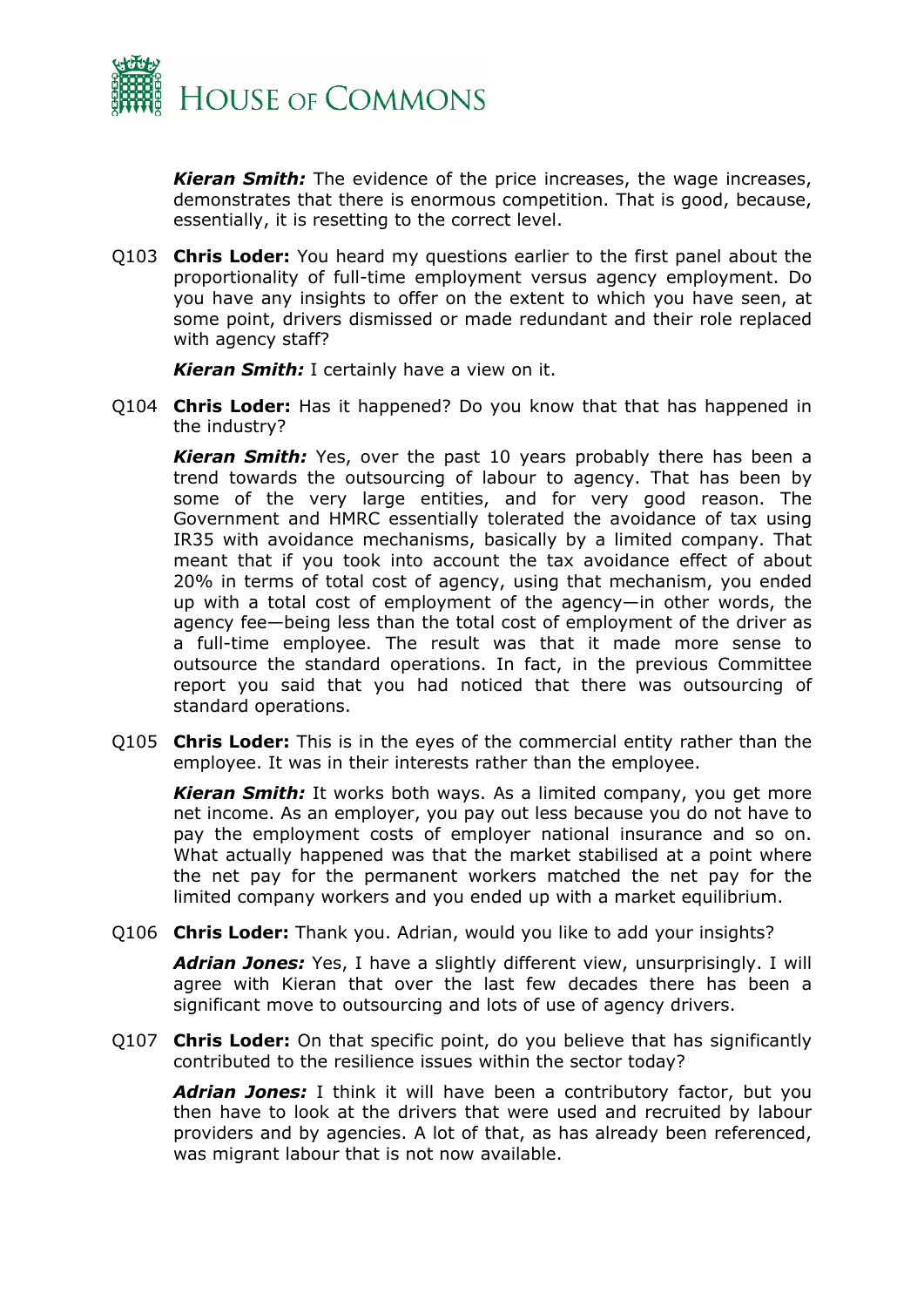

There has also been a change more recently in removing, and rightfully so, the Swedish derogation, so there is pay parity between agency workers and directly employed workers. We very much welcome that. That has made a significant difference.

In more recent times, we see a lot more employers looking to recruit, and rightfully in our opinion, their own account drivers—directly employed drivers, rather than sourced through an agency provider. There just is not that financial benefit to the operator or to the economic employer. A Tesco might be outsourced to a Wincanton. Tesco are the economic employer and Wincanton are the direct employers. There has been a significant move in that, but that whole system was predicated on companies looking for more flexibility and more cost efficiency and doing it cheaper. The race to the bottom has been at a frantic pace for far too long.

*Kieran Smith:* I would just confirm what Adrian was just saying there. To make sure we are all clear, we were supposed to have IR35 implemented last year and it was postponed to April of this year. In that timeframe we saw the large companies very much in-source and move back to a PAYE model. When the IR35 reforms were rolled out in April of this year, we saw an immediate 20% increase in agency costs and therefore agency fees because we had to match to parity. It was the synchronous implementation of the parity AWR system along with the reform of IR35 that pushed the wages up. That was a tremendous impact on overall wages. It has also corrected the market to a very large degree.

Q108 **Chris Loder:** I want to ask you briefly about employment conditions, and specifically how you think they should be improved. We have heard lots of fleeting comments about, "We need to make them better and do this and that," but tangibly it is very difficult to get anyone to say, "This should be improved, and this should be changed specifically," other than to have a pay rise. Can you help us with specific insights into what should be done?

*Adrian Jones:* I will do my best to give clear and concise answers.

Q109 **Chris Loder:** I should say that we can include employment conditions and facilities.

*Adrian Jones:* Because it is all about that. Within Unite earlier this year our drivers put together their driver manifesto, which included seven key points that we see need to be changed. CPC is one of those changes; pay; and the transparency of the OCRS system, the operator rating system so that drivers can see the repute of the people that they are working for. There is a number of different things that need to be done, but fundamentally in a sector with 81,000 different enterprises—the majority of them very small and un-unionised—there is such an element of dog eat dog and undercutting in the third-party logistics world that the one flexible thing that employers and their customers, the retailers and the manufacturers, look to change is the cost of the driver in one form or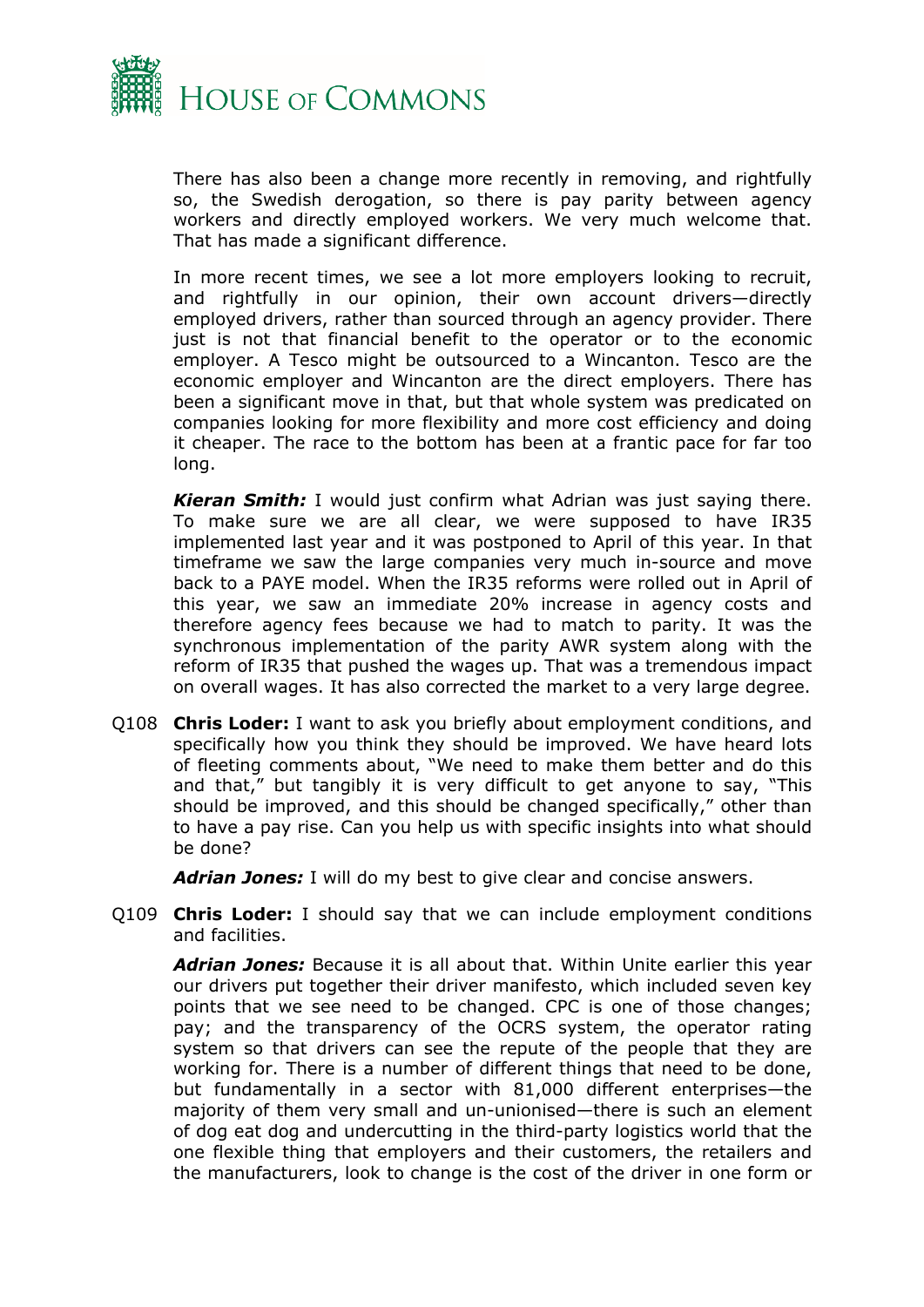

another. We can only address that if we have some form of establishing standards for pay and conditions that is sector-wide.

Can we do that across the whole of HGV drivers, the commercial drivers? No, we cannot. Someone who delivers aviation fuel is very different from someone who delivers parcels, who delivers milk, who delivers chemicals, cars, car parts or pizzas. They are very different. What we can do is look to establish standards across the industry and standards on facilities.

I am sure we will get on to this, but the Government's £32.5 million for existing facilities is putting money into the pockets of private companies who are already letting professional drivers down. What we need to see are proper facilities supplied, as in other countries. If we look at the port of Rotterdam, the facilities for lorry drivers are provided by the port authority. They are secure and somewhere where drivers can get out of the cab. They can have a shower and get something to eat, with proper, clean toilets. They are maintained by the port. That is the public and private sector working together.

That is what we need to see, but we need to see standards across the piece. If we are talking about pay, we are seeing—and long overdue significant increases in pay. Unite is negotiating significant increases to rates of pay, but far too many companies are looking at applying a retention bonus or a recruitment incentive. That is, "Okay, we will give you a grand if you stay until Christmas," or, "We will give you five grand if you stay until March," with the hope and the expectation that that will be able to be removed when the equilibrium, as they see it, is maintained.

Q110 **Chris Loder:** Who do you see is responsible for addressing facilities? Do you see it as the employers, the National Highways or some other part of the Government?

*Adrian Jones:* There are different parts. I think employers have a massive role to play. I welcomed the question—I think it was from yourself—in the previous session. Employers in this sector are not providing facilities for anybody other than their own. We have drivers turned away from other transport companies, saying, "You cannot use these facilities." It is against the law now anyway, but unfortunately it still happens.

What we need to see—it is a bit late even now, unfortunately—is a massive increase in speculative development in warehousing and logistics. If you go anywhere in the country you will see massive sheds being put up, but nowhere for drivers to park and no facilities. In the DCs themselves, yes, they will be there, but the model is, "You turn up and we will tip you or load you, and then you are out the door because I need you to turn around quick." You have a statutory obligation to take a break, but far too many employers are saying, "That is not our problem."

Q111 **Chris Loder:** You are basically saying that it is the employers'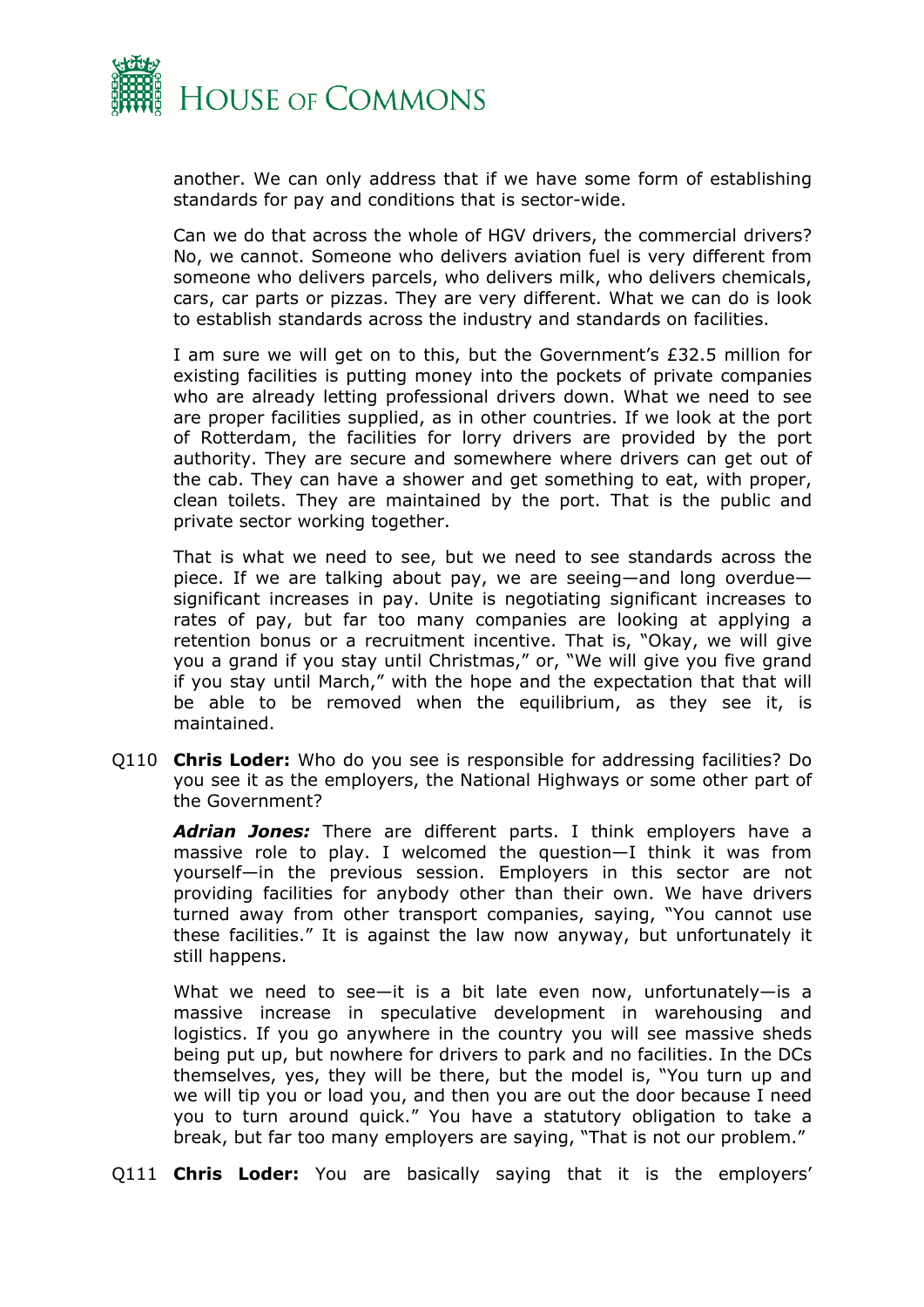

responsibility as well as that of National Highways. Is that correct?

*Adrian Jones:* Whether it is National Highways, the Government certainly have a role to play. I would agree with both Elizabeth and Duncan in the previous session that the planning rules need to be looked at. I think where we have developments and planning applications on developments, one of the things that need to be included as a compulsory element is facilities for lorries to be able to park.

Q112 **Chris Loder:** I am going to move on to Kieran just to ask the same question. Do you have a view as to how specifically terms and conditions and facilities for drivers can be improved? I mean, specific tangible things.

*Kieran Smith:* In my view, it is about secure parking facilities. To reiterate what Adrian has just said, it is about standards. I have asked around, and every time I ask people who are supposed to know about this stuff they are unaware of any standard. I am unaware of any standard apart from the HSE standard, whereas if you look at the European connecting Europe facility, where they recently announced €176 million or £160 million—which is not a lot when compared to the £32.5 million—they tied that to the standards. It would be a grant to private enterprise, which works perfectly well, but it is committing them to standards.

Q113 **Chris Loder:** You say that and it sounds wonderful, but when you have some organisations that are declaring considerable profits why is it the taxpayers' responsibility to deal with that and not the commercial organisation that is declaring billions in profit?

*Kieran Smith:* It is the taxpayers' responsibility to set standards, is it not, in the same way as we do with HSE?

Q114 **Chris Loder:** Indeed so.

*Kieran Smith:* If we could at least do that, and set a level that is required and then, if you are going to grant money to institutions on an entrepreneurial basis to set them up, keep them to those standards.

Q115 **Chris Loder:** I think you are wanting the Government to mandate very clear minimum standards for rest areas.

*Kieran Smith:* Yes, absolutely, and, as Adrian said, very clear planning requirements. Again, on the continent, if you are going to build a very lucrative retail park or commercial park, you must put in sufficient secure parking with security and with facilities.

It comes back to road pricing as well. We tax but we do not use that tax to invest in the provision of secure and decent facilities with amenities. If you look at France, where you have a toll system, when they build a toll road there are requirements that they have aires de repos every so many kilometres, and on each of those aires de repos you must have a toilet, it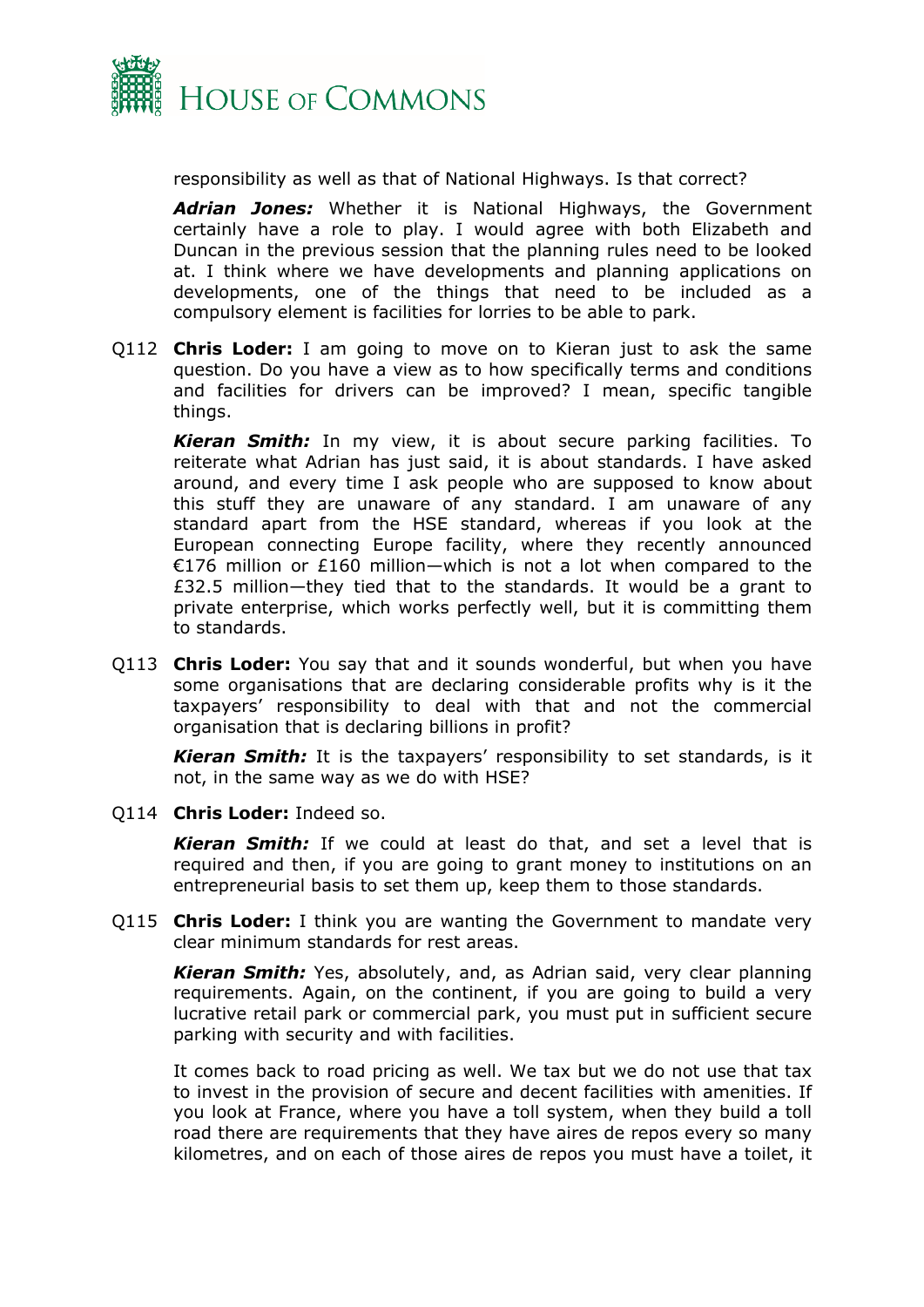

must be functional and it must be clean. We do not do that. Yes, there is a Government obligation because you are taxing us.

Q116 **Chris Loder:** You would love us to put in our report that we think the Government should mandate minimum standards. Am I right in saying that?

*Kieran Smith:* I think so, yes, and also planning standards.

*Adrian Jones:* I would agree with that, but those standards have to be done in clear partnership with drivers. There is also a way that we want to see those standards maintained. If you have standards, how do you enforce them? We all know what a decent toilet should be, but our drivers are faced with substandard toilets every day. What we want to see is a panel of experts with ex-drivers. We have them in Unite. We have plenty of drivers who have unfortunately left the industry for one reason or another. They know when facilities need to be accessed and know what those standards are. We can hold those providers to the agreed standards.

Q117 **Chris Loder:** Thank you. Can we briefly cover what the sector is doing to fix the driver shortage? We have talked about the issues and why we have them, but in terms of fixing and getting better it is important.

What, specifically, could be done by individuals and/or organisations to deal with this shortage? I know that we have talked about pay and conditions, and so on, but specifically what can be done? I think it is more than just literally the pay packet.

*Kieran Smith:* There is a lot happening already. It shocks me that throughout this whole thing nobody has mentioned SNAP and the Transport Association. They are two initiatives that have been going for quite some time. You are aware of them? They are collaborative parking and amenity sharing between different haulage companies. If you look on their web pages you will see a map of all the different locations, along with the public facilities. As a truck driver, if you are signed up to that network, you can then stop and use their amenities. You will have safe parking there.

I know for a fact that over the past year and a half, during the Covid crisis, several operations have opened up their doors, even when they are outside those particular networks.

What we are also seeing is a lot more flexibility and openness by employers to accommodate different shift rosters and hours.

Q118 **Chris Loder:** Can I briefly reset? What I am asking is: what else can be done other than what is being done?

*Kieran Smith:* They can do that better. They can do more of that.

Q119 **Chris Loder:** So more of the same, but in terms of specific—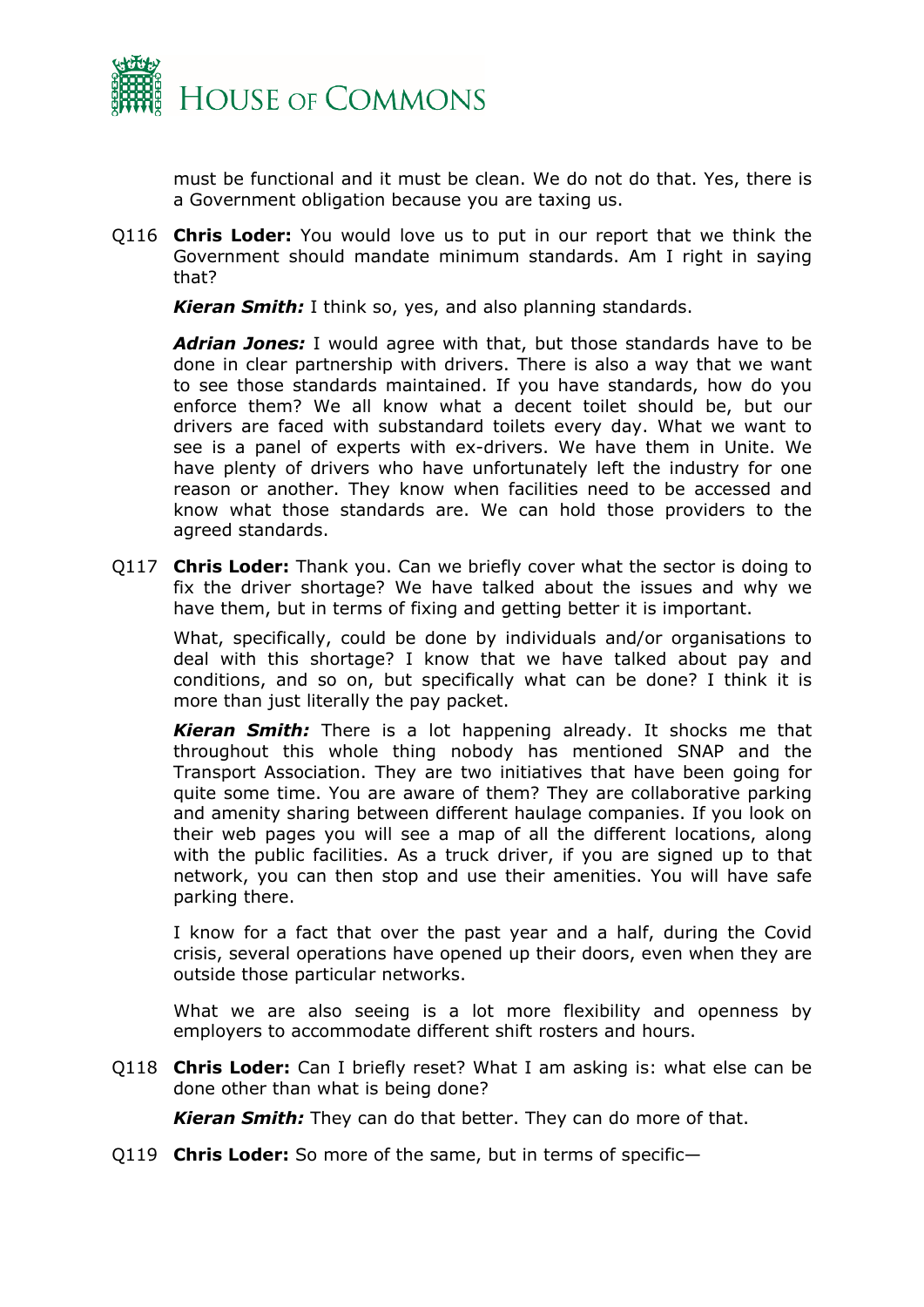

*Kieran Smith:* You say, "the same", but I do not think it has been recognised.

Q120 **Chris Loder:** Are there any specific things, then, that you want recognised for our purposes that are being done but we do not know, it is not talked about or the press do not seem to cover?

*Kieran Smith:* You touched on whether overtime is cheaper for offsetting. I think what we are going to see are natural market forces at play. As wage rates go up, people are going to become more inventive and will go back to the last century, offering a base rate with a higher premium for antisocial hours.

Q121 **Chris Loder:** Would you agree with that in terms of the offsetting? For example, do you believe that there is a vacancy gap maintained through overtime?

*Kieran Smith:* I would not call it a vacancy gap. What I would say is that over the past 20 years, due to the pressures on the costs of labour and because of the use of outsourcing to agency because of the IR35 symptoms, what has happened is that you have had a gradual concertinaing of the rates to one standard rate, with only small variables for night and overtime. Night and overtime became very much on par with base.

What is going to happen now, and what we are seeing happening—it is only anecdotal at the moment—is that the base rate is not increasing as much as the antisocial rate is increasing, and harder work is being compensated to a greater degree than easier work. We are seeing the differentiation between the two, and again it is about allowing market forces to essentially roll out and take their effect. What will happen is that that will make overtime less attractive. Therefore, transport operators will start to curtail overtime and bring in new drivers at base rate.

*Adrian Jones:* It is not really an overtime issue. Overtime is a concept in a contract of employment.

Q122 **Chris Loder:** The specific question was really about what more can be done by businesses and individuals to sort this issue rather than just go off on that tangent. Can we just cover that?

*Adrian Jones:* Absolutely. One thing that employers that operate as a business need to do is to stop looking at the law in relation to drivers as a target rather than a maximum. A driver can work a 15-hour day. If I work a 15-hour day I am knackered, let alone sleeping at the side of a road in a tin can and then doing another 12 or 15-hour day the next day. For far too many drivers their own employer will plan them for a 15-hour day and then say, "Right, you have nine hours in your cab." The response when the driver pushes back on that is, "No, you can do it, so you will." Even now, and even when there is a recognised shortage of skilled drivers, that is still happening.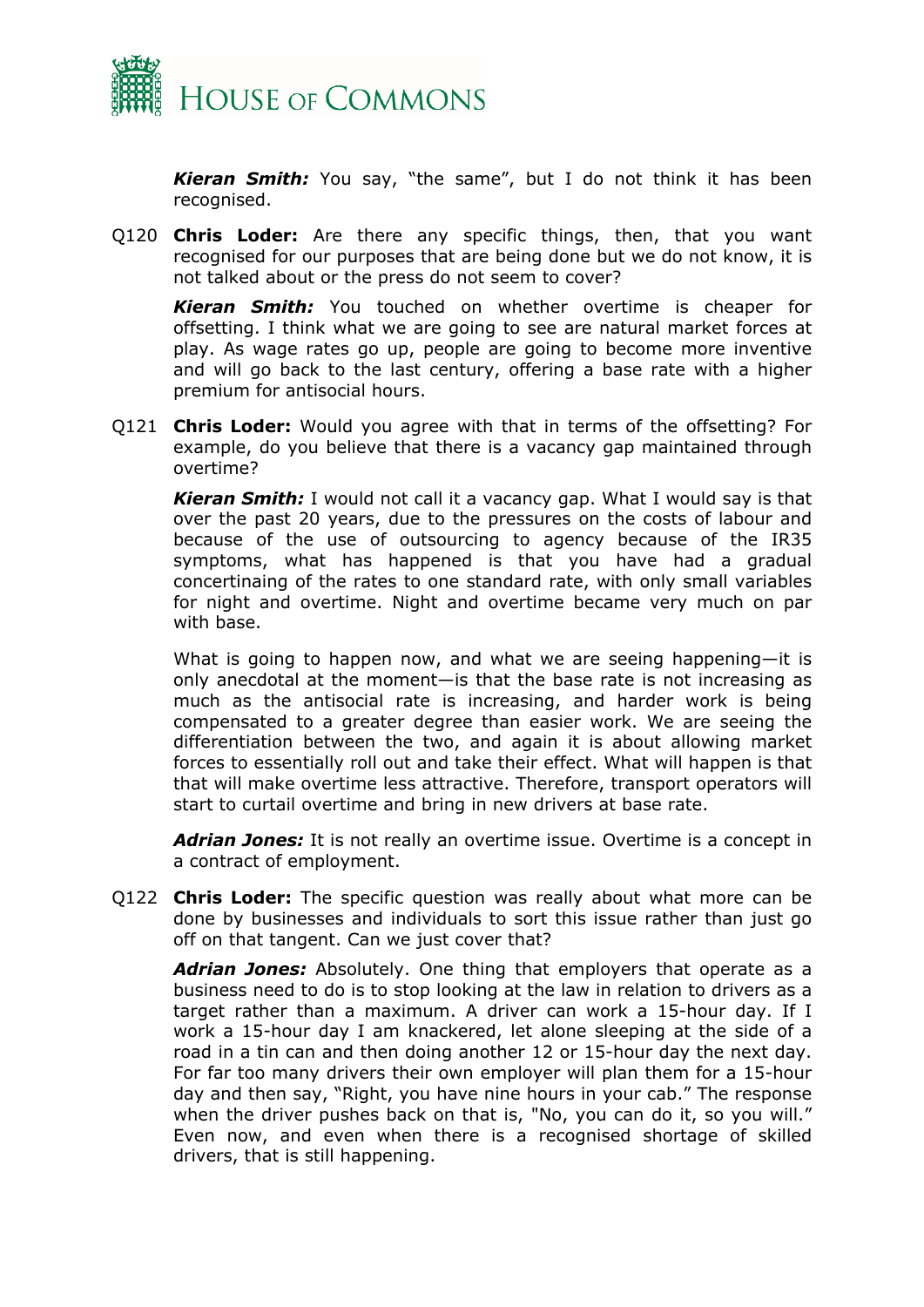

There needs to be a clear culture change in the way that drivers are treated and respected. We need to look specifically at the laws that apply to drivers. Drivers are monitored every single second of their working day. Every single second they are accountable. But they are not just accountable for the tachograph rules. They are accountable for working time rules. Sometimes those conflict. In a survey of our members, what is the single most common infringement that drivers are pulled on? It is not even a driving infringement; it is a working time infringement, which is six hours.

We want to see a complete review of the rules that apply to drivers, so that we can get a simple, single standard that drivers can apply. We can then start to address the issues around that maximum being a target rather than a safety safeguard.

**Chair:** We have some really good evidence out there in terms of potential recommendations, but I sense that we will get even more decent evidence if we carry on asking the questions before we try to summarise that.

Q123 **Simon Jupp:** Obviously, I mentioned in the last session that employers in my patch have had to put up wages quite considerably in recent months. Do we know what the average salary for a driver is now in comparison to what it was pre-pandemic?

*Adrian Jones:* The number of times I have been asked that question in the last few months. It is extremely difficult. I am accompanied by a colleague today who is a retail driver from Northern Ireland, so he is very interested in the earlier debate. He is leading for us in the discussions on the CPC review. It is really difficult because you cannot compare somebody who delivers cars with someone who delivers bricks.

Q124 **Simon Jupp:** Is there regional disparity, though?

*Adrian Jones:* There is regional disparity, absolutely. We will see employers with a national fleet applying different rates and different increases in different ways in different places. We will absolutely see that.

Elizabeth referenced that the survey with the Logistics UK members was averaging a 10% uplift in pay. If we look at where RPI is at the moment—and RPI is the right inflationary measure, by the way—that is a 4% increase and not a 10% increase. A pay increase is only a pay increase when it is  $-$ 

Q125 **Simon Jupp:** There are lots of either "welcome back" bonuses or "welcome to the industry" bonuses. I know of employers who are giving, for example, up to £5,000 to welcome new drivers to the industry, or even to cajole people back. Is that something that factors into your mathematics?

*Adrian Jones:* We do not count that as pay because it is not pay. It is a one-off payment.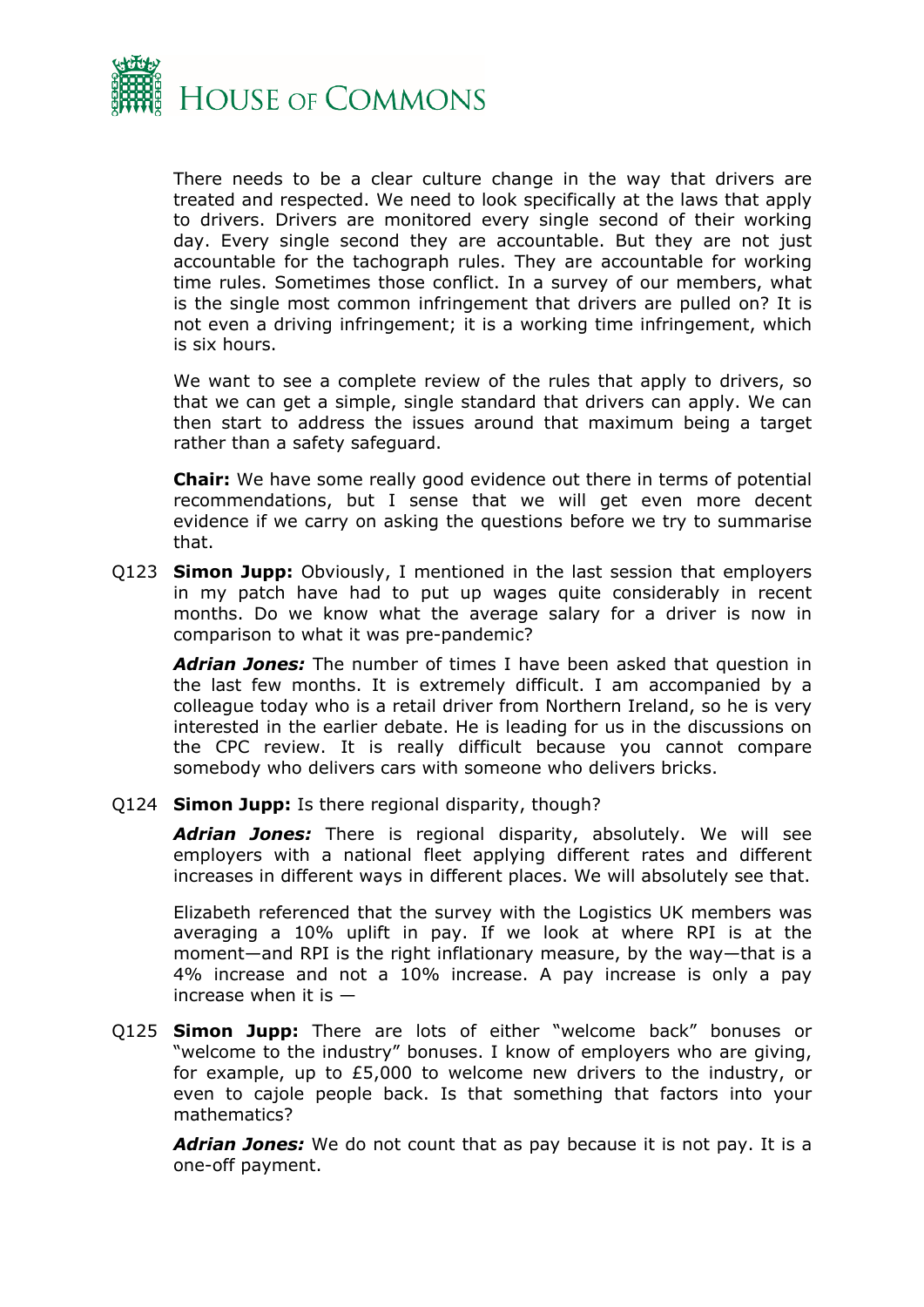

# Q126 **Simon Jupp:** It is helpful though, is it not?

*Adrian Jones:* Of course. Money in your pocket is always helpful, is it not? That is what I say to employers. If you want to put money in our members' pockets, go ahead and do it, but that will not resolve the lowpay issues. If you offer £1,000 or £5,000 to get somebody in, and there are strings attached to that—you might get that in instalments or over 12 months—you do not get it on day one and then leave on day three; of course not. It is not just about that.

I think you, or one of the panel, spoke about a constituent on £11 an hour. That is not an uncommon rate of pay for a professional HGV driver. It is not uncommon.

Q127 **Grahame Morris:** Can I just follow up on that? My colleague Chris Loder asked Duncan Buchanan this question earlier. He was a little bit sensitive in relation to the rates of pay over the last five or 10 years. It is certainly true that there have been some terrific awards in recent times that Unite have secured, but that is against a background of a number of years of decline in real incomes. Is that your experience across the industry?

*Adrian Jones:* Absolutely, spot on. We have seen headlines saying that John Lewis lorry drivers are on £100,000 a year and all of that stuff.

**Simon Jupp:** I am in the wrong job.

*Adrian Jones:* Trust me, you are not. The reality is very different. One of my shop stewards, who was in pay negotiations earlier this year, secured a good deal for our members, as you would expect. He, himself, applied for a job. He saw it on a website and applied for a job. It was £62,000 a year. As soon as he started looking at what you had to do to get that £62,000 a year, he realised he would be out every night, maxing his hours every single week. He would be absolutely thrashing the system to do everything and maxing out every tax-free allowance that he could, doing everything. Yes, there are jobs out there all the time in any sector where you can earn big money, if you are prepared to throw yourself in front of a bus almost.

Q128 **Simon Jupp:** Kieran, is there anything you want to add to that on the wider question about salaries, wages and what they look like now in comparison to how they looked before?

*Kieran Smith:* Certainly from the agency side, we have seen increases of about 20%. I do believe that that is filtering back into the permanent sector, into permanent employment. The Logistics UK survey probably gives the best estimate of where that is right now. If you say it is an average of a 10% increase, then, as we just said, there are regional and sectoral disparities or variations. You can expect in some sectors for it to be going up by 20% to 30%, as in the grocery sector, and in others it stays very low. Again, it ties into how difficult the work is and the difficulty of the hours as well.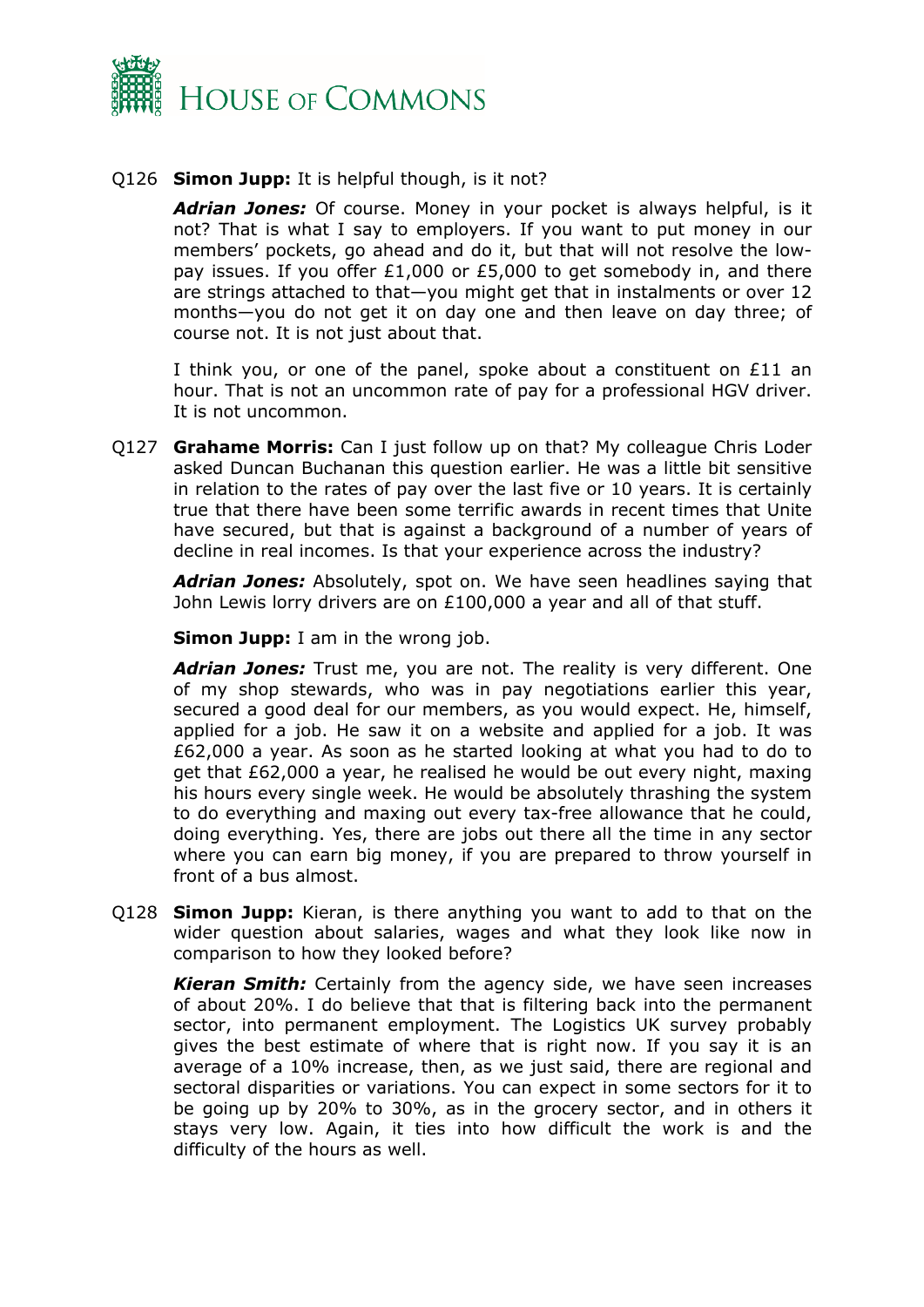

**Simon Jupp:** One of my colleagues, Karl McCartney, is jumping the gun at this point. I can sense it.

Q129 **Karl McCartney:** Thank you. It is because we are talking stats at the moment without actual figures. You mentioned the job was advertised for £62,000. In reality, what would a normal driver earn in that role? Would it be £40,000 or £45,000?

*Adrian Jones:* A normal driver?

Q130 **Karl McCartney:** In the role that you mentioned.

*Adrian Jones:* I cannot remember what that role was.

Q131 **Karl McCartney:** If he did a normal job.

*Adrian Jones:* Let us talk about a retail delivery driver, delivering to supermarkets and shops. You are probably talking between £30,000 and £35,000, depending on what the company would be, as a broad—

*Kieran Smith:* Pre-pandemic.

*Adrian Jones:* No. I would not say that is pre-pandemic.

Q132 **Karl McCartney:** So what would somebody just starting out driving start out at? Would it be £25,000 or £30,000 or less than that?

*Kieran Smith:* For a class 1, as in articulated lorry, we would be offering a base between £14 and £16, heading up towards £18 an hour. You can work that out. It is heading towards £45,000 to £50,000.

Q133 **Karl McCartney:** Somebody with 10 or 15 years' experience?

#### *Kieran Smith:* No.

Q134 **Karl McCartney:** No change?

*Kieran Smith:* Ten to 15 years' experience as a lorry driver is arguably not much different from somebody with two to three years' experience in reality. It is knowledge of the roads and so on.

Q135 **Karl McCartney:** You do not get consummate pay rises through having had that experience.

*Kieran Smith:* No. You will get an improvement in salary for having an ADR certificate, for example, for hazardous goods or for—

Q136 **Karl McCartney:** How much would a petrol tanker driver earn?

*Kieran Smith:* They are the ones who are the kings of the road. They had the best salaries before. Arguably, the reason we had the crisis was grocery companies and high street retail companies started paying more than them. What did they do? They thought, "Well, I am going to go over there." Of course, because you have PDP, petroleum distribution passports, and—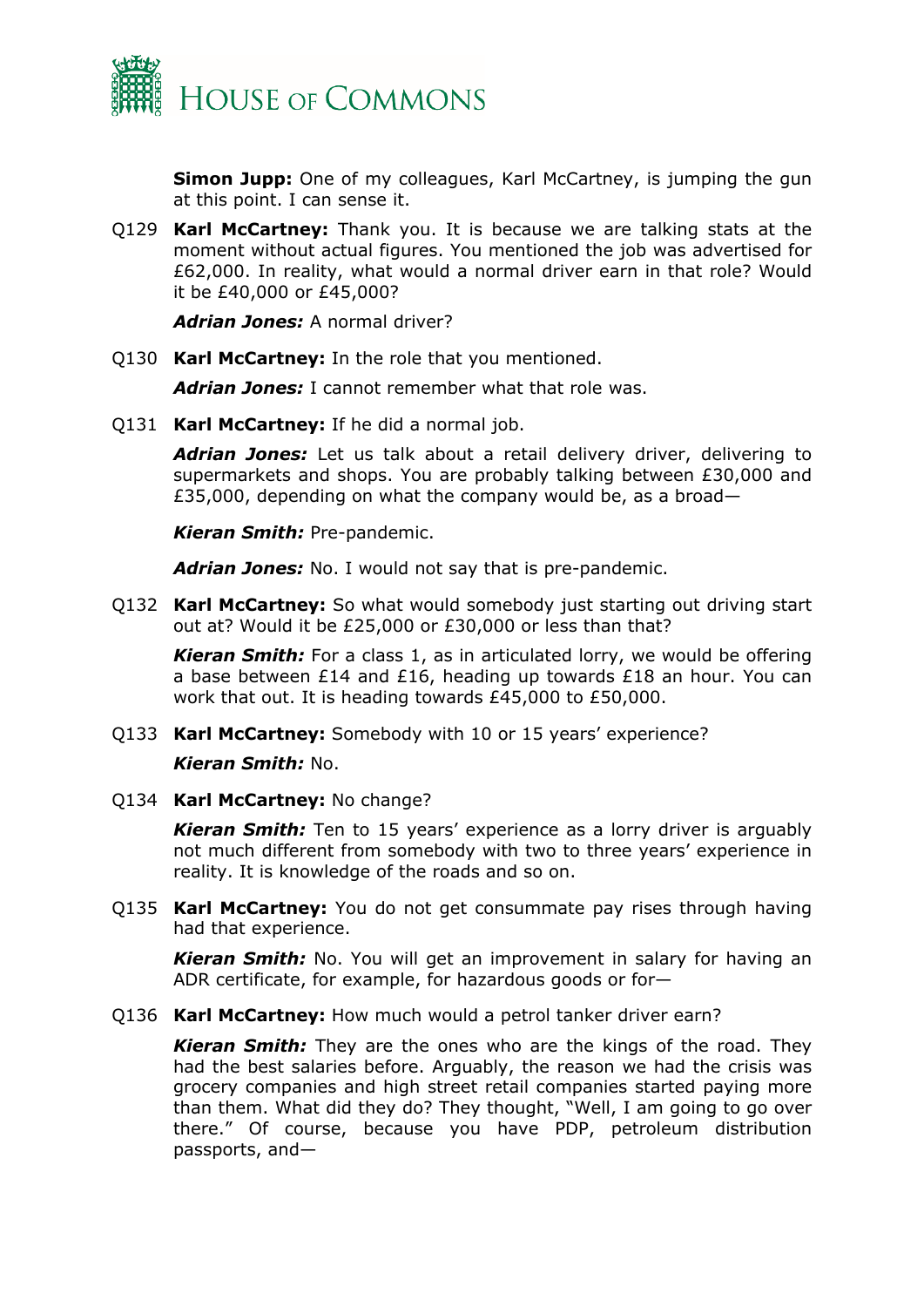

- Q137 **Karl McCartney:** What would their average annual salary be, roughly? *Kieran Smith:* I do not know, to be fair. I thought it was in the £50,000 to £60,000 range.
- Q138 **Karl McCartney:** £55,000 or £60,000?

*Kieran Smith:* That is what I thought it was.

*Adrian Jones:* It is a highly unionised sector where we get deals. There is a sectoral approach—

**Karl McCartney:** I am just trying to get some actual figures.

Q139 **Simon Jupp:** If I may change tack, in this meeting we have discussed pay and conditions—both in the terms of the contract but also the literal conditions—and you have given some powerful testimony, Mr Jones, about the way drivers have to stay in very small rooms in some places or by the road. I mentioned my hatred of the A303 earlier. I got that out of my system and I am very glad to have done so. There are the antisocial hours.

In the first session, parking and congestion were mentioned. I am a frustrated driver on a regular basis because I am stuck in traffic. Traffic continues to increase, and we have had a car-led recovery from the pandemic, which means that more people are not using public transport in many places but are using their car again. They have reverted to doing that because we were told for ages that public transport was dangerous, wrongly, by various different health professionals.

In particular, congestion must be a really big downside to the job. Who wants to sit in a traffic jam for an hour on a motorway or any other big A road? It is just not very appealing, is it, Mr Jones?

*Adrian Jones:* No, it is not, but to be perfectly honest it is one of the parts of the job that comes with it, and always has done. It is one of the unplanned elements. You cannot say, "I'll be home at 10 o'clock," or, "I will finish at this time." You can have a guess, but professional drivers are ultimately very patient and understand that the safety of themselves and other road users is paramount.

Q140 **Simon Jupp:** What about the impact of different transport policies, as they have evolved over the last 10 years? We are talking about lowtraffic neighbourhoods. We are talking about active travel schemes in and around cities and places like that. Do you think that has exacerbated the frustration amongst drivers and your members?

*Adrian Jones:* To a certain extent, yes, very much so. We absolutely acknowledge designated cycle paths, for example. We understand that for the safety of all road users and for cyclists we want to promote environmentally supportive modes of transport. But if you are driving a 40-foot lorry the recent changes to the Highway Code—for example, with priority for cyclists and other road users so that it is the motorist's responsibility—it puts even more pressure on to the driver.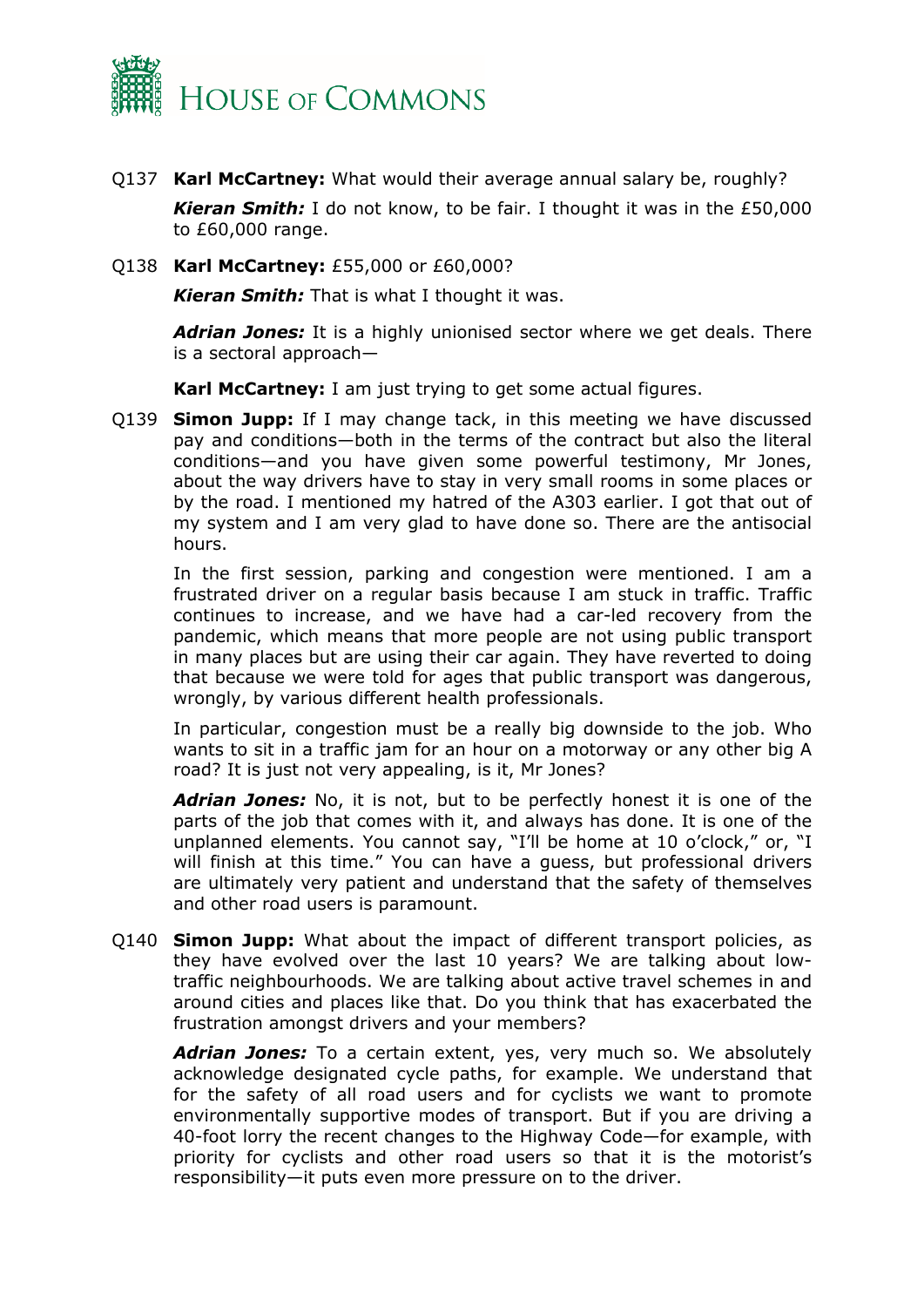

Yes, there are certain policies that are having a detrimental effect—and I use that word cagily—for professional drivers. Ultimately, the drivers will deal with that. That is what professional drivers are there for.

#### Q141 **Simon Jupp:** It does not help, does it?

*Adrian Jones:* Of course, it does not help, but as long as drivers are paid appropriately, if it takes me two hours or eight hours to get to my destination, that is what it takes me. That is my job, to get there safely.

*Kieran Smith:* I do not have a particular view on that. The only thing I can add is that, in addition to being held up in congestion on the roads, they are very often held up for longer at the client sites when they arrive. That is the most frustrating thing of all. At that point you put it down as POA. It is not driving time, and there are all sorts of consequences. Often you do not have the facilities, as Adrian was saying.

At the end of the day, if the wages go up then, by definition, the driver becomes more valuable, in which case having them sit around for four hours because whichever company will not unload them starts to become more expensive and therefore the negotiation between the haulier and the customer changes. Hopefully, they start to make that more efficient and give priority to the driver rather than to the warehouse.

**Simon Jupp:** I am conscious of time, so I will hand back to the Chair.

**Chair:** Thank you very much, Simon. Before Greg Smith takes us into the area entitled "the role of Government", Grahame Morris is going to touch on recruitment and retention.

Q142 **Grahame Morris:** Very briefly and in particular, who do you think should pay for driver training? I also wanted to say to both Kieran and Adrian, thank you very much for your written submissions. It is very helpful to our deliberations.

On that specific issue, I think you heard some of the responses from the employers' panel earlier. What is your view?

*Adrian Jones:* Vocational training should always be paid for by the employer. In a sector where there is a lot of genuinely self-employed drivers, obviously that falls to them as being self-employed. If we are talking about the CPC—certificate of professional competence—then that should absolutely be paid for by the employer, and it should be done in work time. We have drivers who are told, "It is your responsibility; you will do it at the weekend; and you will pay for it." Why would you do that? Think of another profession where you are told that.

Q143 **Grahame Morris:** And that is an impediment to recruiting more people into the business?

*Adrian Jones:* Absolutely.

Q144 **Grahame Morris:** Do you have the same view, Kieran?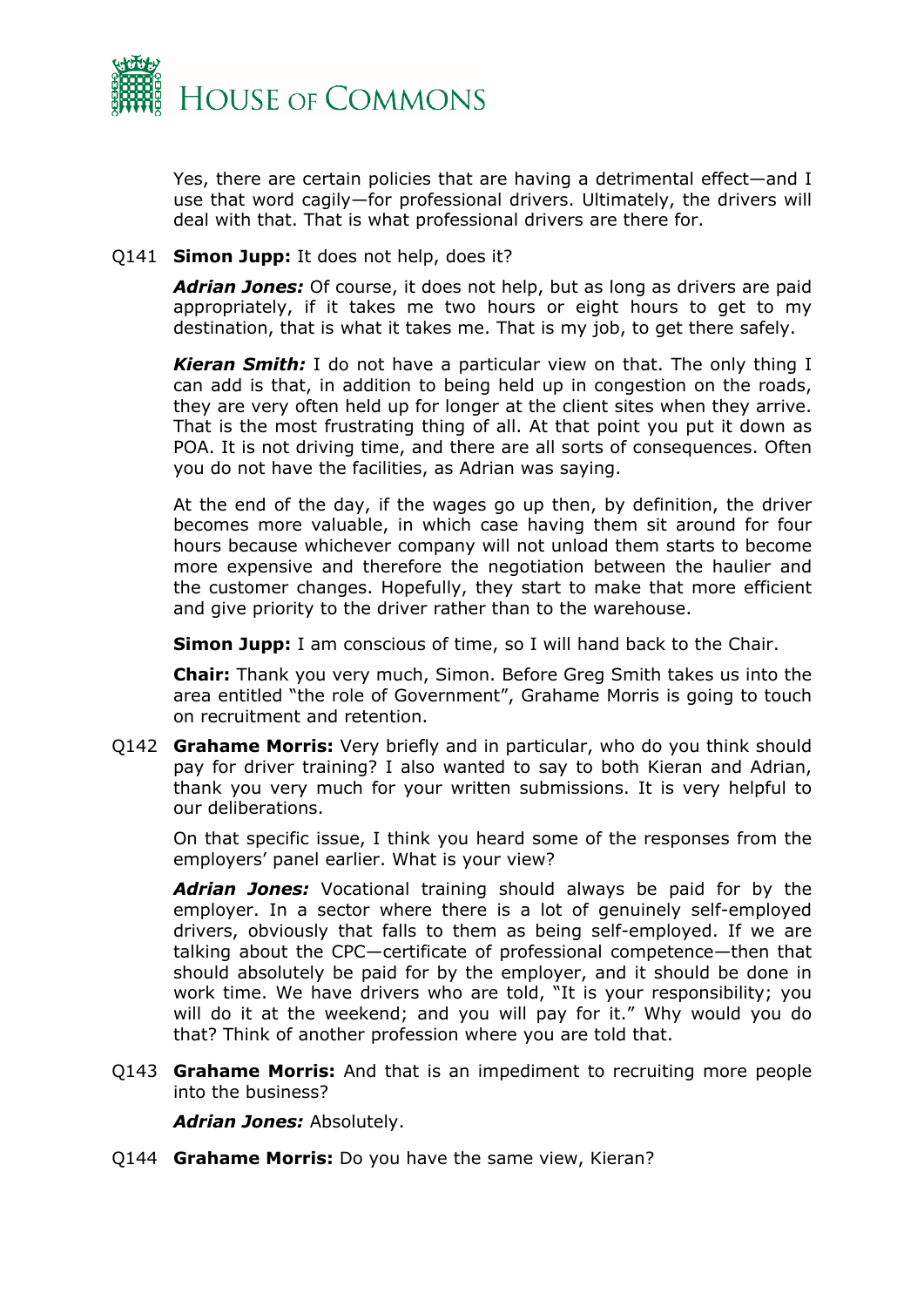

*Kieran Smith:* At the end of the day, yes, of course it should be paid for by the employer. What I would say, though, is that in the past when standard operations were outsourced to agency, by definition you also laid off all your industrial relations costs, your HR costs, your training costs, your workwear costs and everything. That is changing. It has all gone back in-house. I think we are back to a normal standard operation.

Q145 **Grahame Morris:** I would like to ask one other unrelated question that arises from an earlier answer. You were talking about a good example being the port of Rotterdam with secure parking, good facilities for drivers for rest and to have something to eat and so on. In the lack of progress that we have had since the last Select Committee report, both you and the employers have said that there is a role for Government in planning in particular, if not in funding these facilities.

We have this new dimension of elected mayors. Is there any forum where the industry or the sector could approach elected mayors and say, "Look, in incorporating your new infrastructure, will you please address this deficiency?" Is that a new dimension that has been explored?

*Adrian Jones:* We have had discussions with elected mayors over the last few years. We have not really made much progress. We have made as much progress as we have with national Government.

Q146 **Greg Smith:** We have heard a lot throughout this session that has been very helpful around Government intervention and things that the Government can do. I really want to probe your thoughts on, first, very much an in-principle question of how much is this the Government's problem and how much is it down to the sector? I guess within that we can draw together some of the things you have already said and hopefully bring in some new ones. The United Kingdom is now a sovereign country again, free to set our own regulations and laws and is not hampered by regulations from regional organisations.

What are the most effective things that the Government have done already. Is it drivers' hours? I know there has been some controversy on safety points around that. Is it cabotage rights? What has worked, what has not and what more can the Government, as opposed to the sector, do to support the industry?

*Adrian Jones:* I think you have already heard from the representatives earlier about the issues around testing and licensing. That is fine. That is there and that is happening. Getting people through testing is one thing, but we need to fill the hole in the bucket and stop people falling out. We do have some concerns about the changes to the standards of testing. Reversing is not now part of the test, but it is part of the training. That seems a bit ludicrous to most drivers out there. We do have concerns around that.

On the steps that the Government have taken, the relaxation of hours is a bit of a moot point now, to be perfectly honest. Even though we are into probably month 20 of the last 24 months of a relaxation of drivers'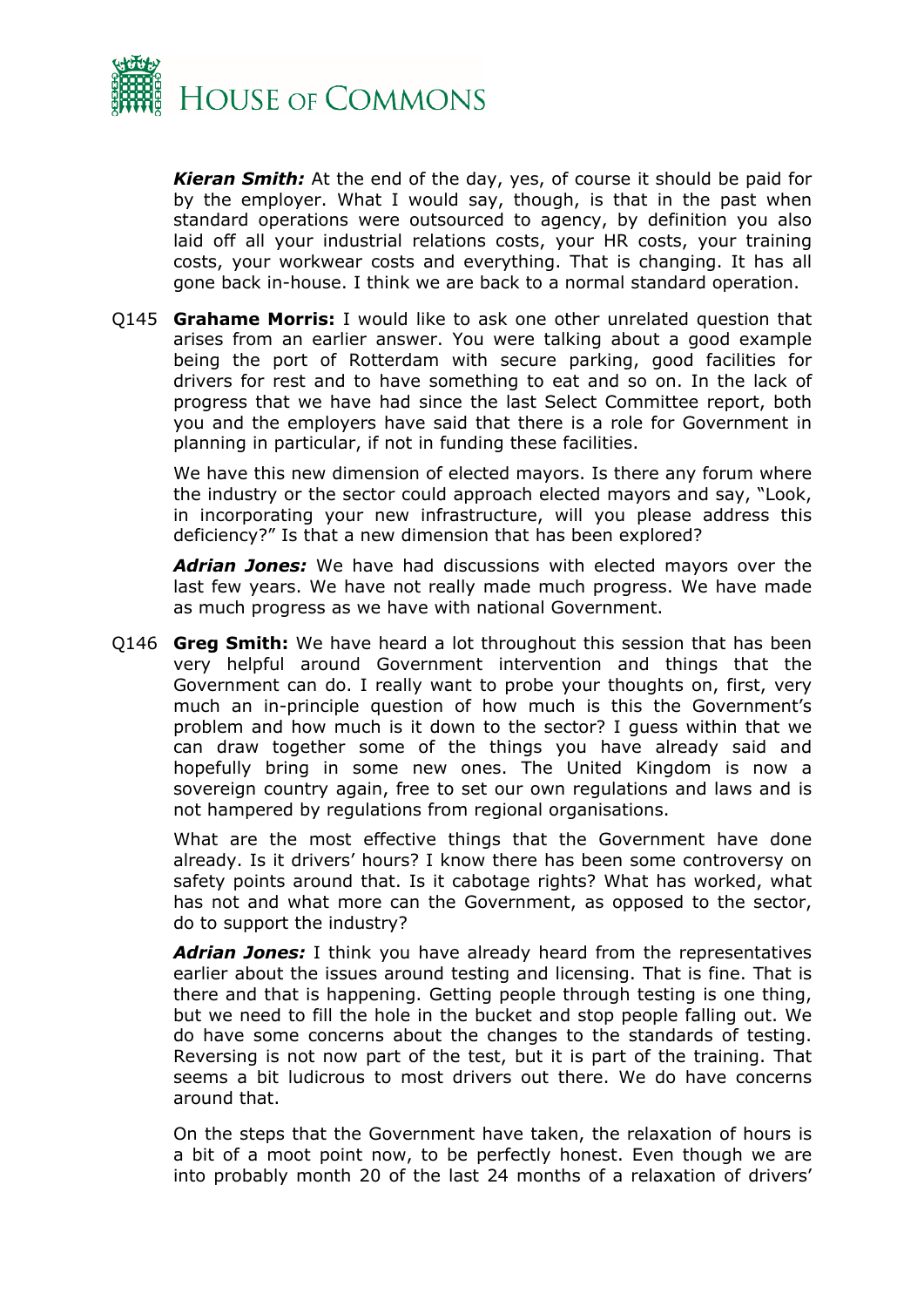

hours, as of yesterday, from figures from the DfT, there are 39 operators who have confirmed that they are using that relaxation. Remember that I talked about nearly 82,000 enterprises in the sector. There are 39. It is absolutely irrelevant to the current situation.

**Grahame Morris:** And it is dangerous.

*Adrian Jones:* Of course, it is dangerous because of the cumulative effect. Drivers work long hours anyway. We have drivers that now, without a relaxation, will be working 60, 70 or 80 hours a week. Kieran referred to POA—periods of availability—but we need to get rid of it because it completely skews the whole purpose of safety rules, which are about managing the amount of hours that drivers should be working.

Q147 **Greg Smith:** I take you at your word in what you have said on that, but from an evidential perspective, so that we can come to the best recommendations and conclusions within this report—and I accept a limited number of operators have taken on board some of the relaxations—how many incidents have there actually been as a result of those drivers changing their hours?

*Adrian Jones:* We do not know, and that will not be recorded.

Q148 **Greg Smith:** There is no data at all?

*Adrian Jones:* There may be data available at some point in the future, but at the point of an incident—an RTC, for example—will that be recorded? It is one of the things that we have discussed previously. DVSA are the standards enforcement agency, but police investigate road traffic collisions.

Q149 **Greg Smith:** Anecdotally, from a union perspective, I am pretty certain that if there had been certain incidents and your members or members of other unions had been involved in them—this is what they pay their money for—they would have been on to you pretty quickly.

*Adrian Jones:* Anecdotally, we have not had any reports. We have made a freedom of information request to the Department for that data, but we do not have that data available.

Q150 **Chair:** Evidentially, how can you say it is dangerous then?

*Adrian Jones:* Because if you are extending the time that somebody is working in a safety-critical role, that is very clearly going to be dangerous. The accumulated effect of fatigue on a driver, if you are talking about congestion, long hours and all the pressures that drivers are under, and if you are doing that for even longer over a period of time, that will have safety connotations.

Q151 **Chair:** We are really focused on the evidence here and not picking on it on that basis. That presupposes that the absolute max was being operated at previously, and so then you go over that. That would then be proof. I can see anecdotally why you might say it is dangerous because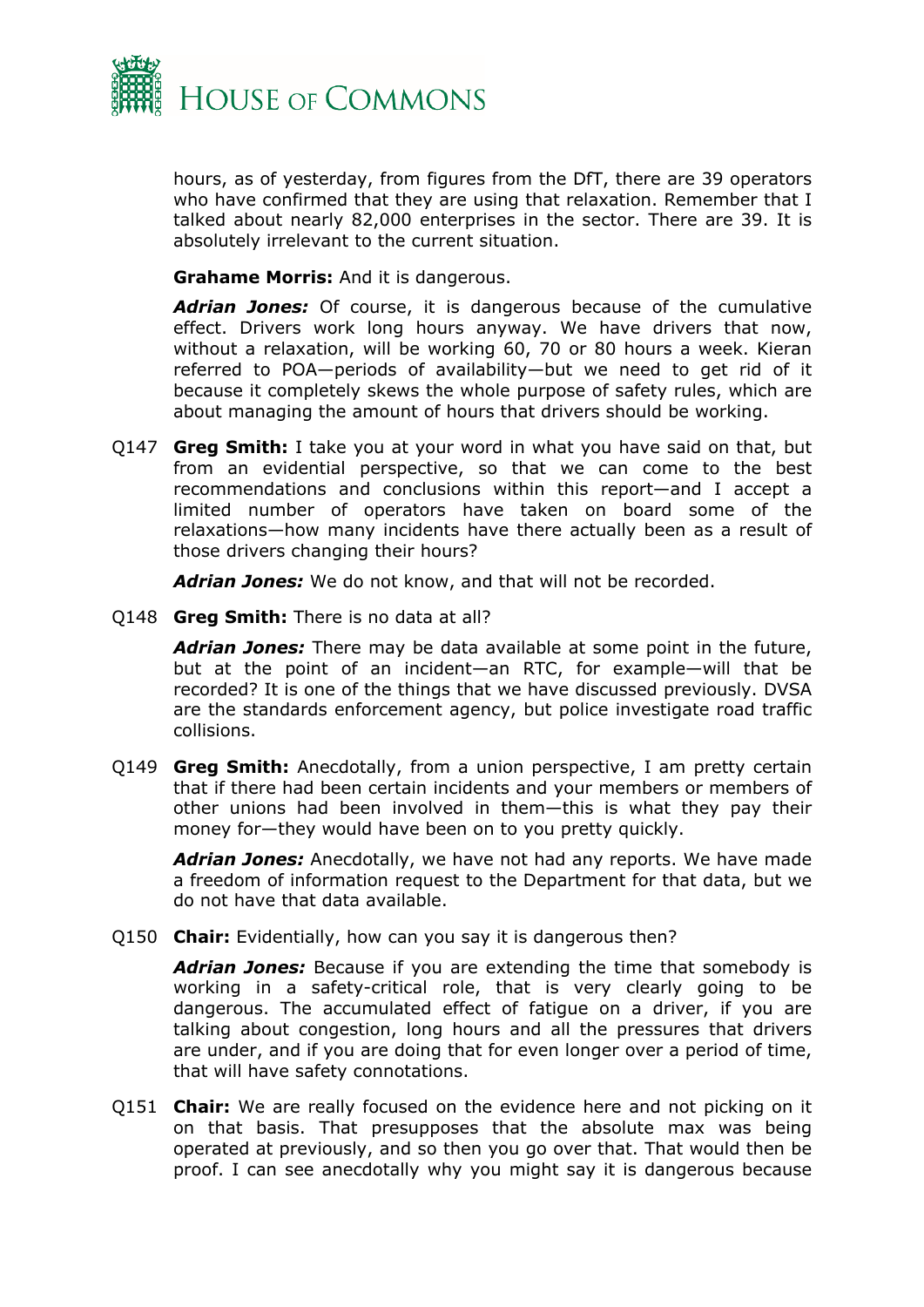

you are going that way, but I cannot see how you can prove that evidentially.

*Adrian Jones:* The only evidence that would provide it will be by crossreferencing road traffic collisions with the hours that professional drivers are driving. That is not done. It is not measured as a factor, as far as we are aware.

Q152 **Greg Smith:** That is fair enough. Kieran, do you want to add anything on the base question of how much of this is Government or how much has worked or has not worked?

*Kieran Smith:* The testing initiatives have definitely worked. We saw record months in September and October of almost a 50% rise in the total number of tests. By definition, the flow in is working. The evidence in the report that I have given you indicates that it is the critical below 45-year-old sector that we are really looking at. That is the bit that takes the brunt of the harder work and also it is the area where we get the most retention problems. The indications in the Q3 stats from the ONS quarterly level four survey are that we lost pretty much everybody who came in in the third quarter, even despite wage increases. I would argue that it is always going to be about retention.

What can the Government do for retention? It goes back to planning and investing strategically in roadside infrastructure. It goes back to making sure that, now that we are out of the EU, let us reform our CPC, drivers' hours and working time rates. It is mind-bogglingly complex. You almost need a degree to be able to work out some of the more esoteric combinations of working time and driving time. You are supposed to do that while you are driving a 45-tonnes truck at 56 mph, going around hazards like roundabouts. How are you supposed to do that? It would be a perfect opportunity to simplify the hours.

The other thing to do—and I know this is probably very radical—would be to look at the benefits. On the continent you are not allowed to drive an LGV on Sundays. I cannot imagine that we are ever going to get that far, but that enforces a break for every single LGV driver on the continent every week. At the moment, we have European regulations that we have adopted and taken on but we do not have that rule about weekly working. Drivers can really and truly be exploited and pushed to the limit in their daily driving. Reforming that will have a fundamental impact.

Q153 **Greg Smith:** That is enormously helpful. From my perspective, as you have rightly said, we have left the European Union and that gives us great freedoms to shape our own regulations to suit the needs of the United Kingdom.

I appreciate that you might want to write to us, and perhaps it is in the presentation that we were given just before this meeting started, but can you give us some specifics about how those reforms would best be done?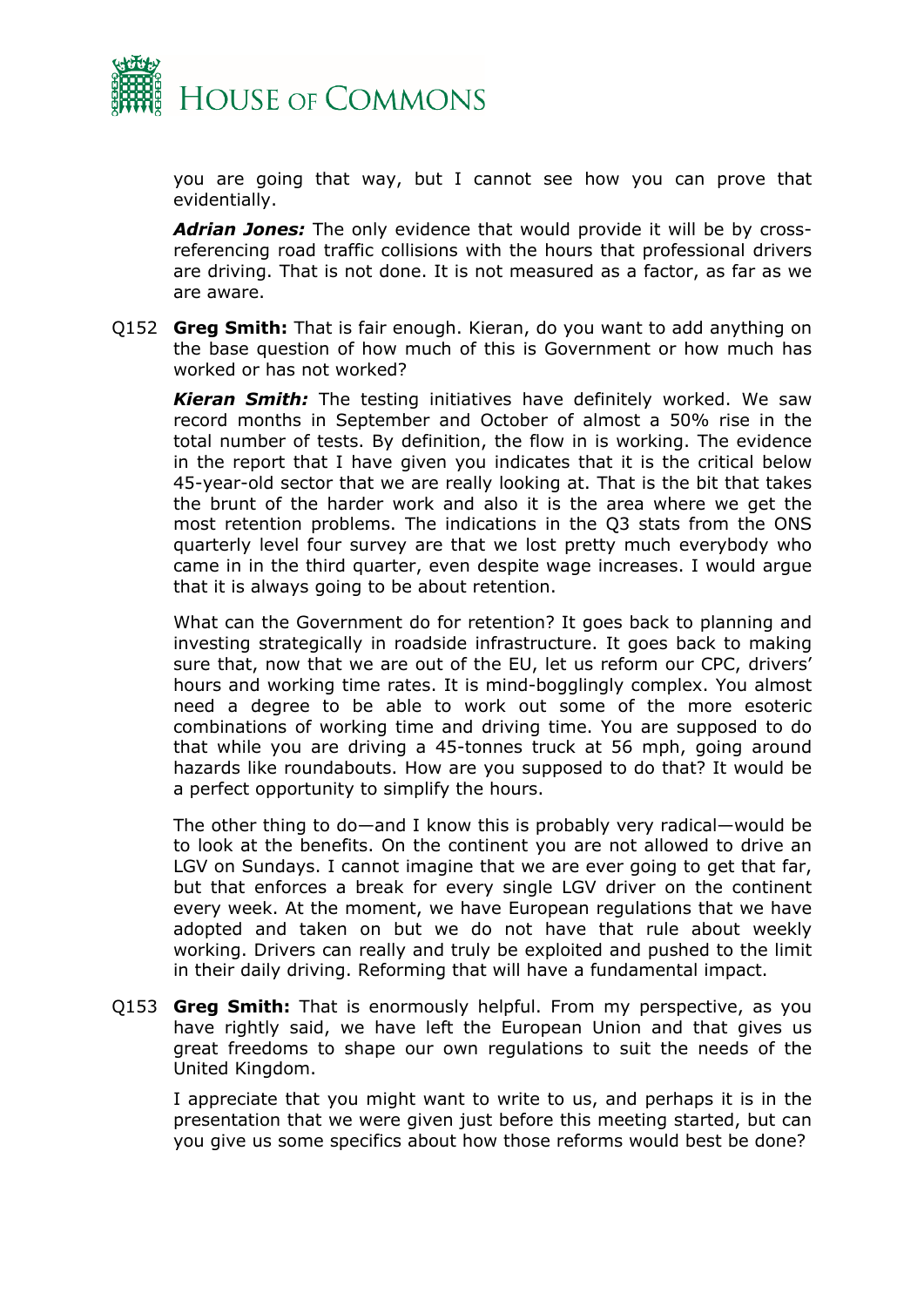

*Kieran Smith:* I certainly do not have an opinion on that. Other expert people have much better opinions on that than I do. I would actually defer to the representative bodies, the RHA and Logistics UK on that one.

#### Q154 **Greg Smith:** Adrian, do you have a view on that?

*Adrian Jones:* Yes, absolutely. It is very complex, and I could quite happily bore you with all the detail. It is things around the confliction between four-and-a-half hours' driving time and six hours' working time. That is the biggest contentious issue.

We have issues around the derogations that are built into the current rules. We have a derogation for night drivers. The law says that night drivers can only work for 10 hours, but you can have a derogation out of that. It makes a mockery of it.

On the reference period, drivers should only work an average of 48 hours over a reference period. The standard statutory period is 17 weeks, but again there is a derogation, and you can extend that to 26 weeks to make that a longer period. Drivers can work 60 or 70 hours at the beginning of a period and less towards the end. We can look at all of these variations.

We just need to scrap periods of availability. We need to get rid of POA and pay people properly. There are all of these specific issues. Unite, the trade associations and the Department did look a few years ago at what we could do. In the confines of the European legislation it was found that that was too difficult, so I think there is a will across the industry from drivers and operators to look in detail at what is the art of the possible in the statutory obligations of drivers.

**Greg Smith:** That is great. If you do have further thoughts, and I am mindful of the time, I think the Committee would be interested in the detail of what reform we can make, what regulations make no sense that we can get rid of and what regulations potentially need tweaking for the UK market.

*Adrian Jones:* Absolutely. We can forward that.

Q155 **Greg Smith:** At the very end, I will change tack slightly and bring up a subject that is important to my constituency but has an impact nationally. Returning to the driver shortage question, how big an impact is it when Government turns up with massive great infrastructure projects that require huge construction staffing and so on? I am talking about HS2 in particular, but there are other projects available. In my constituency alone there are 600 HGV movements a day, on a quiet day, connected to the construction of HS2. How big an impact have big projects, led by the Government and funded by the taxpayer, had on disrupting other supply chains, with HGV drivers going into fuel runs, delivering to supermarkets or moving freight about and being abstracted by these huge, great, wellfunded and taxpayer-backed infrastructure projects?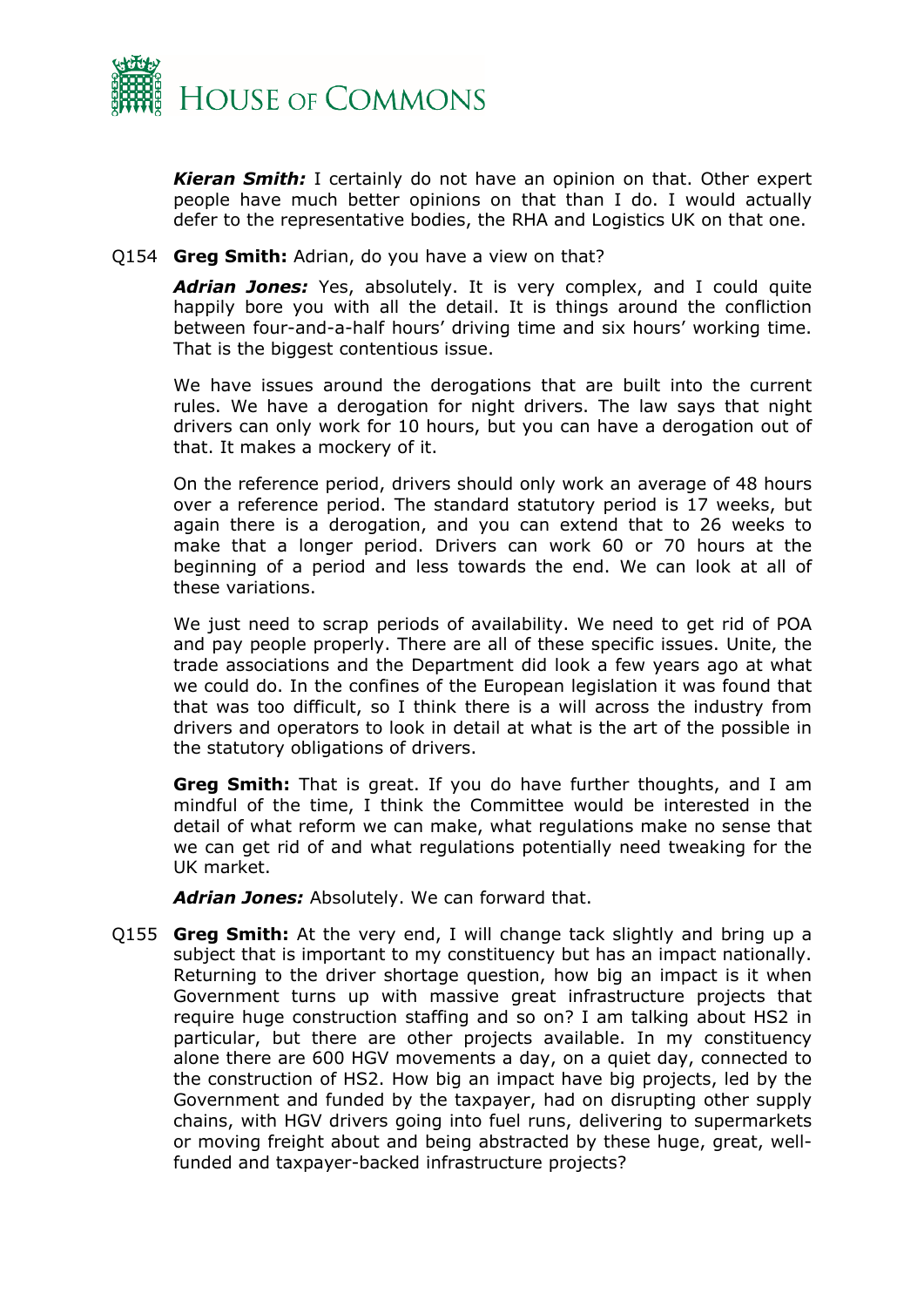

*Adrian Jones:* To be honest, I am not sure. I think there would need to be a much more detailed look at the total number of drivers. We do not think there has been a huge shift. There are huge numbers of drivers. Hinkley Point is another example. The amount of supply chain workers, whether they be drivers or others, on those projects is huge. We welcome that. That secures employment and, usually, decent-quality employment.

Has that had a drain on other sectors? I do not believe that it will have done because all the evidence is there to show that, actually, the numbers have decreased. The actual number of drivers has decreased and the number of drivers required has gone up, so I do not think it has been a drain on other—

Q156 **Greg Smith:** But if the numbers have decreased and the state comes along and says, "We are spending £100 billion on this and are going to need thousands of movements a day," there is going to be a shift, is there not?

*Kieran Smith:* But it is over a long period of time. There are large infrastructure projects going on all the time. There was the A14, the M1 and HS2. You see tipper drivers especially—these are the sorts of guys who do all the earth works—moving around. They tend to be people who are happy to move around and live in a caravan. They move with the project. It is very hard to answer that one; it really is.

There are two other aspects, if I could volunteer them, that I think the Government could be looking at. I make the statement in the presentation that I have given you, which I invite you to read. In fact, there is a misconception that foreign labour has in some way stolen our jobs and helped to reduce wages. Both of them are completely untrue. Foreign labour only ever got to 40,000, so marginally over 12%. Quite frankly, it is still here. We are only 7,000 down now relative to the beginning of the pandemic. In other words, they are not foreign labour. They are, in fact, settled or pre-settled labour.

The reality is that every Christmas it went up by about 10,000 and went down again in January and February. One of the things that this did—and I have plotted it and done the net; it is all in there—was to demonstrate that in fact the foreign labour cushioned any substantial increases or decreases in demand to the tune of 40% to 50% each time.

Given the inflexibility of the immigration system now, we have to find that flexibility within our own workforce. It may be possible, given the higher rates of wages, but we are going to find that out. The reality is that we are a cyclical sector. It does depend on what different industries and sectors are doing and their demand. We are going to have these peaks and troughs, one of them being Covid.

Essentially, by cutting off that source I do believe that we have cut off a level of flexibility. It would not be contradictory to our Brexit strategy to actually exercise some level of flexibility with regard to strategic labour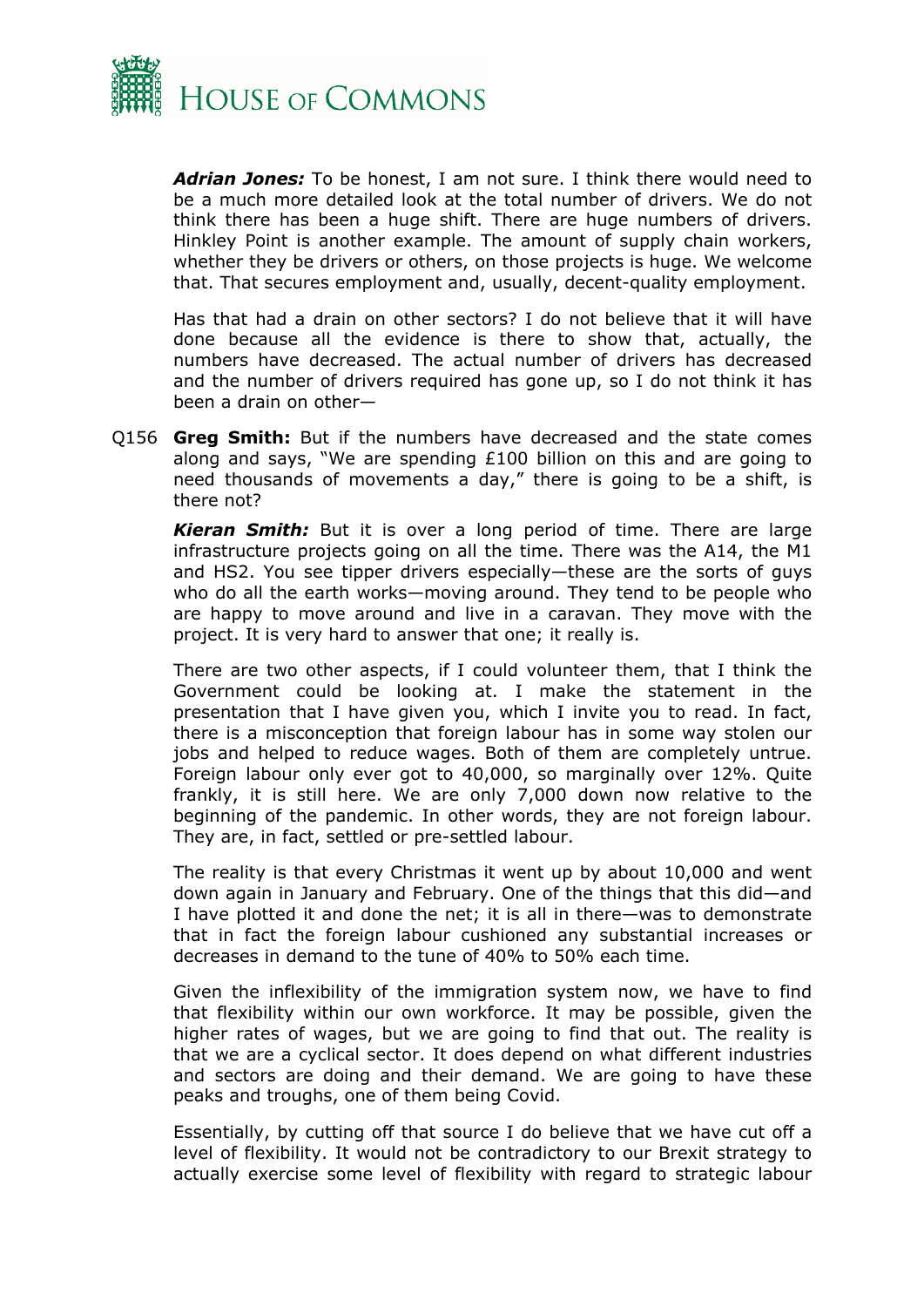

that is not in any way detrimentally impacting the sector, which I do not believe it does.

The second thing we have done is to implement IR35, which albeit painful and expensive to the operators, and unwelcome, has brought a welcome change, theoretically to level the playing field and to bring wages up to the right level. It has had a cathartic effect on our sector, along with the AWR parity legislation, but it is not being enforced. Let us put it this way: it is not clear. Clarity is required as a matter of urgency to convey that to the community and specifically to the driving and haulage sector community, so that we all know where we stand. At the moment it is very evident that some large companies are taking one view and others are taking another. Some are saying they are within IR35 and others are saying that they are outside. The discrepancy is substantial in cost of labour to those companies, and those who stay within are going to be at a financial disadvantage. The sooner that can be resolved and clarified, the better. That is a Government and HMRC responsibility.

**Greg Smith:** I hear that very clear. That is something that we do need to reflect on within the report that we produce. Thank you very much.

Q157 **Chair:** Thank you. Wrapping up the evidence you have given, with perhaps a couple of additional points first, is the DVLA's and DVSA's performance in training and licence processing getting better?

*Kieran Smith:* I hear so, but it is only recent. Again, anecdotally, I do believe that the processing of medical renewals has been a fundamental problem. Although there is something called section 88 that allows you theoretically to permit a driver to continue, hauliers and agencies alike will be very averse to taking that risk because the onus is put back on the provider of the medical certificate and the driver. To be fair, the DVLA has not been responsive in confirming that the application has been received. If you cannot do that, you cannot then do it. The delay on the medical applications has been an issue.

*Adrian Jones:* I would fully agree with that.

Q158 **Chair:** We took evidence from Julie Lennard, chief executive of the DVLA. She said that the average for non-medical vocational licences was 13 working days from April to July. Medical was 70 working days. I do believe that the numbers have got better.

*Kieran Smith:* That needed to be prioritised as a matter of urgency. It still needs to be prioritised. I do believe that it is being, and I am hopeful that we will start to see an improvement.

**Grahame Morris:** One of Kieran's slides is showing above 5,000 on page 28 for HGV tests.

*Kieran Smith:* Yes, that is the testing.

Q159 **Chair:** I will be brief because we are about to lose our quorum. Perhaps I could summarise what has been said. If you look at the industry as a